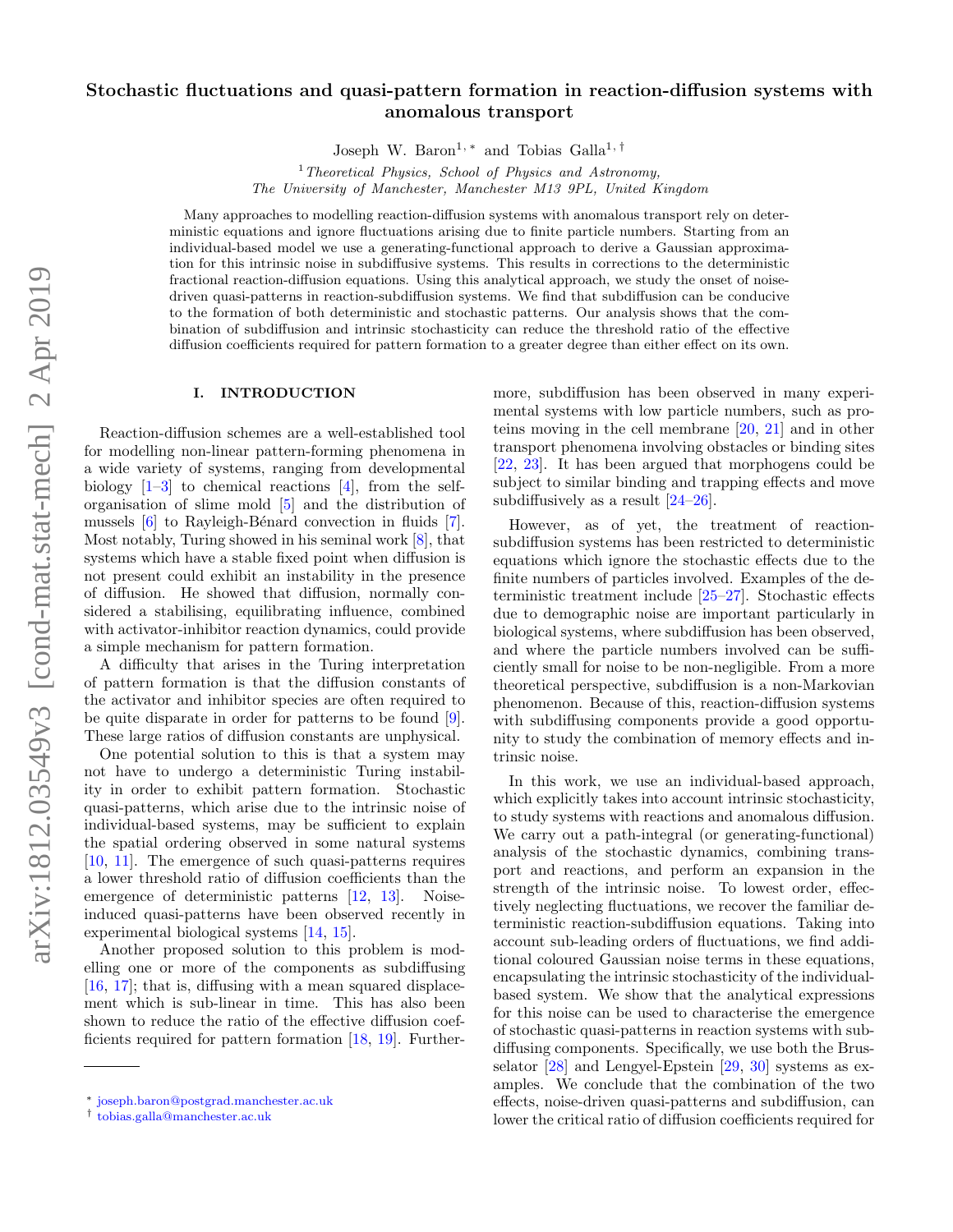pattern formation significantly, and to a greater degree than either effect on its own.

The remainder of this paper is set out as follows: In Section [II,](#page-1-0) we describe the individual-based model in detail and briefly present some background material related to subdiffusion and to the Brusselator and Lengyel-Epstein models. Section [III](#page-2-0) contains an outline of our analysis of the individual-based system and the generating-functional approach to approximating the noise; further details of this calculation can be found in the Supplemental Material. In Section [IV,](#page-4-0) we show that this approach can be used to derive the familiar reactiondiffusion equations with fractional diffusion, now with additional noise terms. In Section [V,](#page-5-0) we describe how one can then compute the fluctuations about the deterministic solution, using the linear-noise approximation. We verify our approach by comparing our theory predictions to stochastic simulations. In Section [VI,](#page-7-0) we go on to use our theoretical approach to find the parameter regions where stochastic patterns are present and where deterministic patterns are present. Finally, in Section [VII](#page-10-17) we discuss our results and conclude.

## <span id="page-1-0"></span>II. MODEL CONSTRUCTION AND BACKGROUND

In this section we introduce our model and the general notation, and we briefly summarise some background material. We also define the Brusselator and Lengyel-Epstein models, which we later use to illustrate the formation of quasi-patterns in stochastic subdiffusive systems.

## <span id="page-1-1"></span>A. Individual-based model

We consider a general class of individual-based reaction-diffusion models. We refer to the individuals as 'particles' from here on in, but these particles may represent biological entities or molecules of chemical reactants.

Several species of particle react with one another and hop around on a discrete lattice. We use  $\alpha$  to index the different species. Each lattice site can be occupied by multiple particles simultaneously, and we denote the number of particles of type  $\alpha$  at site *i* at time *t* by  $n_{i,t}^{\alpha}$ . Reactions between particles occur locally within a given site of the lattice, and result in the annihilation and creation of particles, or the conversion of one type of particle into another. For the purposes of simplicity, we will confine ourselves to a discrete one-dimensional lattice with periodic boundary conditions. Most of our analysis could be generalised to other spatial arrangements or to higher dimensions, and indeed the continuum limit may be taken.

Particles are assigned a random waiting-time at birth (creation), drawn from a, as yet unspecified, waiting-time

probability density function  $\psi^{\alpha}(\tau)$ . These may be different for the different species of particle, as indicated by the superscript. The particle then hops to a new location once it has waited for the assigned time, assuming that it has not been eliminated in a reaction. A new waiting-time is drawn from  $\psi^{\alpha}(\tau)$  once the particle has hopped and the process begins again. This means that a particle which has been at its current site for an amount of time  $\tau$  hops with a rate  $h_{\tau}^{\alpha} = \frac{\psi^{\alpha}(\tau)}{\Psi^{\alpha}(\tau)}$  $\frac{\psi^{\alpha}(\tau)}{\Psi^{\alpha}(\tau)},$  where  $\Psi^{\alpha}(\tau) = 1 - \int_0^{\tau} \psi^{\alpha}(\tau') d\tau'$  is the survival probability. The quantity  $\tilde{h}_{\tau}^{\alpha}$  is often referred to as the hazard rate [\[16\]](#page-10-14); we use subscript notation for  $\tau$  for later convenience. When the particle does hop, its new location is drawn from the hopping kernel  $\phi_{i,i'}$ . Here  $\phi_{i,i'}$  is the probability that the particle hops from location  $i'$  to i, given that a hopping event occurs. For our purposes,  $\phi_{i,i'}$  will be a function of  $|i'-i|$  only, so as to ensure the translational invariance of the problem. In principle the hopping kernel could also be different for the different species. In order to keep the model simple we use the same hopping kernel for all species; it is straightforward to extend the model to the more general case.

During the particles' sojourn periods at a given site, they may undergo reactions. We index the various reaction types with r. The rate  $\lambda_{i,r,t}$  at which reactions of type  $r$  occur at site  $i$  is in general dependent on the number of particles of the various types currently at site i. We denote the number of particles of type  $\alpha$  that are produced or annihilated in a reaction of type r by  $\nu_r^{\alpha}$ , which can be positive or negative. The constants  $\nu_r^{\alpha}$  are the so-called stoichiometric coefficients [\[31\]](#page-11-12). If a particle is annihilated in a reaction then the hop which was scheduled to occur for that particle no longer occurs. As a result of this and of the fact that the reaction rates depend on local concentrations, the hopping process and the reactions are interdependent and cannot easily be separated as in conventional reaction-diffusion equations (such as those used by Turing [\[8\]](#page-10-6)).

### <span id="page-1-2"></span>B. Subdiffusion

We first discuss the phenomenon of subdiffusion in the case where particles undergo hopping events but no reactions. Particles are said to undergo subdiffusion if the mean-squared displacement for a single particle behaves as follows in the long term:  $\langle x(t)^2 \rangle \sim t^{\gamma}$ , where  $0 < \gamma < 1$ . The behaviour approaches normal diffusion as  $\gamma \to 1$ . Subdiffusive transport may be produced by choosing a long-tailed waiting-time distribution  $\psi(t)$  for particles which hop around as described in the previous section (for the time being we suppress the dependence on the particle species  $\alpha$ ). The distribution we will use in this paper to model subdiffusion is that of Mittag-Leffler, which produces the desired behaviour and is particularly convenient for the theoretical analysis. That is, we choose  $\psi(t) = -\frac{d}{dt} E_{\gamma} \left[ -\left(\frac{t}{t_0}\right)^{\gamma} \right]$  where  $E_{\gamma} [x]$  is the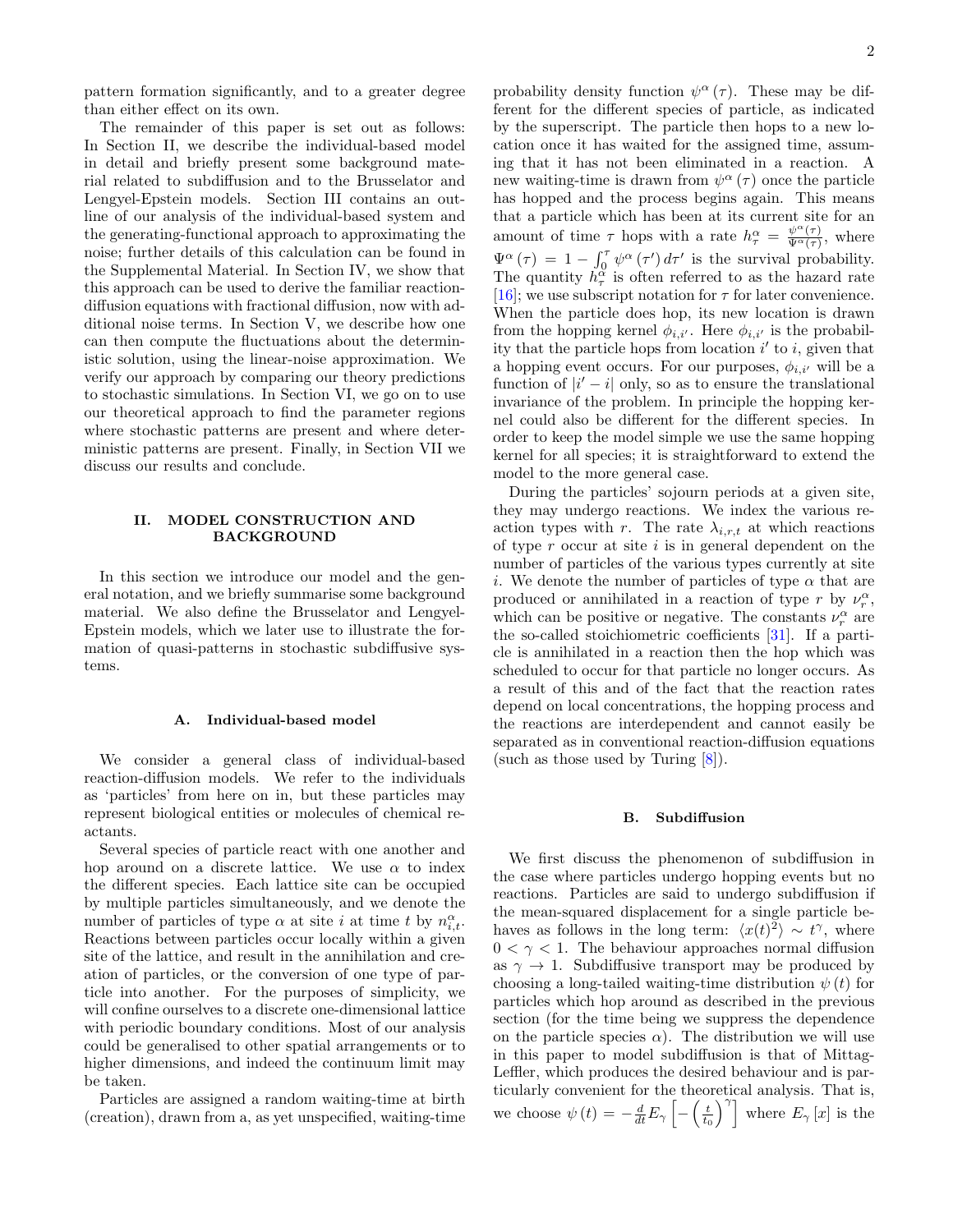Mittag-Leffler function [\[32\]](#page-11-13). The parameter  $t_0$  sets the overall scale of the hopping process. This distribution has the convenient property that its Laplace transform is given by  $\hat{\psi}(u) = \frac{1}{1 + (t_0 u)^{\gamma}}$ . Notably, for  $\gamma = 1$  the Mittag-Leffler function reduces to an exponential such that  $\psi(t) = \frac{1}{t_0} e^{-\frac{t}{t_0}}$ .

For a single species of diffusing particle, which undergoes no reactions, one may use the Mittag-Leffler waiting-time distribution, along with the Montroll-Weiss formula [\[33,](#page-11-14) [34\]](#page-11-15), to recover the fractional diffusion equation [\[16,](#page-10-14) [35,](#page-11-16) [36\]](#page-11-17)

$$
\frac{\partial P_{i,t}}{\partial t} = \sum_{i'} \left( \phi_{i,i'} - \delta_{i,i'} \right) t_0^{-\gamma} {}_{0}D_t^{1-\gamma} P_{i,t},\tag{1}
$$

where  $P_{i,t}$  is the probability of finding a particular such particle at position  $i$  at time  $t$ . The Riemann-Liouville fractional derivative  $_0D_t^{1-\gamma}$  is defined as

$$
{}_{0}D_{t}^{1-\gamma}f(t) = \frac{1}{\Gamma(\gamma)}\frac{\partial}{\partial t}\int_{0}^{t}\frac{f(t')}{\left(t-t'\right)^{1-\gamma}}dt',\qquad(2)
$$

where  $\Gamma(\cdot)$  denotes the gamma function. The fractional derivative has the property

$$
\mathcal{L}_t \left\{ {}_0D_t^{1-\gamma} f(t) \right\}(u) = u^{1-\gamma} \hat{f}(u) , \qquad (3)
$$

where we use  $\mathcal{L}_t$  to denote the Laplace transform with respect to t. One can show from Eq. [\(1\)](#page-2-1) that  $\langle i^2 \rangle =$  $rac{2}{3\Gamma(1+\gamma)}\left(\frac{t}{t_0}\right)^{\gamma}$ , if one uses the symmetrical hopping kernel

$$
\phi_{i,i'} = \begin{cases} \frac{1}{3}, & \text{if } i = i' + 1 \\ \frac{1}{3}, & \text{if } i = i' \\ \frac{1}{3}, & \text{if } i = i' - 1 \end{cases}
$$
 (4)

In our system, different species of particles may hop with different typical waiting times  $t_0^{\alpha}$  and different anomalous exponents  $\gamma^{\alpha}$ . Precisely, the waiting-time distributions for each species are given by

$$
\psi^{\alpha}(t) = -\frac{d}{dt} \left\{ E_{\gamma^{\alpha}} \left[ -\left(\frac{t}{t_0^{\alpha}}\right)^{\gamma^{\alpha}} \right] \right\}.
$$
 (5)

### C. Reaction schemes

As example systems, we will use the Brusselator [\[28\]](#page-11-9) and the Lengyel-Epstein [\[29,](#page-11-10) [30\]](#page-11-11) models. The Brusselator is an activator-inhibitor model, first conceived of to describe oscillatory chemical reactions such as the Belousov-Zhabotinsky reaction [\[37\]](#page-11-18). The reactions between the two species of particle involved, A and B, are given by

$$
\emptyset \xrightarrow{aN} X_A,
$$
  

$$
2X_A + X_B \xrightarrow{\frac{1}{N^2}} 3X_A,
$$

<span id="page-2-3"></span>3

$$
X_A \xrightarrow{b} X_B,
$$
  
\n
$$
X_A \xrightarrow{1} \emptyset.
$$
\n(6)

Without hopping the system has a homogeneous stable deterministic fixed point at  $\bar{n}^{(A)} = aN, \bar{n}^{(B)} = \frac{b}{a}N$  so long as  $b < 1 + a^2$ , where  $\bar{n}^{(\alpha)}$  is the number of particles of type  $\alpha$  at the fixed point.

<span id="page-2-1"></span>The Lengyel-Epstein model was introduced primarily as a way of modelling the  $ClO_2^-$ -I<sup>-</sup>-MA reaction, which exhibits Turing patterns experimentally [\[38\]](#page-11-19). We use a simplified two-species version of the full model, which effectively assumes that the concentrations of the remaining components are constant. The reactions are given by

<span id="page-2-2"></span>
$$
\emptyset \xrightarrow{aN} X_A,
$$
  
\n
$$
X_A \xrightarrow{b} X_B,
$$
  
\n
$$
4X_A + X_B \xrightarrow{R} \emptyset,
$$
\n(7)

where the rate  $R = \frac{1}{(n^{(A)})^3} \frac{cN}{dN^2 + (n^{(A)})^2}$  is dependent on the concentration of type-A particles. The Lengyel-Epstein system has a homogeneous deterministic fixed point at  $\bar{n}^{(A)} = \frac{aN}{5b}, \bar{n}^{(B)} = \frac{bdN}{c}$  $\left[1+\left(\frac{\bar{n}^{(A)}}{\sqrt{dN}}\right)^2\right]$  so long as  $ca > \frac{3}{5}a^2 - 25b^2d$ .

In both models, species  $A$  is the activator and species  $B$  is the inhibitor. The parameter  $N$  in both systems characterises the typical number of particles per site and will become useful to us later when we perform a system-size expansion in order to analyse noise in the these systems. The reaction rates (the number of reactions which occur per unit time) are calculated according to the usual mass action kinetics [\[39\]](#page-11-20). For example, the rate at which the last reaction in Eq. [\(7\)](#page-2-2) occurs is  $R \times (n^{(A)})^4 \times n^{(B)} = \frac{cNn^{(A)}n^{(B)}}{dN^2 + (n^{(A)})}$  $\frac{cN n^{(A)} n^{(B)}}{dN^2 + (n^{(A)})^2}.$ 

## <span id="page-2-4"></span><span id="page-2-0"></span>III. APPROXIMATION OF THE FLUCTUATIONS IN PARTICLE NUMBER USING GAUSSIAN NOISE

### A. Formulation of the problem

In order to capture the noise-driven effects in the models described in section [II A,](#page-1-1) we carry out an expansion in the inverse system-size. The idea is similar to the principles underlying the Kramers–Moyal expansion or the system-size expansion by van Kampen for Markovian systems [\[40\]](#page-11-21). However, there are also conceptual differences due to the non-Markovian nature of subdiffusion.

To carry out the expansion, we use the reciprocal of the parameter N in Eqs.  $(6)$  and  $(7)$ ; N characterises the typical particle number per site. More specifically, ensemble-averaged particle numbers are of the order N at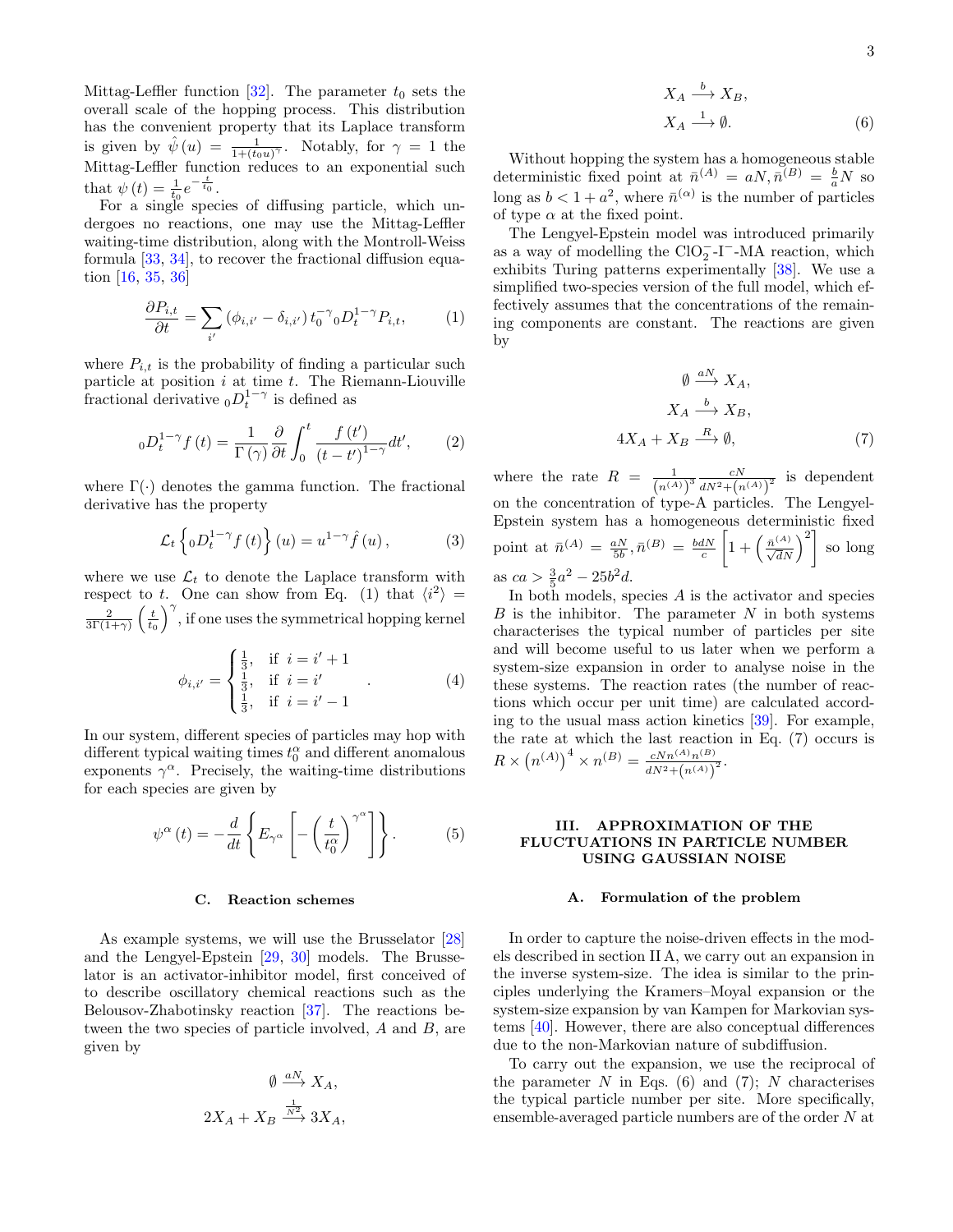each lattice site, whereas the fluctuations in particle numbers are of the order  $\sqrt{N}$ . Thus, for large N, the noise is small in relative terms. The limit  $N \to \infty$  reproduces the deterministic behaviour, and when  $N$  is large but finite the expansion can be expected to accurately describe stochastic corrections. By performing the expansion, we obtain a set of stochastic differential equations (SDEs) [\[41\]](#page-11-22) with Gaussian noise terms. These SDEs encapsulate not only the deterministic trajectory of the system but also the next-order stochastic noise corrections.

A complicating feature of systems where the waitingtime distribution for the hops is non-exponential is that the hazard rate for hopping is non-constant, meaning that what happens at a given point in time is dependent on the history of the system. A sensible and common way to deconvolute the problem is to introduce the age coordinate  $\tau$ , which denotes the length of time that a particle has resided at a particular location since its last hop [\[42\]](#page-11-23). That is, we denote the number of particles of type  $\alpha$  which have resided at site *i* for a time between  $\tau_1$  and  $\tau_2$  by  $\int_{t_1}^{t_2} n_{i,\tau,t}^{\alpha} d\tau$ . This effectively recasts the problem as Markovian. The quantity  $n_{i,\tau,t}^{\alpha}$  is a density of particles per time  $\tau$ .

In order to develop the formalism we discretise time into steps of size  $\Delta$ . We assume that all reaction rates and hopping rates remain constant during each step, similar to the  $\tau$ -leaping approach to Gillespie simulations in discrete time [\[43\]](#page-11-24). Eventually, we will take the limit  $\Delta \rightarrow 0$  to restore continuous time.

For our system, the quantity  $n_{i,\tau,t}^{\alpha}$  may change due to two effects in each time step: reactions and hopping. We represent the changes due to these effects by the following quantities respectively:  $k_{i,r,\tau,t}^{(R)\alpha}$  and  $k_{i,i',\tau,t}^{(H)\alpha}$ . That is,  $k_{i,r,\tau,t}^{(R)\alpha}$  is the number of particles of type  $\alpha$  and age  $\tau$  at position  $i$  which are annihilated in the time step from  $t$ to  $t + \Delta$  due to reactions of type r. We note that newly created particles have age zero; this will be dealt with separately below. Similarly,  $k_{i,i',\tau,t}^{(H)\alpha}$  is the number of particles of age  $\tau$  hopping away from position i' to i at time t. The sets of integer variables  $\{k_{i,r,\tau,t}^{(R)\alpha}\}$  and  $\{k_{i,i',\tau,t}^{(H)\alpha}\}$ are stochastic, that is they take different values for every realisation of the system.

We then have

$$
n_{i,\tau+\Delta,t+\Delta}^{\alpha} - n_{i,\tau,t}^{\alpha} = -\sum_{r} \frac{k_{i,r,\tau,t}^{(R)\alpha} \theta(-\nu_r^{\alpha})}{\Delta}
$$

$$
-\sum_{i'} \frac{k_{i',i,\tau,t}^{(H)\alpha}}{\Delta}, \qquad (8)
$$

where  $\theta(\cdot)$  denotes the Heaviside function. We note that, in the discrete-time setup, the total number of particles at site *i* at time *t* is given by  $n_{i,t}^{\alpha} = \Delta \sum_{m} n_{i,\tau=m\Delta,t}^{\alpha}$ ; the quantity  $n_{i,\tau,t}^{\alpha}$  therefore has dimensions of inverse time, in-line with the expression on the right-hand side of Eq. [\(8\)](#page-3-0).

Eq. [\(8\)](#page-3-0) only includes reactions which annihilate particles, i.e. it describes the outflux of particles from position i. When particles are produced, or when they newly arrive at a location after hopping, they have age  $\tau = 0$ . Therefore, the influx of particles to position  $i$  is given by

<span id="page-3-1"></span>
$$
n_{i,0,t+\Delta}^{\alpha} = \sum_{r} \frac{\ell_{i,r,t}^{(R)} \nu_r^{\alpha} \theta \left(\nu_r^{\alpha}\right)}{\Delta} + \sum_{i'} \frac{k_{i,i',\tau,t}^{(H)\alpha}}{\Delta},\qquad(9)
$$

where  $\ell_{i,r,t}^{(R)}$  is the number of reactions of type r firing in the time window t to  $t+\Delta$  at position i. We note also that  $\theta\left(-\nu_r^{\alpha}\right)\ell_{i,r,t}^{(R)}|\nu_r^{\alpha}|=\sum_{\tau}k_{i,r,\tau,t}^{(R)\alpha}$ . Furthermore, particles of a given species which are annihilated due to a reaction at a given site are selected at random from all particles of this species at the site, irrespective of age.

## B. Generating functional approach to the system-size expansion

To approximate the stochastic fluctuations in particle number with Gaussian noise, one would normally write down a master equation and expand in powers of  $N^{-1}$ in order to obtain a Fokker-Planck equation, see for example [\[13,](#page-10-11) [41,](#page-11-22) [44,](#page-11-25) [45\]](#page-11-26). From this Fokker-Planck equation one could read off the corresponding SDE. Since the hopping of the particles in our system is history-dependent, there is no straightforward way to write down a master equation, even after the introduction of the additional age coordinate  $\tau$ . The most natural way to analyse a non-Markovian stochastic system is with the Martin-Siggia-Rose-Janssen-De Dominicis (MSRJD) path integral, which takes into account all possible histories of the system [\[46–](#page-11-27)[48\]](#page-11-28). Such an approach allows one to perform the expansion in inverse powers of the system-size without writing down a master equation explicitly [\[49,](#page-11-29) [50\]](#page-11-30). In order to reflect the system-size dependence in our calculation we introduce  $x_{i,\tau,t}^{\alpha} = \frac{n_{i,\tau,t}^{\alpha}}{N}$ . These quantities are of order  $N^0$ . The MSRJD generating functional then takes the form of a path integral over all possible trajectories of the variables  $\{x_{i, \tau, t}^{\alpha}\}$  [\[51\]](#page-11-31). It can be written

$$
Z\left[\left\{\Xi_{i,\tau,t}^{\alpha}\right\}\right] = \left\langle \exp\left(i \sum_{i,\alpha,\tau,t} \Xi_{i,\tau,t}^{\alpha} x_{i,\tau,t}^{\alpha}\right)\right\rangle_{\left\{x_{i,\tau,t}^{\alpha}\right\}} , \quad (10)
$$

as

<span id="page-3-0"></span>where  $\langle \ldots \rangle_{\{x_{i,\tau,t}^{\alpha}\}}$  denotes an average over all trajectories of the system. The  $\{\Xi_{i,\tau,t}^{\alpha}\}\)$  are source variables. The procedure for performing the expansion in  $N^{-1}$  is similar to that used in  $[49, 50]$  $[49, 50]$ : We find the joint probability distribution for the sets of variables  $\{k_{i,r,\tau,t}^{(R)\alpha}\}$  and  ${k_{i,i',\tau,t}^{(H)} }$  and rewrite the generating functional in term of these quantities. We then average these random numbers against their joint distribution, to obtain the generating functional in terms of only the coordinates  $\{x_{i,\tau,t}^{\alpha}\}\$  and the model parameters. We then carry out an expansion in  $N^{-1}$  up to and including sub-leading order. This approximate generating functional is recognised as that of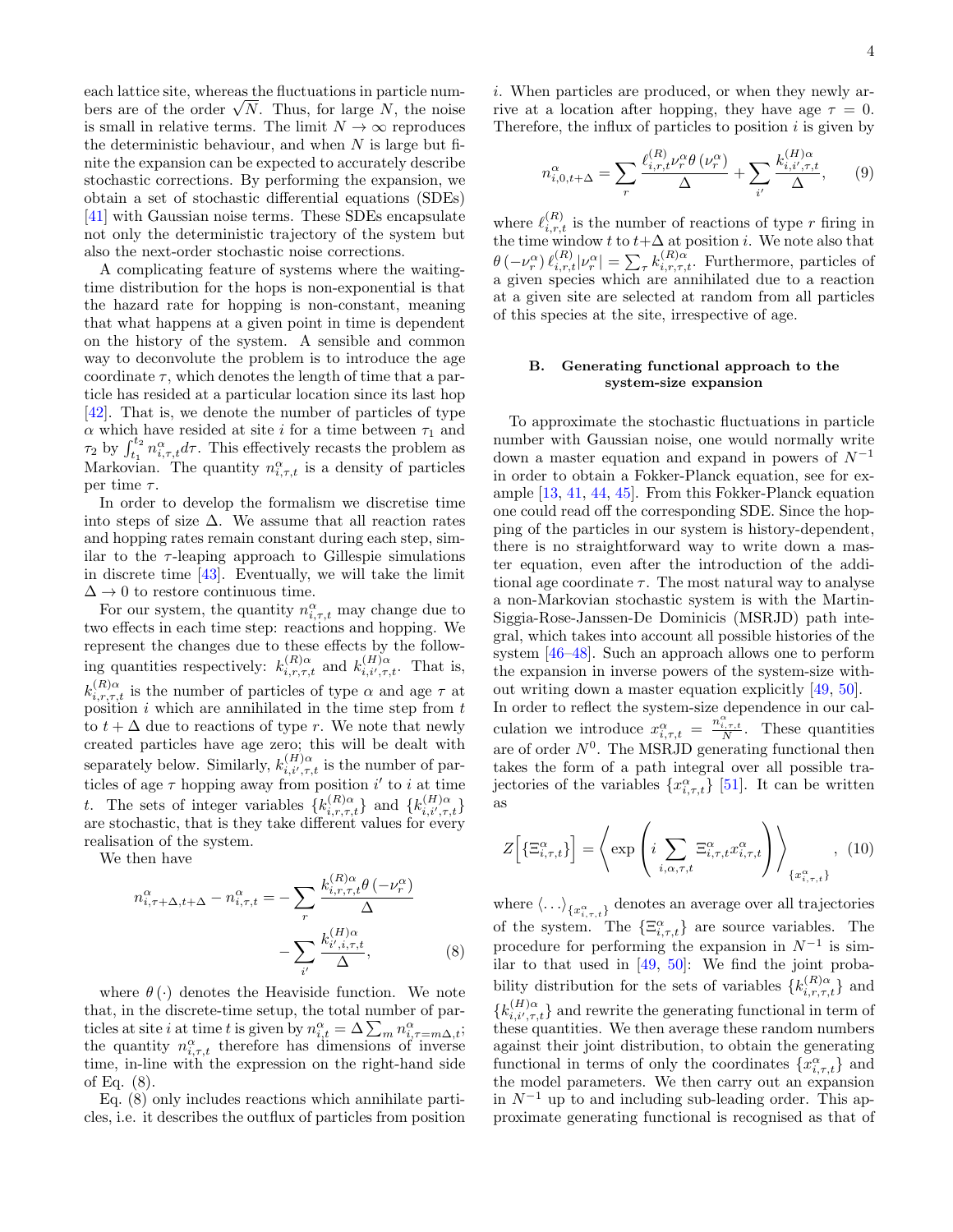an effective SDE. The leading-order terms in this SDE correspond to the deterministic dynamics; after further re-arrangement it reproduces the well-known deterministic reaction-subdiffusion equation, as shown in Sec. [IV.](#page-4-0) This deterministic approximation is accurate in the limit  $N \rightarrow \infty$ . The next-order terms correspond to Gaussian noise corrections, with a standard deviation of order  $N^{-1/2}$ .

The details of this procedure are provided in the Supplementary Material (Sections S1 and S2); here we only quote the final result, in which we have restored continuous time. It is given by the following stochastic equations

$$
\frac{\partial n_{i,\tau,t}^{\alpha}}{\partial t} + \frac{\partial n_{i,\tau,t}^{\alpha}}{\partial \tau} = -h_{\tau}^{\alpha} n_{i,\tau,t}^{\alpha} - p_{i,t}^{\alpha} n_{i,\tau,t}^{\alpha} + \xi_{i,\tau,t}^{\alpha},
$$

$$
n_{i,0,t}^{\alpha} = \sum_{i'} \phi_{i,i'} \int_{0}^{t} h_{\tau}^{\alpha} n_{i',\tau,t}^{\alpha} d\tau + \gamma_{i,t}^{\alpha} + \xi_{i,0,t}^{\alpha}.
$$
(11)

In these expressions,  $p_{i,t}^{\alpha}$  is the per capita removal rate for particles of species  $\alpha$  at position i and time t;  $\gamma_{i,t}^{\alpha}$  is the total production rate for the particles of type  $\alpha$  at  $i$ and  $t$ , that is

$$
p_{i,t}^{\alpha} n_{i,\tau,t}^{\alpha} = \sum_{r} \lambda_{i,r,t} |\nu_r^{\alpha}| \frac{n_{i,\tau,t}^{\alpha}}{n_{i,t}^{\alpha}} \theta(-\nu_r^{\alpha}),
$$

$$
\gamma_{i,t}^{\alpha} = \sum_{r} \lambda_{i,r,t} |\nu_r^{\alpha}| \theta(\nu_r^{\alpha}). \tag{12}
$$

The quantities  $\lambda_{i,r,t}, \nu_r^{\alpha}, \phi_{i,i'}$  and  $h_{\tau}^{\alpha}$  are defined in Sec-tion [II A.](#page-1-1) The fraction  $n_{i,\tau,t}^{\alpha}/n_{i,t}^{\alpha}$  in the first of the rela-

tions in Eq. [\(12\)](#page-4-1) reflects the fact that the particles which are to be removed are selected irrespective of their age  $\tau$ . The quantities  $\{\xi_{i,\tau,t}^{\alpha}\}\$  in Eq. [\(11\)](#page-4-2) represent white Gaussian noise of zero mean. Eqs. [\(11\)](#page-4-2) are approximations of the full random process given by Eqs. [\(8\)](#page-3-0) and [\(9\)](#page-3-1), in which the randomness is discrete. While the noise  $\{\xi^{\alpha}_{i,\tau,t}\}\$  is white, we note that the components are correlated across species and lattice sites. The expressions for these correlations are somewhat lengthy; we derive and give them in Section S2 of the Supplemental Material. It is also important to note that the noise is multiplicative, i.e. the elements in the covariance matrix of the  $\{\xi^{\alpha}_{i,\tau,t}\}$ depend on the variables  $\{n_{i,\tau,t}^{\alpha}\}$ . This is similar to the outcome of a Kramers–Moyal expansion of the master equation for conventional Markovian systems [\[41,](#page-11-22) [44\]](#page-11-25).

## <span id="page-4-0"></span>IV. FRACTIONAL REACTION-DIFFUSION EQUATION WITH NOISE

<span id="page-4-2"></span>Using the waiting-time distributions discussed in Section [II B](#page-1-2) in conjunction with Eqs. [\(11\)](#page-4-2), we are able to obtain the fractional reaction-diffusion equation reported in the literature (see e.g.  $[18, 25, 26, 52]$  $[18, 25, 26, 52]$  $[18, 25, 26, 52]$  $[18, 25, 26, 52]$  $[18, 25, 26, 52]$  $[18, 25, 26, 52]$ ) if we neglect the noise terms. Including these terms, we are able to capture effects driven by the stochasticity of the original individual-based dynamics.

<span id="page-4-1"></span>One proceeds from Eqs. [\(11\)](#page-4-2) by integrating out the age variables  $\tau$ , with the aim of finding a time-evolution equation in terms of only  $n_{i,t}^{\alpha}$  and the noise. Using the Mittag-Leffler function from Eq. [\(5\)](#page-2-4) as the waiting-time distribution, one arrives at the following fractional reactiondiffusion equation for the particle number  $n_{i,t}^{\alpha}$ 

$$
\frac{\partial n_{i,t}^{\alpha}}{\partial t} = \sum_{i'} \left\{ (\phi_{i,i'} - \delta_{i,i'}) \left( t_0^{\alpha} \right)^{-\gamma^{\alpha}} e^{-\int_0^t p_{i',T'}^{\alpha} dT'} {}_0 D_t^{1-\gamma^{\alpha}} \left[ n_{i',t}^{\alpha} e^{\int_0^t p_{i',T'}^{\alpha} dT'} \right] \right\} + f_{i,t}^{\alpha} + \eta_{i,t}^{\alpha},\tag{13}
$$

where we have defined the total reaction rate  $f_{i,t}^{\alpha} = \gamma_{i,t}^{\alpha}$  –  $p_{i,t}^{\alpha}n_{i,t}^{\alpha}$ .

whereupon the noise becomes negligible.

In the limit of continuous space, the sum involving the hopping kernel becomes a Laplacian operator (i.e.  $\sum_{i'} (\phi_{i,i'} - \delta_{i,i'}) \rightarrow \sigma^2 \nabla^2$ , with a suitable constant  $\sigma^2$ , related to the variance of hopping distances). Thus, the fractional reaction-diffusion equation Eq. [\(13\)](#page-4-3) corresponds to Eq.  $(3)$  in [\[18\]](#page-10-16), but with the addition of a noise term. We recover the deterministic reaction-subdiffusion equation if we take the infinite system-size limit,  $N \to \infty$ ,

<span id="page-4-3"></span>One notes that the reaction and diffusion terms in Eq. [\(13\)](#page-4-3) are coupled. This is due to the non-Markovian nature of the hopping and the fact that particles may be annihilated in reactions and are thus unable to perform scheduled hops. The exponential factors in Eqs. [\(13\)](#page-4-3) correspond to the probability of particles surviving without being annihilated in a reaction.

The noise also involves such exponential factors and is given by

$$
\eta_{i,t}^{\alpha} = \sum_{i'} \left\{ (\phi_{i,i'} - \delta_{i,i'}) \left[ \int_0^t \psi^{\alpha}(\tau) e^{-\int_{t-\tau}^t p_{i',T'}^{\alpha} dT'} \int_0^{\tau} \frac{\xi_{i',T,T+t-\tau}^{\alpha}}{\Psi^{\alpha}(T) e^{-\int_0^T p_{i',T'+t-\tau}^{\alpha} dT'}} dT d\tau \right. \right\}
$$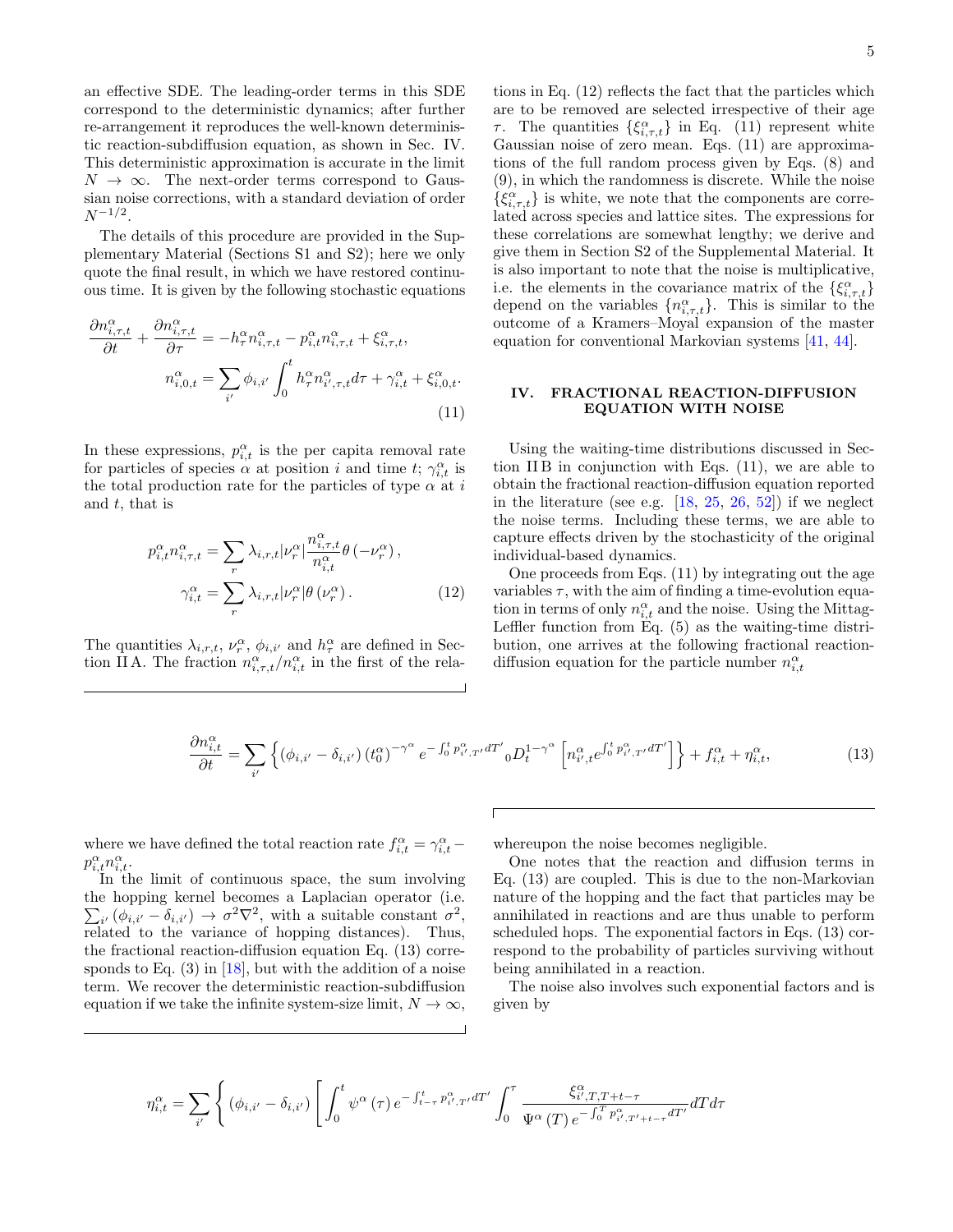$$
-e^{\int_0^t p_{i',T'}^{\alpha} dT'} (t_0^{\alpha})^{-\gamma^{\alpha}} {}_{0}D_t^{1-\gamma^{\alpha}} \left( \int_0^t \Psi^{\alpha}(\tau) e^{\int_0^{t-\tau} p_{i',T'}^{\alpha} dT'} \int_0^{\tau} \frac{\xi_{i',T,T+t-\tau}^{\alpha}}{\Psi^{\alpha}(T) e^{-\int_0^T p_{i',T'+t-\tau}^{\alpha} dT'}} dT d\tau \right) \right] \Bigg\}
$$
  
+ 
$$
\int_0^t \xi_{i,\tau,t}^{\alpha} d\tau + \xi_{i,0,t}^{\alpha} . \tag{14}
$$

The derivation of Eqs. [\(13\)](#page-4-3) and [\(14\)](#page-5-1) from Eqs. [\(11\)](#page-4-2) broadly follows the method in [\[52\]](#page-11-32) or [\[53\]](#page-11-33) but also handles the additional noise terms. It is given in the Supplemental Material (Section S3). The noise variables  $\{\eta_{i,t}^{\alpha}\}\$  involve integrals of the  $\{\xi_{i,\tau,t}^{\alpha}\}\)$ , and as a consequence they are correlated in time, in addition to their correlations across components and lattice sites. Given that the statistics of  $\{\xi_{i,\tau,t}^{\alpha}\}\)$  depend on the variables  ${n_{i,\tau,t}^{\alpha}}$ , this noise is multiplicative as well.

Although the expression for the noise  $\eta_{i,t}^{\alpha}$  in Eq. [\(14\)](#page-5-1) appears cumbersome at first glance, a great deal of simplification can be achieved in the regime where one considers small deviations about the homogeneous fixed point of the deterministic system. We discuss this in the next section.

One notes that for  $\gamma \rightarrow 1$  we recover the normal reaction-diffusion equation where the reactions and diffusion are uncoupled:

$$
\frac{\partial n_{i,t}^{\alpha}}{\partial t} = \sum_{i'} \left[ (\phi_{i,i'} - \delta_{i,i'}) \left( t_0^{\alpha} \right)^{-1} n_{i',t}^{\alpha} \right] + f_{i,t}^{\alpha} + \eta_{i,t}^{\alpha}.
$$
 (15)

In this case, the expression for the noise also simplifies greatly and contains no exponential factors:

$$
\eta_{i,t}^{\alpha} = \int_0^t \xi_{i,\tau,t}^{\alpha} d\tau + \xi_{i,0,t}^{\alpha}.
$$
 (16)

This can be seen from Eq. [\(14\)](#page-5-1) by using the fact that the Mittag-Leffler function reduces to an exponential in the limit  $\gamma \to 1$  and that the fractional derivative becomes an identity operator. In this special case,  $\langle \xi_{i,\tau,t}^\alpha \xi_{i',\tau',t'}^\alpha \rangle \propto$  $\delta(t-t')$ , and we then also have  $\langle \eta_{i,\tau,t}^{\alpha} \eta_{i',\tau',t'}^{\alpha} \rangle \propto \delta(t-t')$ . Therefore, in the Markovian limit, we recover white noise. This is explored further in the Supplemental material (Section S2).

### <span id="page-5-0"></span>V. LINEAR-NOISE APPROXIMATION AND COMPARISON WITH SIMULATIONS

#### A. Linear-noise approximation

We now derive explicit expressions for the deviations of the stochastic system (i.e., with a finite number of particles per lattice site) from the solution of the deterministic reaction-subdiffusion equation.

We write  $\bar{n}_{i,t}^{\alpha}$  for the solution of Eq. [\(13\)](#page-4-3) with the noise term removed, and define the deviation from this deterministic solution through

<span id="page-5-1"></span>
$$
n_{i,t}^{\alpha} = \bar{n}_{i,t}^{\alpha} + \delta_{i,t}^{\alpha}.
$$
 (17)

We focus on fluctuations about the steady state, i.e. we assume that  $\bar{n}_{i,t}^{\alpha} \equiv \bar{n}^{\alpha}$  is the homogeneous fixed point of the deterministic system. From the results stated so far, we are able to compute the correlation matrix of the fluctuations  $\langle \delta_{i,t}^{\alpha} \delta_{i',t'}^{\alpha'} \rangle$ , which we then compare with results from stochastic simulations of the individual-based system.

The expansion in powers of  $N^{-1}$  in Section [III](#page-2-0) was based on the assumption that the fluctuations about the deterministic trajectory were small in comparison to the total numbers of particles. A more precise formulation of this assumption allows us to make further simplifications. Since the noise term  $\eta_{i,t}^{\alpha}$  in Eq. [\(13\)](#page-4-3) is of order  $N^{1/2}$ , it is also reasonable that the fluctuations would be such that  $\delta_{i,t}^{\alpha} \sim \mathcal{O}(N^{1/2})$ . This is similar to the assumption used by van Kampen [\[40\]](#page-11-21) to perform the system-size expansion now named after him. Using this, one can expand Eq. [\(13\)](#page-4-3) about the deterministic fixed point  $\bar{n}^{\alpha}$ .

We note that the  $\delta_{i,t}^{\alpha}$  are small deviations about the homogeneous deterministic fixed point. The correlators  $\langle \delta^{\alpha}_{i,t}\delta^{\alpha'}_{i',t'}\rangle$  therefore do not describe any any deterministic pattern-forming features of the system. Instead, they characterise stochastic phenomena induced by fluctuations due to finite system sizes N.

To leading order (i.e., sending  $N \to \infty$ ) we obtain the deterministic dynamics already mentioned, and in which all noise terms are removed. The terms to sub-leading order result in a linear expression for the fluctuations  $\delta_{i,t}^{\alpha}$ in terms of  $\eta_{i,t}^{\alpha}$ . Within this order of approximation the quantities dependent upon  $n_{i,t}^{\alpha}$  in the noise correlators  $\langle \eta^{\alpha}_{i,t}\eta^{\alpha}_{i',t'} \rangle$  are evaluated at the fixed point  $\bar{n}^{\alpha}.$  The noise in the dynamics for the  $\{\delta_{i,t}^{\alpha}\}$  is therefore now additive rather than multiplicative. The procedure is discussed further in Section S4 of the Supplemental Material.

Once the linearised equations are found, the problem is most naturally handled by taking Fourier and Laplace transforms with respect to the spatial and temporal coordinates respectively. We use  $\mathcal{F}_n \{f_n\}(q) =$  $\sum_{n} e^{inq} f_n = \tilde{f}_q$  to denote the discrete Fourier transform and  $\mathcal{L}_t \{g_t\}(u) = \int_0^t e^{-ut} g(t) dt = \hat{g}_u$  to denote the Laplace transform. We then obtain equations of the form

$$
\hat{\underline{\delta}}_{u,q} = \underline{\hat{m}}_{u,q} \hat{\underline{\epsilon}}_{u,q}, \qquad (18)
$$

with suitable Gaussian noise variables  $\{\hat{\epsilon}_{u,q}^{\alpha}\}$ . In the time domain this noise is coloured. We use underscores to indicate vectors in the space of species. The square matrix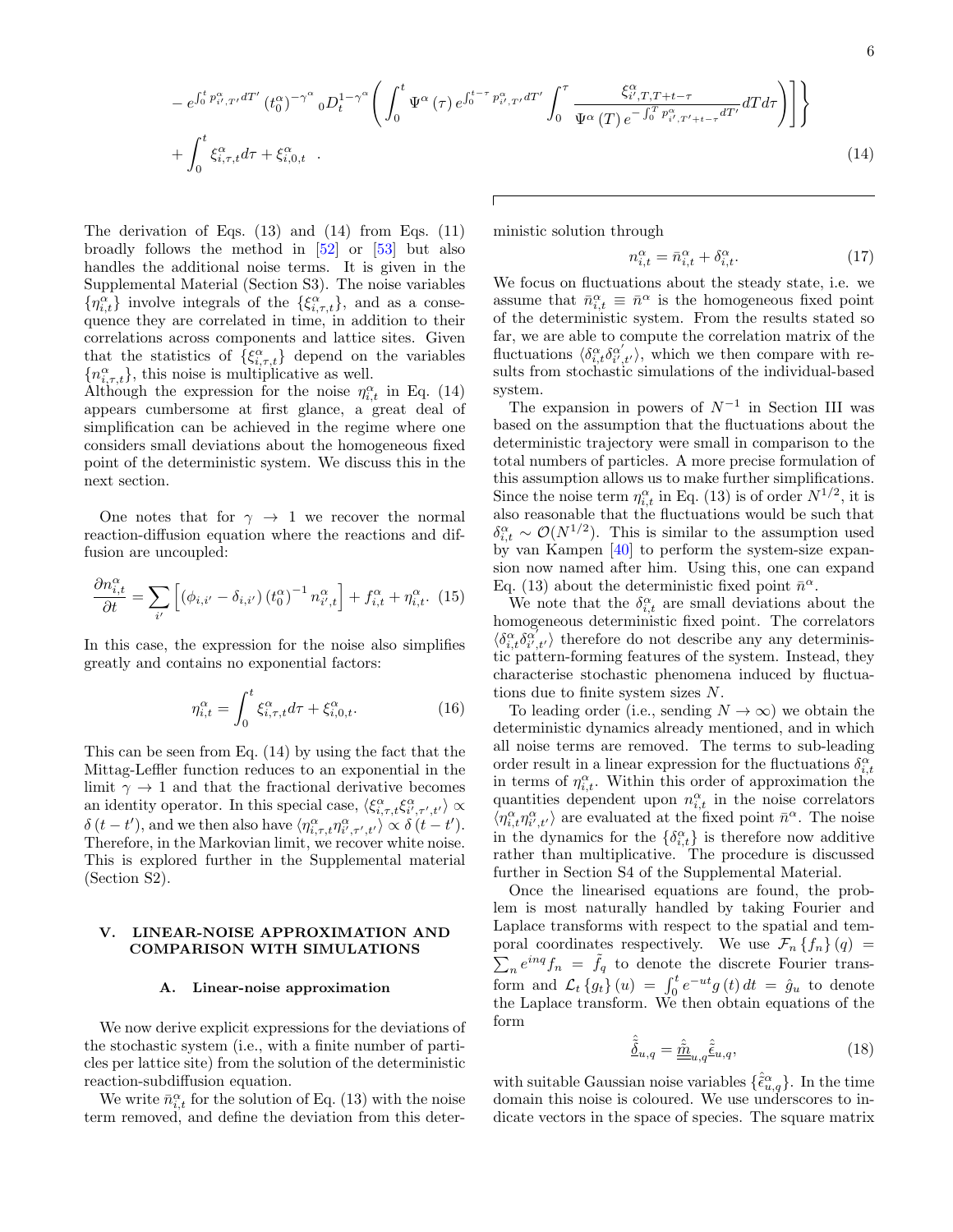

<span id="page-6-0"></span>FIG. 1. The correlator  $C_q^{(A)} = \langle |\tilde{\delta}_{q,t}^{(A)}|^2 \rangle/N$  for the Brusselator model with a subdiffusing activator (a) and a subdiffusing inhibitor (b). The markers represent simulation results and the solid lines depict results derived from the theory in the text. The model parameters are (a)  $t_0^{(A)} = 0.6$ ,  $t_0^{(B)} = 0.1$ , and (b)  $t_0^{(A)} = 1.33$ ,  $t_0^{(B)} = 0.1$ , giving an effective diffusion coefficient ratio of  $\theta_{\gamma} = 4.63$  for both plots [see Eqs. [\(19\)](#page-8-0) and [\(20\)](#page-8-1)]. The remaining model parameters are  $N = 4000$ ,  $b = 1.8$  and  $a = 1.1$ . We have  $\gamma = 0.5$  for the subdiffusing component in both figures. One observes that a range of non-zero Fourier modes q are excited to a greater extent than the  $q = 0$  mode when the activator is subdiffusing (a) for this parameter set. This is not the case when inhibitor subdiffuses (b). The simulations were averaged over 1000 trials with 41 discrete positions on the lattice. Data was taken at  $t = 20$  to ensure a stationary state had been reached.

 $\hat{\underline{\hat{m}}}_{u,q} = (\hat{\hat{m}}_{u,q})^{\alpha\beta}$  has dimension equal to the number of particle species. Its precise form is given in the Supplemental Material (Section S4), as are full expressions for the correlators  $\langle \tilde{\epsilon}_{q,t}^{\alpha} \tilde{\epsilon}_{q',t'}^{\alpha'} \rangle$ .

It then remains to invert the Fourier and Laplace transforms. Expressions for the resulting correlators  $\langle \delta^{\alpha}_{i,t} \delta^{\alpha'}_{i',t'} \rangle$ are given in the Supplemental Material (Section S5). In practice, the evaluation of the correlators  $\langle \delta^\alpha_{i,t} \delta^{\alpha'}_{i',t'} \rangle$  is performed using numerical inverse Laplace transform methods (such as that of Zakian [\[54\]](#page-11-34)) and fast Fourier transform routines. This is because analytical expressions for the inverse transforms of the elements of  $\hat{\underline{\hat{m}}}_{u,q}$  are in general difficult to find. That being said, the equal-time equal-wavenumber correlator,  $\langle \tilde{\delta}^{(\alpha)}_{q,t} \tilde{\delta}^{(\alpha')}_{q,t} \rangle$ , can indeed be found without the use of a numerical inverse Laplace transform technique (see Section S5 of the Supplemental Material).

## B. Comparison of theory to simulation results

The theory hitherto presented can be expected to be accurate when fluctuations about the deterministic homogeneous fixed point are small enough so that the linear approximation is valid. The examples in Figs. [1](#page-6-0) and [2](#page-7-1) show that one obtains good agreement with individualbased simulations of the full system with typical particle numbers per lattice site as low as  $N \approx 4000$ .

Fig. [1](#page-6-0) demonstrates the accuracy of the theory for the steady-state power-spectrum of fluctuations  $\langle |\tilde{\delta}_{q,t}^{(A)}|^2 \rangle$ for the case of the Brusselator model. We compare the results of simulations to our theory for the cases where

the activator subdiffuses and the inhibitor diffuses normally, and vice versa. Fig. [2](#page-7-1) again compares the theory predictions to Monte Carlo simulations but this time in the case of the Lengyel-Epstein model with a subdiffusing activator and a subdiffusing inhibitor. The auto-correlators  $\langle \delta^{(A)}_{i,t} \delta^{(A)}_{i',t'} \rangle$  $\langle A \rangle_{i',t'} \rangle$  and  $\langle \delta_{i,t}^{(B)} \delta_{i',t'}^{(B)} \rangle$  $\binom{B}{i',t'}$  and the crosscorrelator  $\langle \delta_{i,t}^{(A)} \delta_{i',t'}^{(B)} \rangle$  $\langle B \rangle_{i',t'}$  are shown for different temporal separations  $t - t'$  and spatial separations  $i - i'$ . The agreement in both Figs. [1](#page-6-0) and [2](#page-7-1) is good apart from some minor deviations. These arise from a combination of the stochastic nature of the simulations and the limits to the accuracy of the numerical inverse Laplace transform. The discrepancy reduces as the number of trials, over which the average is taken, is increased.

To carry out the simulations, it was necessary to modify the Gillespie algorithm [\[55\]](#page-11-35) in a similar way to [\[56\]](#page-11-36). This was due to the non-Markovian nature of the hopping processes. Broadly, the simulations involve keeping a list of the scheduled hopping times of particles, carrying these out at appropriate times and in the right sequence, while performing reactions in the intermediate times. The full procedure is given in Appendix [A.](#page-11-37) To the best of our knowledge, individual-based simulations of reaction-diffusion systems with subdiffusive transport have not been performed in this way previously.

The full expressions for the correlators  $\langle \delta_{i,t}^{\alpha} \delta_{i',t'}^{\alpha'} \rangle$ , from which the theory lines in Figs. [1](#page-6-0) and [2](#page-7-1) are derived, can be found in Section S5 of the Supplemental Material. In the Supplement we also explain how the equal-time correlators in Fig. [1](#page-6-0) can be found without the use of a numerical inverse Laplace transform.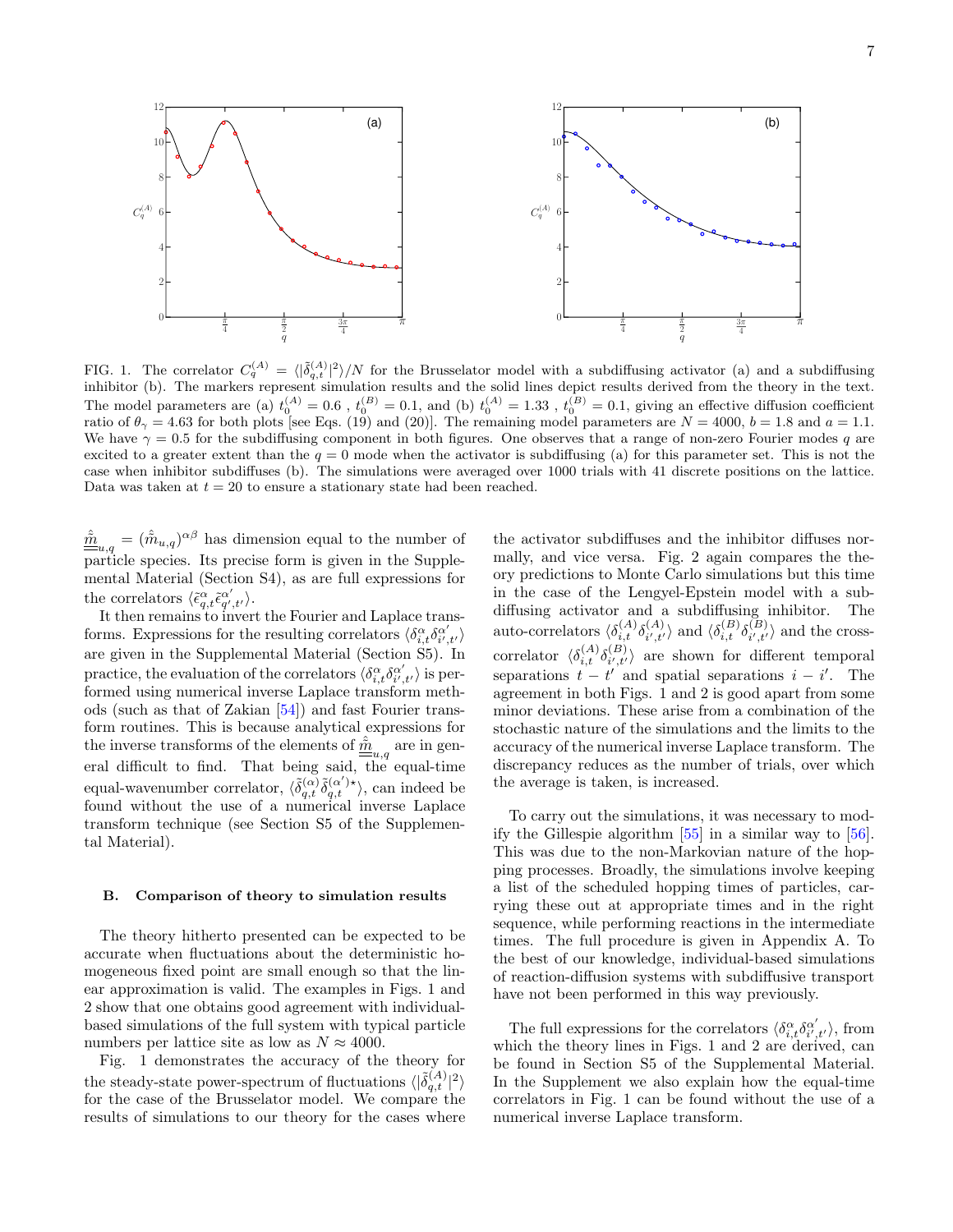

<span id="page-7-1"></span>FIG. 2. The correlators  $C_{i,i',t,t'} = \frac{\langle \delta_{i,t}^{\alpha} \delta_{i',t'}^{\alpha'} \rangle}{N}$  for various spatial and temporal separations for the Lengyel-Epstein model with both species subdiffusing. Monte-carlo simulation results are shown as hollow markers and the lines from the theory are solid black. The species A auto-correlator results are red diamonds, the species B auto-correlator results are magenta squares and the cross-correlator results are green triangles. The model parameters are  $a = 5$ ,  $b = 0.7$ ,  $c = 1$ ,  $d = 1$ ,  $t_0^{(1)} = 2.0$ ,  $t_0^{(2)} = 0.05$ ,  $\gamma^{(1)} = 0.5$  and  $\gamma^{(2)} = 0.75$ . The system-size is  $N = 10000$  and the number of trials over which the simulations were averaged is 8000. The simulations were performed on a discrete lattice with 7 sites and periodic boundary conditions. The spatial separations are (a):  $i - i' = 0$ ; (b):  $i - i' = 1$ ; (c):  $i - i' = 2$ ; (d):  $i - i' = 3$ .

### <span id="page-7-0"></span>VI. ONSET OF STOCHASTIC AND DETERMINISTIC TURING PATTERNS

#### A. Description of the phenomena

In a deterministic system which exhibits a Turing instability, a finite range of Fourier modes with non-zero wavenumbers is unstable. That is to say, if the system is perturbed from its uniform fixed point, the amplitudes of these modes will grow with time. A criterion for the Turing instability in systems with one subdiffusing component and one normally diffusing component is given in [\[18,](#page-10-16) [19\]](#page-11-0). In practice, particle numbers do not deviate infinitely far from the fixed point. Instead, the growth of the unstable modes is curtailed by the non-linearity of the reaction equations. If one simulates systems with such an instability and looks at the Fourier transform of deviations from the uniform state one finds the dominant peak at a non-zero wavenumber. It is this wavenumber which characterises the periodicity of the observed Turing patterns. It is important to note that noise is not

required to sustain these patterns once the initial perturbation about the uniform state has been applied. In particular, the amplitude of these deterministic patterns is set by the nonlinearities of the reaction-(sub)diffusion system, and not by any source of stochasticity.

However, one may also observe patterns in systems with finite particle number (i.e., systems with intrinsic noise), even when parameters are such that the purely deterministic system would not show any patterns [\[10,](#page-10-8) [11\]](#page-10-9). These patterns are noise-driven, and their amplitude is set by the strength of the noise; in individual-based systems the variance of the intrinsic noise in turn is determined by the inverse typical particle number  $N^{-1}$ . We refer to patterns formed in this way as quasi-patterns or stochastic Turing patterns. They can be detected in the Fourier spectra of fluctuations about the uniform deterministic fixed point; these spectra show a peak at a characteristic nonzero wavenumber. In contrast to deterministic Turing patterns, this peak is not observed in the absence of noise. Such patterns have been analysed in systems with regular diffusion, see e.g. [\[10,](#page-10-8) [11,](#page-10-9) [13,](#page-10-11) [14\]](#page-10-12).

In Fig. [3](#page-8-2) we show examples of Turing patterns in the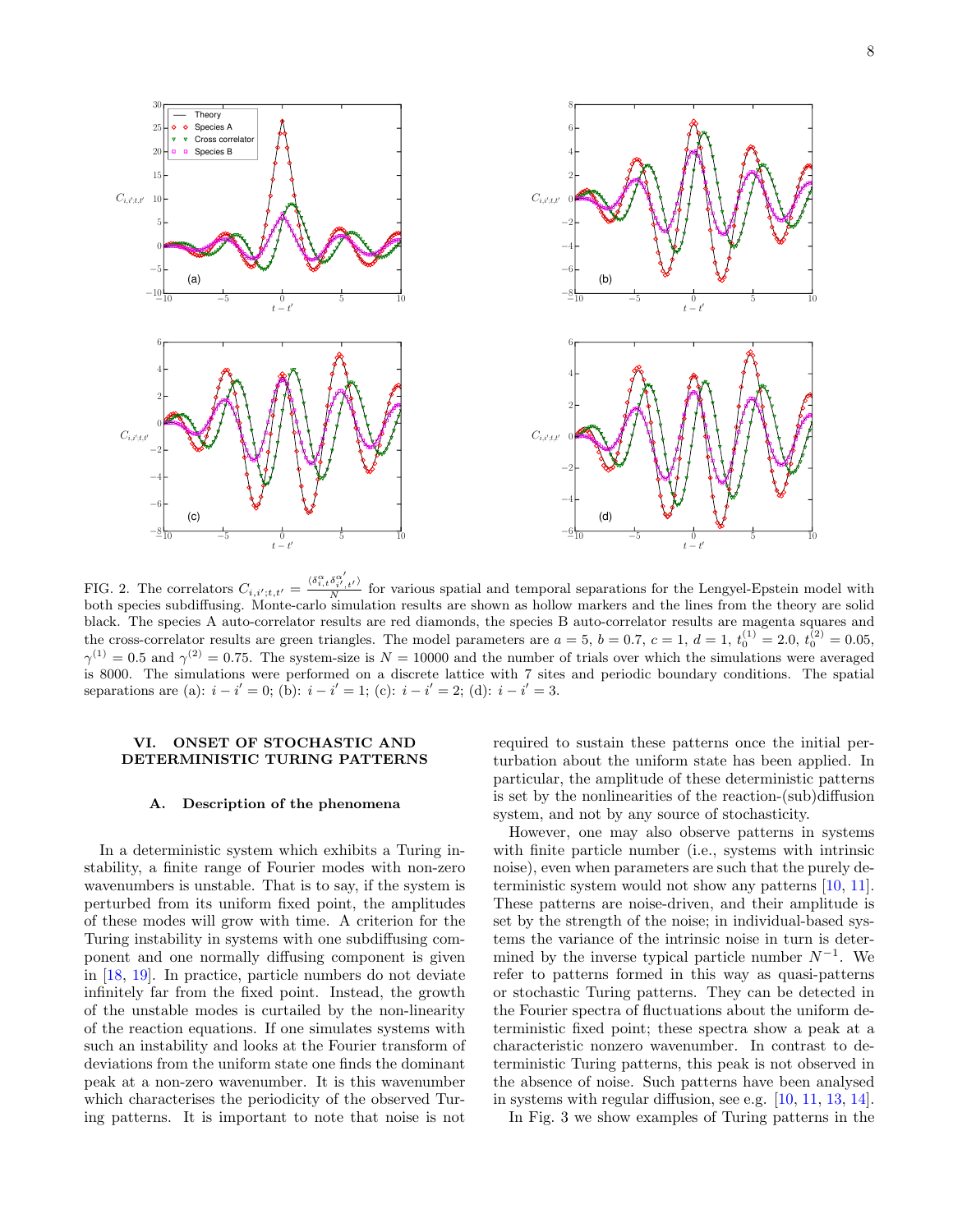

<span id="page-8-2"></span>FIG. 3. Comparison of the spatial patterns produced in the Lengyel-Epstein model. (a): Parameters are in the phase where deterministic pattern formation occurs  $(t_0^{(A)} = 0.2,$  $t_0^{(B)} = 0.1$ . (b): Noise-induced patterns but no deterministic patterns  $(t_0^{(A)} = 0.11, t_0^{(B)} = 0.1)$ . (c): No patterns are found at all  $(t_0^{(A)} = 0.1, t_0^{(B)} = 0.2)$ . In these simulations,  $N = 1000$ , the activator subdiffuses with  $\gamma = 0.5$ , the inhibitor diffuses normally. Reaction rates are given in the caption of Fig. [4.](#page-9-0) The parameter sets used in the three panels correspond to those marked by the three blue dots in Fig. [4.](#page-9-0)

Lenyel-Epstein system with subdiffusion. The data in the upper panel is from individual-based simulations in the parameter regime in which the deterministic model shows Turing patterns. The pattern is seen in the stochastic simulation as well, but it is important to stress that this is not a noise-driven pattern. The stochasticity in the individual-based model modulates the deterministic pattern, but the amplitude of the structure is independent of the noise, i.e., increasing the number of particles, N, per site does not change the relative magnitude of the pattern. In the central panel we show an example of a quasi-pattern. This data is taken in the regime in which the deterministic Lengyel-Epstein system does not have any instability; the pattern is purely noise-driven and its amplitude decreases with increasing particle number per lattice site. One further main difference between stochastic and deterministic patterns is that the stochastic patterns are not stationary. Instead, regions of high concentration for one chemical species continually assemble, shift and dissipate in such a manner that a typical level of periodicity is maintained. Deterministic patterns on the other hand are stationary in time. In the lower panel of Fig. [3](#page-8-2) finally, the parameters are such that neither deterministic nor stochastic Turing patterns are seen. The system fluctuates about the deterministic uniform fixed point, but no particular spatial structure emerges in these fluctuations. That being said, the fluctuations do appear to be quite large in magnitude, given the system size. Similarly, the magnitude of the noise-induced pattern in Fig. [3\(](#page-8-2)b) is similar to that of the pattern in panel (a). This is not an unusual observation and is due to a phenomenon known as 'stochastic amplification', which has been reported in the context of noise-driven cycles and patterns in normally diffusing systems (see e.g.  $[10, 11, 13, 45, 57]$  $[10, 11, 13, 45, 57]$  $[10, 11, 13, 45, 57]$  $[10, 11, 13, 45, 57]$  $[10, 11, 13, 45, 57]$  $[10, 11, 13, 45, 57]$  $[10, 11, 13, 45, 57]$  $[10, 11, 13, 45, 57]$  $[10, 11, 13, 45, 57]$ .

### B. Phase diagrams

The theory we developed in the earlier sections allows us to find the equal-time correlator in Fourier space (i.e., the structure factor  $\langle \tilde{\delta}^{(\alpha)}_{q,t} \tilde{\delta}^{(\alpha')\star}_{q,t} \rangle$  of fluctuations without having to carry out time-consuming simulations. We can use these expressions to search parameter space and to identify the regimes in which stochastic patterns emerge, and the parameter ranges where they do not. This gives a more complete picture of the effect of subdiffusion on stochastic pattern formation. Our results are summarised in the phase diagrams in Figs. [4](#page-9-0) and [5,](#page-9-1) which we discuss in more detail below. While the expressions from the theory have to be evaluated numerically, we note that determining the phase behaviour from the analytical expressions is very efficient; accurately establishing the phase diagrams from individual-based simulations on the other hand would require unrealistic computing time.

It is well-known that the emergence of deterministic Turing patterns relies on the slow diffusion of the activator and the comparatively fast diffusion of the inhibitor. In previous work [\[19\]](#page-11-0) we showed that it is possible to define effective diffusion coefficients for systems in which one reactant undergoes subdiffusion and the other normal diffusion; see also [\[18\]](#page-10-16). To characterise the degree to which the rates of (sub)diffusion of the two particle species differ, we define the ratio of these effective diffusion constants,  $\theta_{\gamma}$ , see again [\[18,](#page-10-16) [19\]](#page-11-0) for details. The detailed definition depends on which one of the components (activator or inhibitor) is subdiffusing. We have

<span id="page-8-0"></span>
$$
\theta_{\gamma}^{\text{act}} = \frac{\left(t_0^{(\text{act})}\right)^{\gamma}}{t_0^{(\text{inh})} \left(\bar{p}^{(\text{act})}\right)^{1-\gamma}},\tag{19}
$$

when the activator subdiffuses, and

<span id="page-8-1"></span>
$$
\theta_{\gamma}^{\text{inh}} = \frac{t_0^{(\text{act})} \left(\bar{p}^{(\text{inh})}\right)^{1-\gamma}}{\left(t_0^{(\text{inh})}\right)^{\gamma}},\tag{20}
$$

when the inhibitor subdiffuses. The quantity  $\bar{p}$  in these expressions denotes the per capita removal rate of the relevant substance at the uniform deterministic fixed point.

Figs. [4](#page-9-0) and [5](#page-9-1) show the critical ratios of the effective diffusion constants of the activator and the inhibitor for the onset of stochastic and deterministic Turing patterns in the Lengyel-Epstein and Brusselator models respectively. For any fixed value of the anomalous exponent  $\gamma$  the following behaviour is observed in Figs. [4](#page-9-0) and [5.](#page-9-1) For low values of  $\theta_{\gamma}$  neither deterministic nor stochastic patterns emerge. As the ratio of effective diffusion coefficients is increased and crosses a first critical threshold,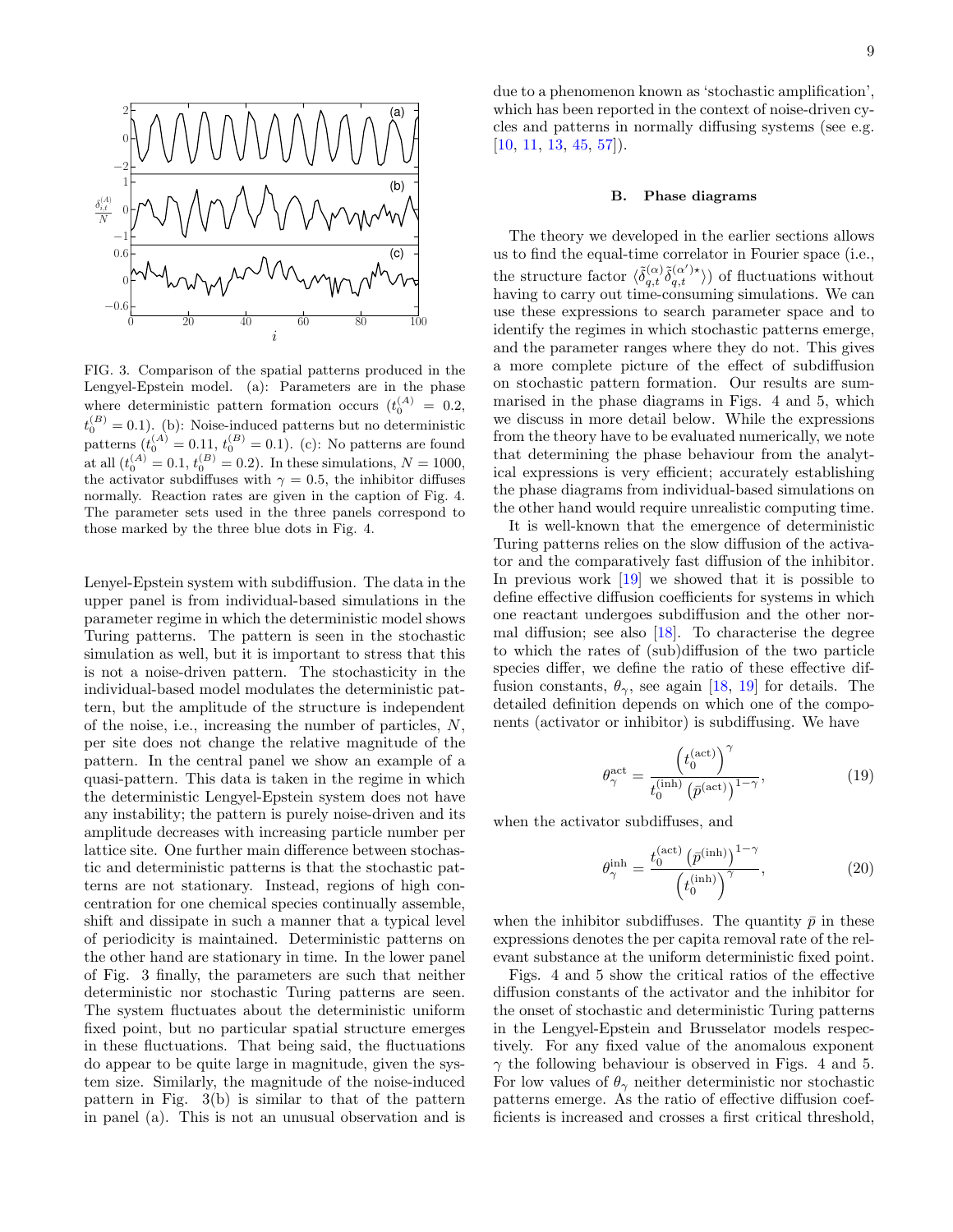



<span id="page-9-0"></span>FIG. 4. Phase diagrams showing the parameter regions where deterministic Turing patterns (dark grey shading) and stochastic (noise-driven) patterns (light grey) occur for the Lengyel-Epstein model. Figures (a) and (b) show the behaviour when the activator and the inhibitor subdiffuse respectively. The other component diffuses normally. As  $\gamma$  decreases, and the diffusion becomes more anomalous, the critical values of  $\theta_{\gamma}$  at which deterministic and stochastic patterns emerge decrease for the subdiffusing activator (a) and increase for the subdiffusing inhibitor (b). When  $\gamma = 1$ , the diffusion is normal and the critical values of  $\theta_{\gamma}$  in both plots are the same. The remaining model parameters are  $a = 2$ ,  $b = 0.13$ ,  $c = d = 1$ .



<span id="page-9-1"></span>FIG. 5. Phase diagrams showing the parameter regions where deterministic Turing patterns (dark grey shading) and stochastic (noise-driven) patterns (light grey) occur for the Brusselator model. Figures (a) and (b) show the behaviour when the activator and the inhibitor subdiffuse respectively. The other component diffuses normally. Due to the constant death-rate of the activator, the critical value of  $\theta_{\gamma}$  for the onset of both stochastic and deterministic patterns does not vary with  $\gamma$  when the activator subdiffuses (a). When the inhibitor (with concentration-dependent death rate) subdiffuses (b), the behaviour is qualitatively similar to that seen in the Lengyel-Epstein model in Fig. [4.](#page-9-0) When  $\gamma = 1$ , the diffusion is normal and the critical values of  $\theta_{\gamma}$  in both plots are the same. The remaining model parameters are  $a = 1.1, b = 1.8$ .

 $\theta_{\gamma}^{s}$ , a phase is entered in which stochastic patterns are found, but where the deterministic system shows no patterns. As  $\theta_{\gamma}$  is increased further the system undergoes a full deterministic Turing instability at  $\theta_{\gamma}^d$ .

Additionally, we find that in general, if the subdiffusion of a particular reactant is conducive to the formation of deterministic patterns, then it is also conducive to the formation of stochastic patterns. Similarly if subdiffusion of a reactant makes deterministic pattern formation more difficult then it also reduces the parameter range in which noise-driven patterns are found. In other words, if the critical value  $\theta_{\gamma}^{d}$  for the onset deterministic pat-

terns increases (decreases) with  $\gamma$ , then  $\theta^s_{\gamma}$  also increases (decreases) with  $\gamma$ .

One notes that due to the concentration-independent decay rate of the activator in the Brusselator model, both  $\theta_{\gamma}^{d}$  and  $\theta_{\gamma}^{s}$  do not vary with the anomalous exponent  $\gamma$ when the activator is subdiffusing (left-hand panel in Fig. [5\)](#page-9-1). However, if the death rate of the subdiffusing component is not constant, one finds that, in our examples, as  $\gamma$  decreases, so do both  $\theta_{\gamma}^{d}$  and  $\theta_{\gamma}^{s}$  if the activator is subdiffusing (left-hand panel of Fig. [4\)](#page-9-0). Conversely, if the inhibitor is subdiffusing and the inhibitor death rate is concentration-dependent, a reduced value of  $\gamma$  makes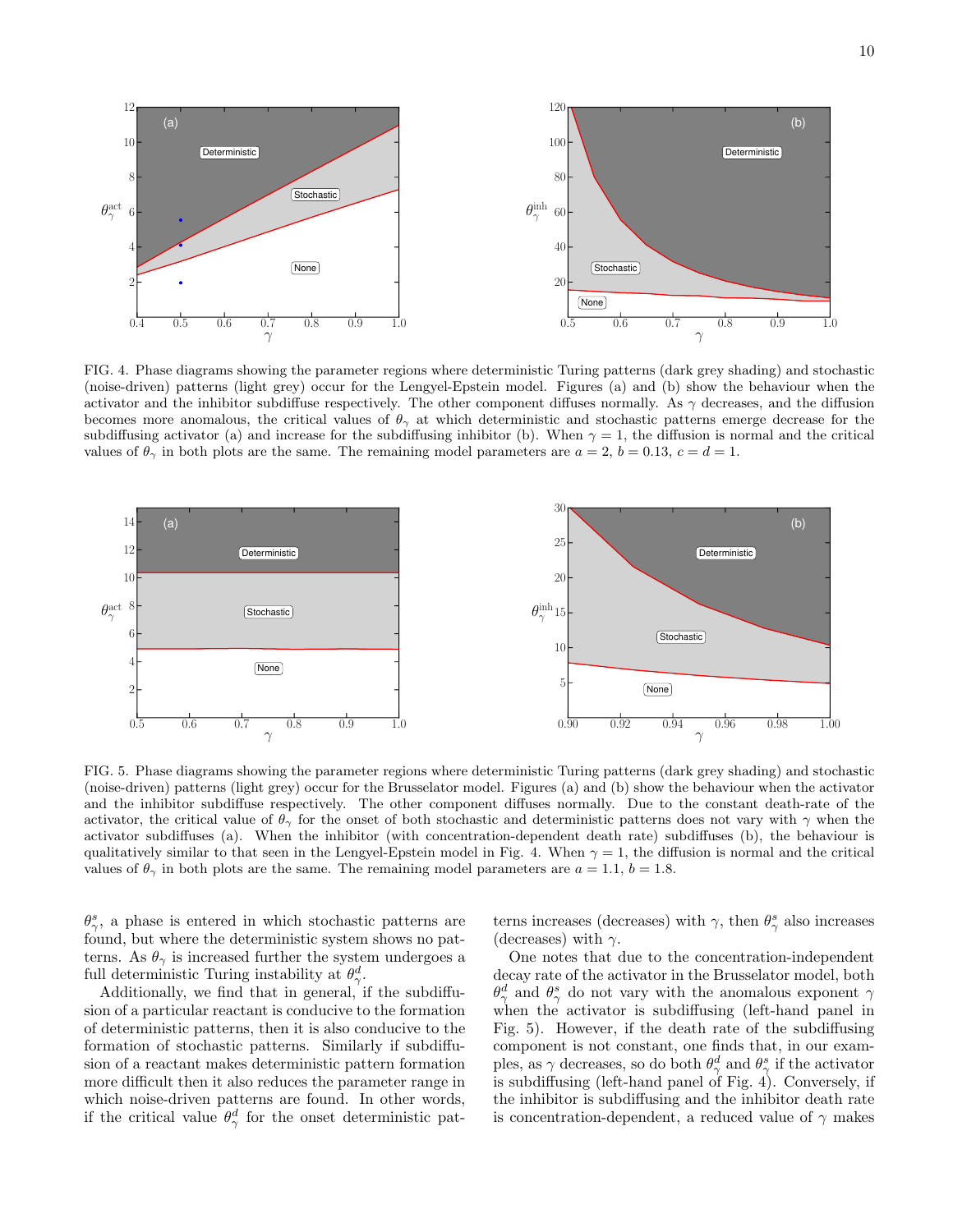it more difficult it is for Turing patterns to form (right-hand panels of Figs. [4](#page-9-0) and [5\)](#page-9-1).

One caveat to the approach we have presented is that analytical results are only valid for large system sizes N. That being said, the qualitative conclusions we have reached (that the combination of stochasticity and subdiffusion lowers the threshold for pattern formation) can be extended to the regime of moderate  $N$ , where the theory is not as accurate. We have verified this in simulations, and discuss this point briefly in Section 6 of the Supplemental Material.

## <span id="page-10-17"></span>VII. SUMMARY AND CONCLUSIONS

We have successfully extended the description of reaction-diffusion systems with anomalous transport to include the intrinsic noise which comes about when the number of particles in the system is finite. To do this, we carried out a Gaussian approximation of the individual-based system, using a generating-functional approach. We also provided a prescription for finding the fluctuations about the stable homogeneous fixed point of reaction-diffusion systems with anomalous diffusion. This was done in the example cases of the Brusselator and Lengyel-Epstein systems, and our theoretical predictions were successfully tested against computer simulations. Finally, we used this theory to determine the parameter regimes where one could expect to observe stochastic Turing patterns. We found examples for which a subdiffusing activator encouraged both stochastic and deterministic pattern formation, whereas a subdiffusing inhibitor hindered both stochastic and deterministic pattern formation. This is exemplified in Figs. [1,](#page-6-0) [4](#page-9-0) and [5.](#page-9-1)

The theory developed in this paper is entirely general and would be equally applicable to any reaction scheme with anomalously diffusing reactants; the two examples discussed here were mainly chosen for illustration. Systems such as the Lotka-Volterra [\[58\]](#page-11-39) dynamics, the Oregonator [\[59](#page-11-40)[–61\]](#page-11-41) or the Schnakenberg model [\[62\]](#page-11-42) with subdiffusion would have been equally valid candidates for the study of noise-driven patterns. We could also have studied systems with different waiting-time distributions or hopping kernels.

A well-known problem with using Turing's mechanism as an explanation for pattern formation in nature is the often unphysically large ratio of the diffusion constants required for the instability to occur. Both subdiffusion and stochastic pattern formation have been proposed separately as potential remedies for this problem. In this paper, we have shown that a combination of the two can lower the threshold for pattern formation to a greater degree than either mechanism on its own. This is demonstrated by the fact that the critical ratio of the diffusion constants is always lower in Figs. [4](#page-9-0) and [5](#page-9-1) for the onset of stochastic patterns than it is for deterministic patterns, and by the fact that this critical ratio can reduce as the activator becomes more subdiffusive.

Recently, the existence of noise-induced Turing patterns in bacterial cultures has been examined [\[14\]](#page-10-12). However, these experiments were concerned with a mechanism for pattern formation for which the diffusion was presumed to be Markovian. A possibility for further experiment would be to analyse stochastic pattern formation in a system in which the diffusion of the reactants was known to be subdiffusive. Our approach makes predictions for the way in which noise-driven pattern formation is affected by subdiffusion.

Another question for future study would be to ask how other stochastic phenomena in reaction-diffusion systems, such as waves [\[63\]](#page-11-43), would be affected by anomalous diffusion. Conversely, one might also wonder about how such phenomena are affected by superdiffusion. The theoretical approach we have developed is sufficiently general, and can be applied to the study of such systems.

Acknowledgements. JWB thanks the Engineering and Physical Sciences Research Council (EPSRC) for funding (PhD studentship, EP/N509565/1).

- <span id="page-10-0"></span>[1] A. Gierer and H. Meinhardt, Kybernetik 12, 30 (1972).
- [2] J. Murray, Phil. Trans. R. Soc. Lond. B 295, 473 (1981).
- <span id="page-10-1"></span>[3] J. Murray, J. Theor. Biol. 88, 161 (1981).
- <span id="page-10-2"></span>[4] V. Petrov, Q. Ouyang, and H. L. Swinney, Nature 388, 655 (1997).
- <span id="page-10-3"></span>[5] M. Falcke and H. Levine, Phys. Rev. Lett. 80, 3875 (1998).
- <span id="page-10-4"></span>[6] J. Van de Koppel, J. C. Gascoigne, G. Theraulaz, M. Rietkerk, W. M. Mooij, and P. M. Herman, Science 322, 739 (2008).
- <span id="page-10-5"></span>[7] J. Rayleigh, Philos. Mag. 32, 529 (1916).
- <span id="page-10-6"></span>[8] A. M. Turing, Philos. Trans. Royal Soc. B 237, 37 (1952).
- <span id="page-10-7"></span>[9] J. Murray, Mathematical Biology, 3rd ed. (Springer, New York, 2004).
- <span id="page-10-8"></span>[10] T. Butler and N. Goldenfeld, Phys. Rev. E 80, 030902 (2009).
- <span id="page-10-9"></span>[11] T. Butler and N. Goldenfeld, Phys. Rev. E 84, 011112 (2011).
- <span id="page-10-10"></span>[12] T. Biancalani, F. Jafarpour, and N. Goldenfeld, Phys. Rev. Lett. 118, 018101 (2017).
- <span id="page-10-11"></span>[13] T. Biancalani, D. Fanelli, and F. Di Patti, Phys. Rev. E 81, 046215 (2010).
- <span id="page-10-12"></span>[14] D. Karig, K. M. Martini, T. Lu, N. A. DeLateur, N. Goldenfeld, and R. Weiss, Proc. Natl. Acad. Sci. 115, 6572  $(2018)$
- <span id="page-10-13"></span>[15] F. Di Patti, L. Lavacchi, R. Arbel-Goren, L. Schein-Lubomirsky, D. Fanelli, and J. Stavans, PLOS Biol. 16, 1 (2018).
- <span id="page-10-14"></span>[16] R. Metzler and J. Klafter, Phys. Rep. **339**, 1 (2000).
- <span id="page-10-15"></span>[17] R. Metzler and J. Klafter, J. Phys. A 37, R161 (2004).
- <span id="page-10-16"></span>[18] A. Yadav, S. M. Milu, and W. Horsthemke, Phys. Rev. E 78, 026116 (2008).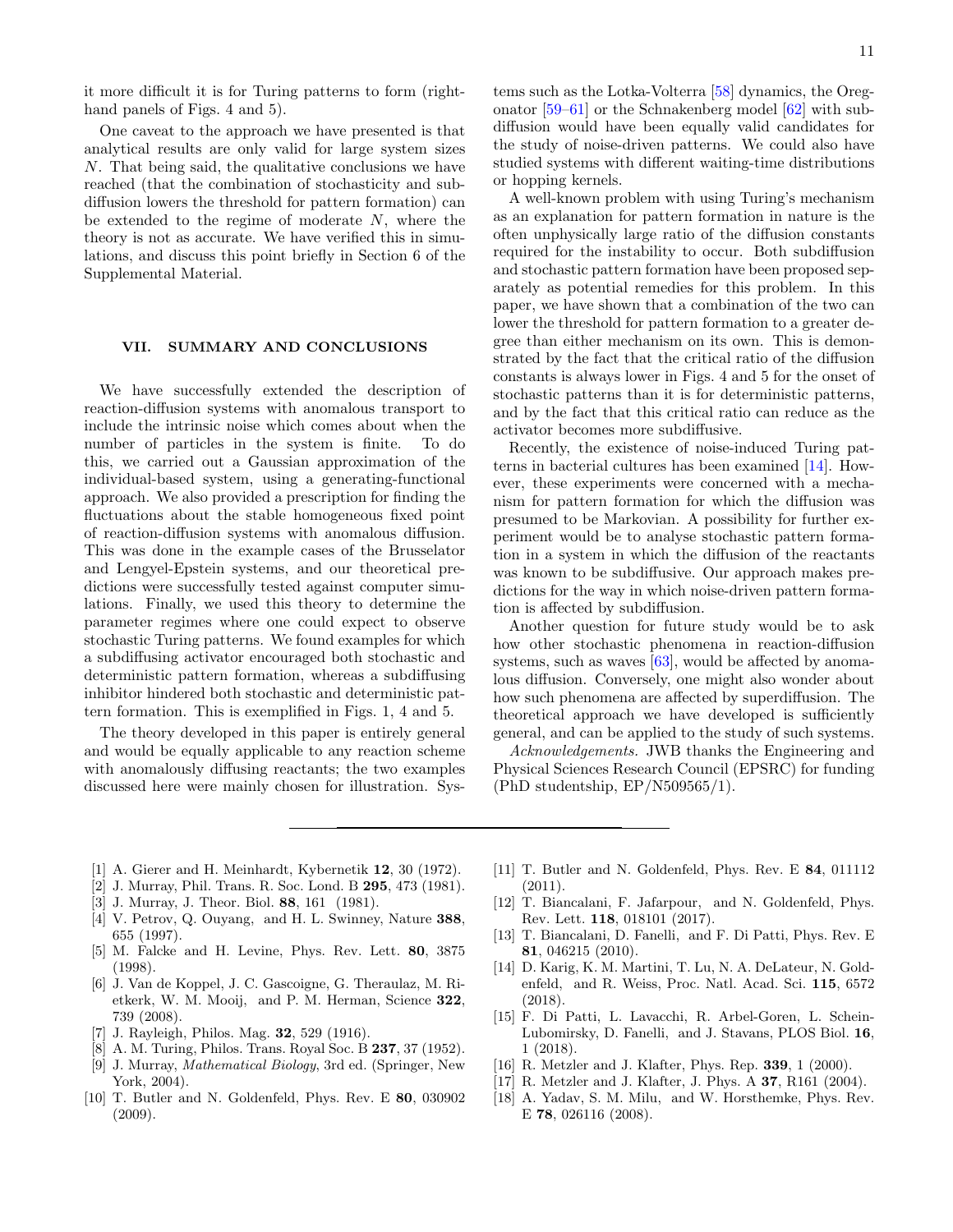- <span id="page-11-0"></span>[19] J. W. Baron and T. Galla, Phys. Rev. E 99, 012212 (2019).
- <span id="page-11-1"></span>[20] R. Ghosh and W. Webb, Biophys. J. 66, 1301 (1994).
- <span id="page-11-2"></span>[21] P. Schwille, J. Korlach, and W. W. Webb, Cytometry 36, 176 (1999).
- <span id="page-11-3"></span>[22] M. J. Saxton, Biophys. J. 67, 2110 (1994).
- <span id="page-11-4"></span>[23] M. J. Saxton, Biophys. J. **70**, 1250 (1996).
- <span id="page-11-5"></span>[24] G. Hornung, B. Berkowitz, and N. Barkai, Phys. Rev. E 72, 041916 (2005).
- <span id="page-11-7"></span>[25] S. B. Yuste, E. Abad, and K. Lindenberg, Phys. Rev. E 82 (2010).
- <span id="page-11-6"></span>[26] S. Fedotov and S. Falconer, Phys. Rev. E 89, 012107  $(2014)$ .
- <span id="page-11-8"></span>[27] S. Fedotov and S. Falconer, Phys. Rev. E 87, 052139 (2013).
- <span id="page-11-9"></span>[28] P. Glansdorff and I. Prigogine, Thermodynamic theory of structure, stability and fluctuations (Wiley-Interscience, New York, 1971).
- <span id="page-11-10"></span>[29] I. Lengyel, G. Rabai, and I. R. Epstein, J. Am. Chem. Soc. 112, 9104 (1990).
- <span id="page-11-11"></span>[30] I. Lengyel and I. R. Epstein, Science **251**, 650 (1991).
- <span id="page-11-12"></span>[31] A. McNaught and A. Wilkinson, *Compendium of chem*ical terminology, Vol. 1669 (Blackwell Science, Oxford, 1997).
- <span id="page-11-13"></span>[32] F. Mainardi and R. Gorenflo, J. Comput. Appl. Math. 118, 283 (2000).
- <span id="page-11-14"></span>[33] Michael F. Shlesinger, Eur. Phys. J. B **90**, 93 (2017).
- <span id="page-11-15"></span>[34] E. W. Montroll and G. H. Weiss, J. Math. Phys. 6, 167  $(1965)$
- <span id="page-11-16"></span>[35] R. Klages, G. Radons, and I. M. Sokolov, Anomalous transport: foundations and applications (Wiley-VCH, Weinheim, 2008).
- <span id="page-11-17"></span>[36] V. Mendez, S. Fedotov, and W. Horsthemke, Reactiontransport systems: mesoscopic foundations, fronts, and spatial instabilities (Springer, New York, 2010).
- <span id="page-11-18"></span>[37] J. J. Tyson, The Belousov-Zhabotinskii reaction (Springer-Verlag, Berlin - Heidelberg, 1976).
- <span id="page-11-19"></span>[38] V. Castets, E. Dulos, J. Boissonade, and P. De Kepper, Phys. Rev. Lett. 64, 2953 (1990).
- <span id="page-11-20"></span>[39] P. Érdi and J. Tóth, *Mathematical models of chemical* reactions: theory and applications of deterministic and stochastic models (Manchester University Press, Manchester, 1989).
- <span id="page-11-21"></span>[40] N. G. Van Kampen, Stochastic processes in physics and chemistry, Vol. 1 (Elsevier, London, 1992).
- <span id="page-11-22"></span>[41] C. W. Gardiner, Handbook of stochastic methods for physics, chemistry and the natural sciences, 4th ed. (Springer, New York, 2009).
- <span id="page-11-23"></span>[42] D. R. Cox, The theory of stochastic processes (Routledge, London, 2017).
- <span id="page-11-24"></span>[43] D. T. Gillespie, J. Chem. Phys. **115**, 1716 (2001).
- <span id="page-11-25"></span>[44] H. Risken, The Fokker-Planck Equation (Springer, New York, 1996).
- <span id="page-11-26"></span>[45] A. J. McKane and T. J. Newman, Phys. Rev. Lett. 94, 218102 (2005).
- <span id="page-11-27"></span>[46] P. C. Martin, E. D. Siggia, and H. A. Rose, Phys. Rev. A 8 (1973).
- [47] H.-K. Janssen, Z. Phys. B **23**, 377 (1976).
- <span id="page-11-28"></span>[48] C. De Dominicis, in J. Phys. (Paris), Collog., Vol. 37 (1976) p. C1.
- <span id="page-11-29"></span>[49] T. Brett and T. Galla, Phys. Rev. Lett. 110, 250601 (2013).
- <span id="page-11-30"></span>[50] T. Brett and T. Galla, J. Chem. Phys. 140, 124112

(2014).

- <span id="page-11-31"></span>[51] A. Altland and B. D. Simons, Condensed matter field theory (Cambridge University Press, Cambridge, 2010).
- <span id="page-11-32"></span>[52] M. O. Vlad and J. Ross, Phys. Rev. E 66, 061908 (2002).
- <span id="page-11-33"></span>[53] S. Fedotov and S. Falconer, Phys. Rev. E 85, 031132 (2012).
- <span id="page-11-34"></span>[54] D. Halsted and D. Brown, Chem. Eng. J. **3**, 312 (1972).
- <span id="page-11-35"></span>[55] D. T. Gillespie, J. Comput. Phys. 22, 403 (1976).
- <span id="page-11-36"></span>[56] D. F. Anderson, J. Chem. Phys. **127**, 214107 (2007).
- <span id="page-11-38"></span>[57] D. Alonso, A. J. McKane, and M. Pascual, J. Royal Soc. Interface 4, 575 (2007).
- <span id="page-11-39"></span>[58] A. J. Lotka, J. Phys. Chem. **14**, 271 (1909).
- <span id="page-11-40"></span>[59] R. J. Field and R. M. Noyes, J. Chem. Phys. 60, 1877 (1974).
- [60] J. J. Tyson and P. C. Fife, J. Chem. Phys. 73, 2224 (1980).
- <span id="page-11-41"></span>[61] W. Jahnke, W. E. Skaggs, and A. T. Winfree, J. Phys. Chem. 93, 740 (1989).
- <span id="page-11-42"></span>[62] J. Schnakenberg, J. Theor. Biol. **81**, 389 (1979).
- <span id="page-11-43"></span>[63] T. Biancalani, T. Galla, and A. J. McKane, Phys. Rev. E 84, 026201 (2011).
- <span id="page-11-44"></span>[64] D. Fulger, E. Scalas, and G. Germano, Phys. Rev. E 77, 021122 (2008).
- <span id="page-11-45"></span>[65] T. J. Kozubowski, J. Comput. Appl. Math. 116, 221  $(2000).$

### <span id="page-11-37"></span>Appendix A: Individual-based simulations

The non-Markovian nature of subdiffusive hopping requires us to modify the traditional Gillespie algorithm [\[55\]](#page-11-35), in a similar way to [\[56\]](#page-11-36). The statistics of the processes laid out in Section [II A](#page-1-1) are preserved by using the following algorithm:

- 1. Set  $t = 0$  and initialise the system. (In our simulations, we start from  $n_i^{(1)} = \bar{n}^{(1)}$  and  $n_i^{(2)} = \bar{n}^{(2)}$ .) For each particle draw a waiting time until its next hop from the appropriate distribution, and create a list of all scheduled hopping events.
- 2. Take note of the earliest hopping time and the position of the particle associated with this time; we label the time at which the next hop occurs  $\tau^{(H)}.$
- 3. Based on the numbers of particles at each position, calculate the reaction rates for each type of reaction and each point on the lattice,  $\lambda_{i,r,t}$ . Calculate the sum of the reaction rates  $\lambda_t = \sum_{r,i} \lambda_{i,r,t}$  and draw the time at which the next reaction is due to occur:  $\tau^{(R)} = t - \frac{1}{\lambda_t} \ln(s)$ , where s is an independent random number from the uniform distribution over (0, 1]. This reaction can occur at any position on the lattice.
- 4. (a) If  $\tau^{(R)} < \tau^{(H)}$ , perform one single reaction. Choose this to be a reaction of type  $r$  at site i with probability  $\lambda_{i,r,t}/\lambda_t$ . If particles are removed during this reaction delete the scheduled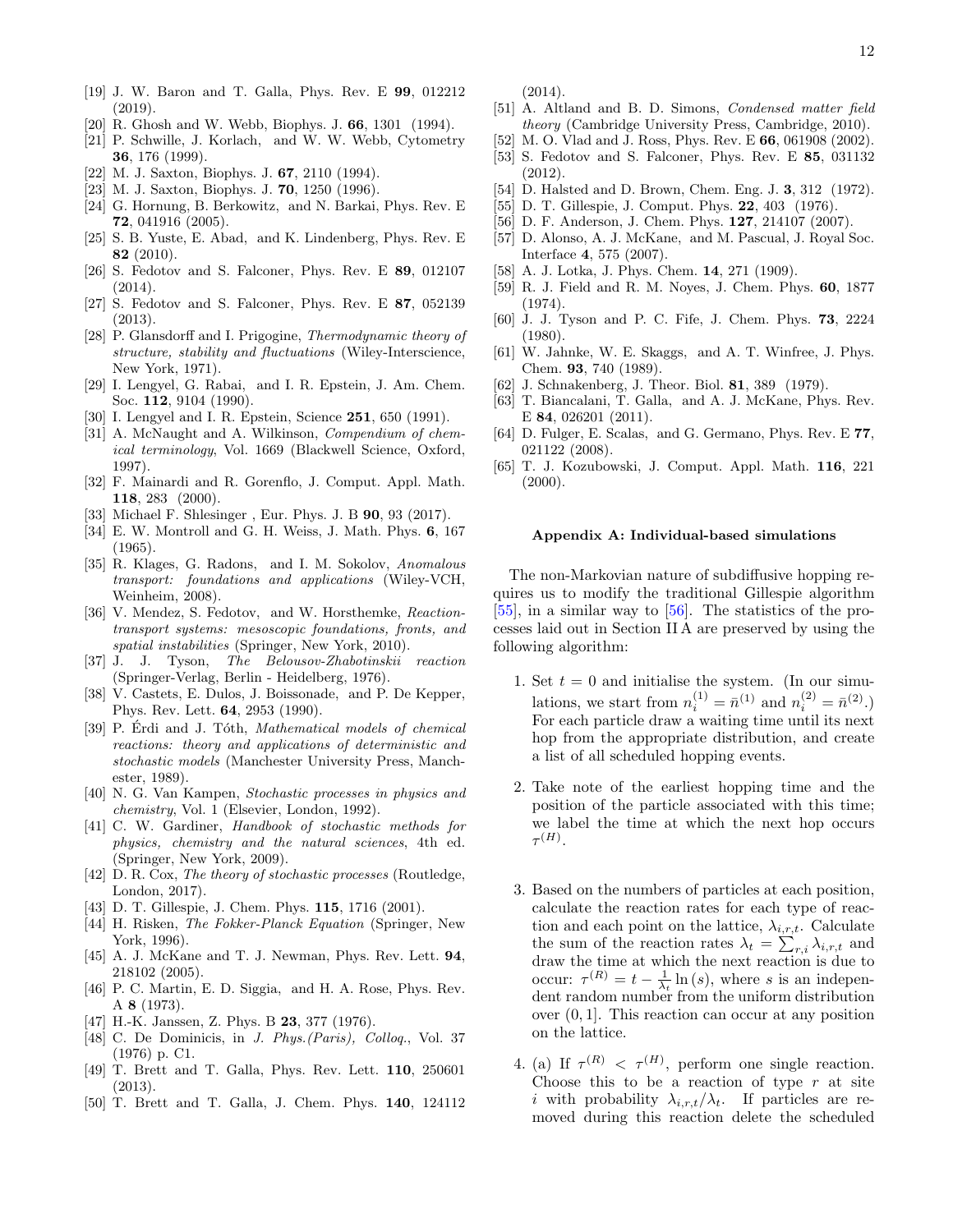hopping events for these particles from the list. If particles are created, draw hopping times from the appropriate distribution, and add these to the list of scheduled hops. Set  $t = \tau^{(R)}$ . Go to 2.

(b) If  $\tau^{(R)} > \tau^{(H)}$ , perform the hop associated with  $\tau^{(H)}$  in step 2, and discard the reaction event from step 3. To do this draw a random hopping distance from the hopping kernel  $\phi_{i,i'}$ , and re-locate the particle. Draw a new waiting time until the next hop of this particle, and add this time to the list. Set  $t = \tau^{(H)}$ . Go to 2.

To draw waiting times from the Mittag-Leffler distribution in Eq.  $(5)$ , one can use the following formula  $t = -t_0^{\alpha} \ln(u) \left( \frac{\sin(\gamma^{\alpha} \pi)}{\tan(\gamma^{\alpha} \pi v)} - \cos(\gamma^{\alpha} \pi) \right)^{\frac{1}{\gamma^{\alpha}}}$  [\[64,](#page-11-44) [65\]](#page-11-45), where  $u$  and  $v$  are independent random numbers from a uniform distribution on (0, 1].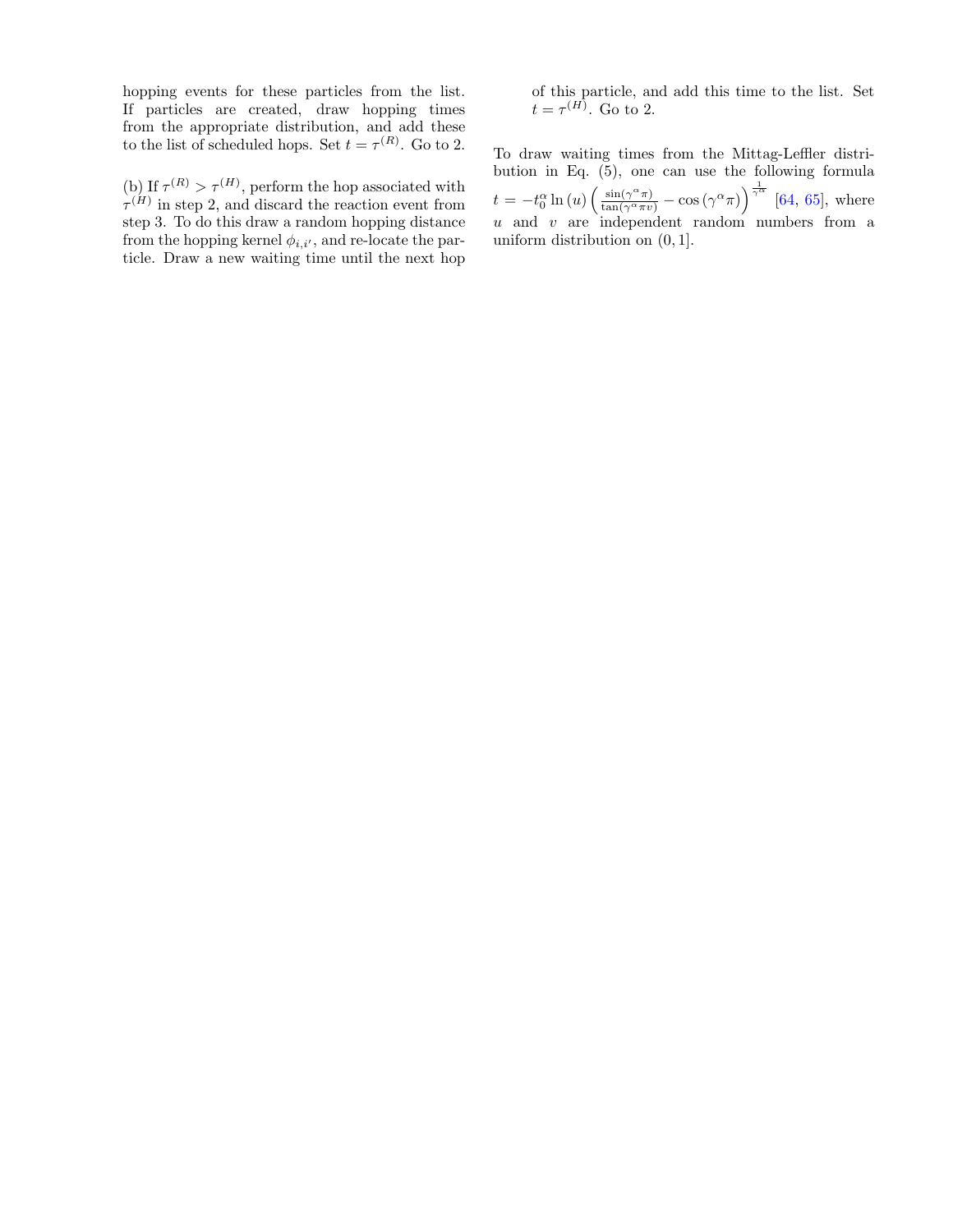Stochastic fluctuations and quasi-pattern formation in reaction-diffusion systems with anomalous transport

Supplemental Material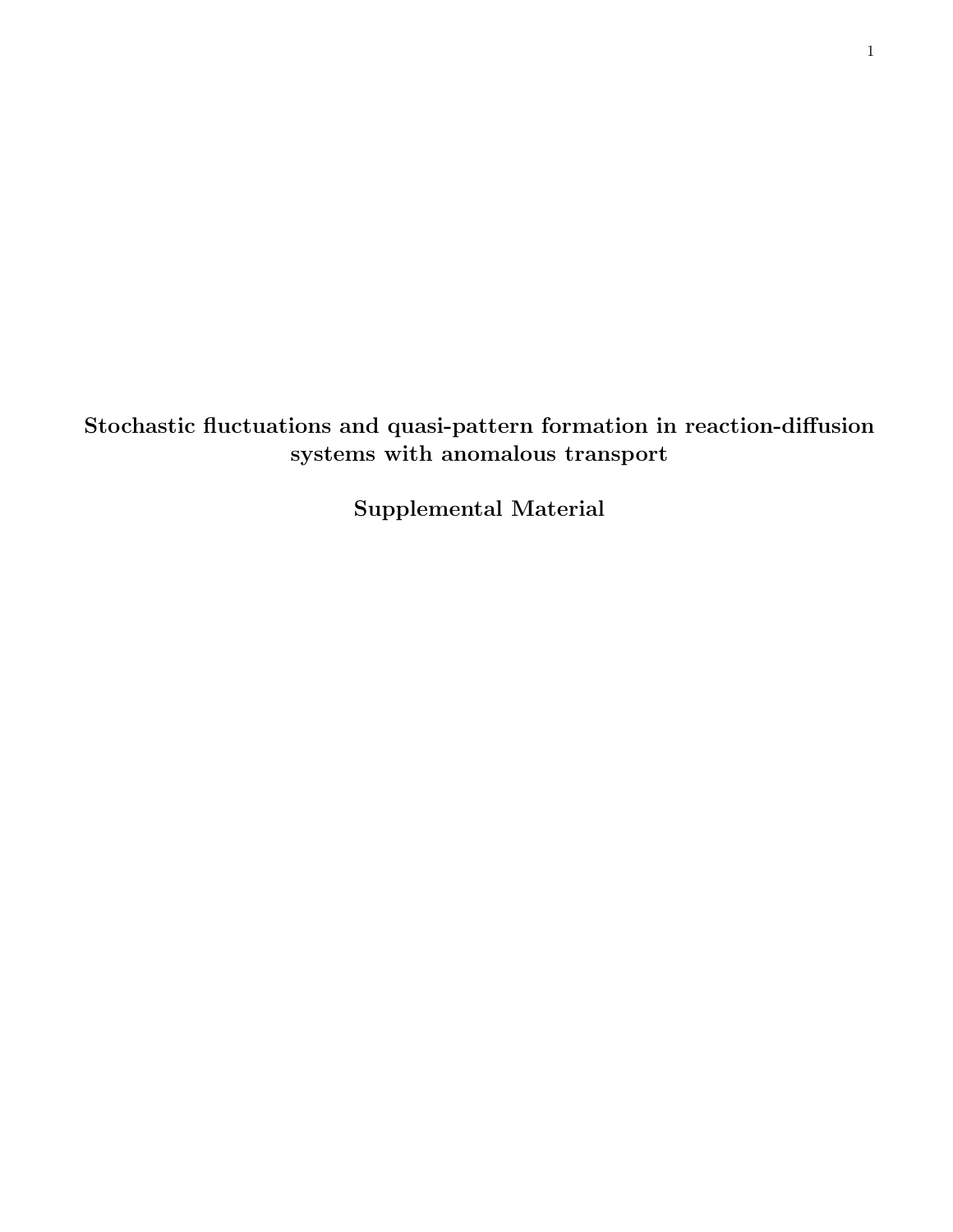One main result of our work is a Gaussian approximation of the fluctuations in a reaction-diffusion system with anomalous transport (i.e. generalised waiting-time distributions between hopping events). To derive this approximation, we find the generating functional for the reaction-diffusion system, and then expand this functional to sub-leading order in  $N^{-1}$ , where the parameter N characterises the typical number of particles per site in the discrete lattice. This approximate path-integral is recognised as the generating functional of a stochastic different equation (SDE), with a special form, to be specified below. One can then compare the two generating functionals and read off the effective SDE for the reaction-diffusion system. This supplement sets out the different steps of the calculation, and subsequent analysis.

### <span id="page-14-3"></span>S1. GENERATING FUNCTIONAL FOR AN SDE WITH AGE VARIABLES

We first present a method of calculating the generating functional for a stochastic process with Gaussian noise. The choice of the form of the equations for which we find the corresponding generating functional is important and is informed by the type of equations we expect for the reaction-subdiffusion systems in the main paper.

To start with, we discretise time using step size ∆. We will eventually take the continuous limit in time. The set of stochastic equations has the discretised form

$$
x_{i,\tau+\Delta,t+\Delta}^{\alpha} - x_{i,\tau,t}^{\alpha} - \frac{\Delta}{N} f_{i,\tau,t}^{\alpha} \left( \{ x_{i,\tau,t}^{\alpha} \} \right) - \frac{\sqrt{\Delta}}{N} \chi_{i,\tau,t}^{\alpha} = 0, \tag{S1}
$$

<span id="page-14-1"></span><span id="page-14-0"></span>
$$
x_{i,0,t+\Delta}^{\alpha} - \frac{1}{N} f_{i,0,t}^{\alpha} (\{x_{i,\tau,t}^{\alpha}\}) - \frac{\chi_{i,0,t}^{\alpha}}{N\sqrt{\Delta}} = 0.
$$
 (S2)

where  $f_{i,\tau,t}^{\alpha}(\lbrace x_{i,\tau,t}^{\alpha}\rbrace)$  is an arbitrary function of the coordinates  $\lbrace x_{i,\tau,t}^{\alpha}\rbrace$  that informs the deterministic trajectory of the system. The  $\{\chi_{i,\tau,t}^{\alpha}\}\$  are Gaussian random variables, which encode the fluctuations about the deterministic trajectory. We write their correlations as

$$
C^{\alpha,\alpha'}_{i,i',\tau,\tau',t,t'} \equiv \langle \chi^{\alpha}_{i,\tau,t} \chi^{\alpha'}_{i',\tau',t'} \rangle.
$$
\n(S3)

The matrix  $C^{\alpha,\alpha'}_{i,i',\tau,\tau',t,t'}$  is symmetric with respect to the pairs of indices  $(\alpha,\alpha')$ ,  $(i,i')$ ,  $(t,t')$  and  $(\tau,\tau')$ .

In continuous time  $(\Delta \to 0)$  the expressions in Eqs. [\(S1,](#page-14-0)[S2\)](#page-14-1) correspond to

<span id="page-14-2"></span>
$$
\frac{\partial n_{i,\tau,t}^{\alpha}}{\partial \tau} + \frac{\partial n_{i,\tau,t}^{\alpha}}{\partial t} = f_{i,\tau,t}^{\alpha} \left( \{ x_{i,\tau,t}^{\alpha} \} \right) + \xi_{i,\tau,t}^{\alpha}, \tag{S4}
$$

$$
n_{i,0,t}^{\alpha} = f_{i,0,t}^{\alpha} (\{x_{i,\tau,t}^{\alpha}\}) + \xi_{i,0,t}^{\alpha}, \qquad (S5)
$$

where  $\xi_{i,\tau,t}^{\alpha} = \lim_{\Delta \to 0} \frac{\chi_{i,\tau,t}^{\alpha}}{\sqrt{\Delta}}$ . We note that the first of these is a stochastic partial differential equation. The second relation is technically not a differential equation (it contains no derivatives with respect to time). We will nevertheless refer to the combination of Eqs. [\(S4\)](#page-14-2) and [\(S5\)](#page-14-2) as a stochastic differential equation (SDE).

We begin by writing down the generating functional

<span id="page-14-4"></span>
$$
Z\Big[\{\Xi_{i,\tau,t}^{\alpha}\}\Big] = \int \prod_{i,\alpha,\tau,t} \left\{ dx_{i,\tau,t}^{\alpha} \right\} \left[ \exp\left(i \sum_{i,\alpha,\tau,t} \Xi_{i,\tau,t}^{\alpha} x_{i,\tau,t}^{\alpha} \right) \mathcal{P}\left(\{x_{i,\tau,t}^{\alpha}\}\right) \right] \tag{S6}
$$

for the process in Eqs. [\(S1](#page-14-0)[,S2\)](#page-14-1). The quantity  $\mathcal{P}(\{x_i^{\alpha}, \tau, t\})$  is the probability measure in the space of trajectories for the system. Assuming that the correspondence of the set of noise variables  $\{\chi^{\alpha}_{i,\tau,t}\}\;$  to a particular trajectory  $\{x^{\alpha}_{i,\tau,t}\}$ is one-to-one, we can write  $\mathcal{P}(\{x_{i,\tau,t}^{\alpha}\}) = \langle \delta(\mathbf{x}-\mathbf{x}(\chi)) \rangle_{\{\chi_{i,\tau,t}^{\alpha}\}},$  where bold face notation indicates entire trajectories.

Then letting  $X^{\alpha}_{i,\tau+\Delta,t+\Delta} \equiv x^{\alpha}_{i,\tau+\Delta,t+\Delta} - x^{\alpha}_{i,\tau,t} - \frac{\Delta}{N} f^{\alpha}_{i,\tau,t} (\{x^{\alpha}_{i,\tau,t}\})$  $\frac{\sqrt{\Delta}}{N} \chi_{i,\tau,t}^{\alpha}$  and  $X_{i,0,t+\Delta}^{\alpha} \equiv x_{i,0,t+\Delta}^{\alpha}$  - $\frac{1}{N} f_{i,0,t}^{\alpha} (\{x_{i,\tau,t}^{\alpha}\}) - \frac{\chi_{i,0,t}^{\alpha}}{N\sqrt{\Delta}}$  we have

$$
\delta\left(\mathbf{x} - \mathbf{x}\left(\mathbf{\chi}\right)\right) = \left| \frac{\delta \mathbf{X}}{\delta \mathbf{x}} \right| \delta\left(\mathbf{X}\right) = \delta\left(\mathbf{X}\right)
$$
\n
$$
= \prod_{i, \alpha, \tau, t} \delta\left(X_{i, \tau, t}^{\alpha}\right) \prod_{i, \alpha, t} \delta\left(X_{i, 0, t}^{\alpha}\right), \tag{S7}
$$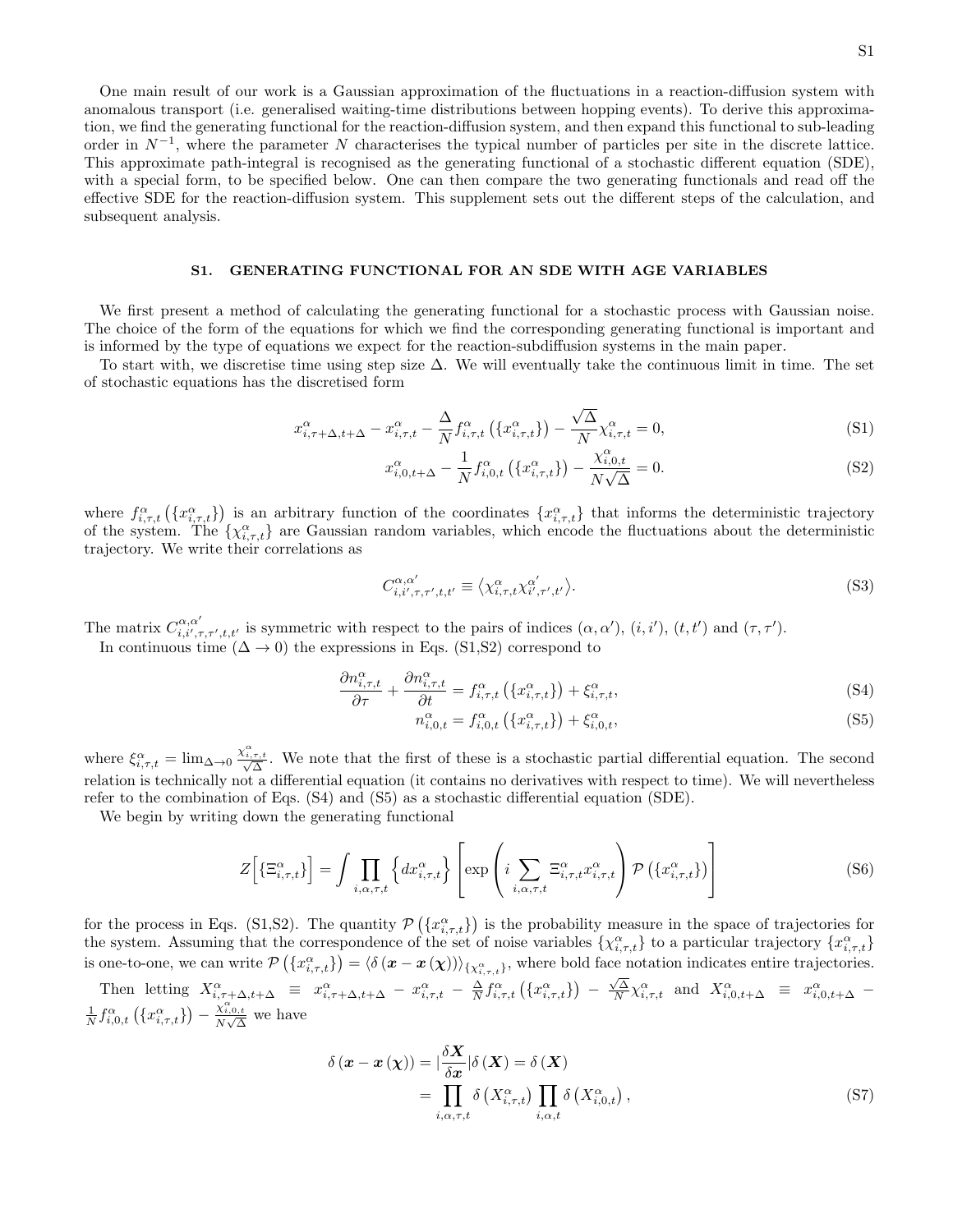where the Jacobian determinant  $\left|\frac{\delta X}{\delta x}\right|=1$  because the Jacobian itself is a triangular matrix with diagonal elements each equal to unity [\[51\]](#page-11-31).

The generating functional thus takes the following form

$$
Z\left[\left\{\Xi_{i,\tau,t}^{\alpha}\right\}\right] = \int \prod_{i,\alpha,\tau,t} \left\{ dx_{i,\tau,t}^{\alpha} dx_{i,\tau,t}^{\alpha}\right\} \left[\exp\left(i\Xi_{i,\tau,t}^{\alpha} x_{i,\tau,t}^{\alpha}\right) P\left(\left\{\chi_{i,\tau,t}^{\alpha}\right\}\right) \right] \times \prod_{i,\alpha,\tau,t} \left\{ \delta\left(x_{i,\tau+\Delta,t+\Delta}^{\alpha} - x_{i,\tau,t}^{\alpha} - \frac{\Delta}{N} f_{i,\tau,t}^{\alpha}\left(\left\{x_{i,\tau,t}^{\alpha}\right\}\right) - \frac{\sqrt{\Delta}}{N} \chi_{i,\tau,t}^{\alpha}\right) \right\} \right\} \times \prod_{i,\alpha,t} \left\{ \delta\left(x_{i,0,t+\Delta}^{\alpha} - \frac{1}{N} f_{i,0,t}^{\alpha}\left(\left\{x_{i,\tau,t}^{\alpha}\right\}\right) - \frac{\chi_{i,0,t}^{\alpha}}{N\sqrt{\Delta}}\right) \right\},\tag{S8}
$$

where the  $\delta$ -functions enforce the stochastic dynamics in Eqs. [\(S1,](#page-14-0)[S2\)](#page-14-1). For the sake of brevity, we have adopted the Einstein summation convention for sums over repeated indices in the exponential, and have omitted the summation symbols  $\sum$ . The quantity  $P(\lbrace \chi_{i,\tau,t}^{\alpha}\rbrace)$  is the distribution of the noise variables  $\lbrace \chi_{i,\tau,t}^{\alpha}\rbrace$ ; we keep in mind that these may depend on the variables  $\{x_{i,\tau,t}^{\alpha}\}.$ 

Introducing conjugate variables  $\{\hat{x}^{\alpha}_{i,\tau,t}\}$  to rewrite the δ-functions in their exponential representation one obtains

$$
Z\left[\left\{\Xi_{i,\tau,t}^{\alpha}\right\}\right] = \int \prod_{i,\alpha,\tau,t} \left\{\frac{dx_{i,\tau,t}^{\alpha}d\hat{x}_{i,\tau,t}^{\alpha}d\chi_{i,\tau,t}^{\alpha}}{2\pi}\right\} \exp\left[i\Xi_{i,\tau,t}^{\alpha}x_{i,\tau,t}^{\alpha}\right] \times \exp\left[i\hat{x}_{i,\tau,t}^{\alpha}\left(x_{i,\tau+\Delta,t+\Delta}^{\alpha}-x_{i,\tau,t}^{\alpha}-\frac{\Delta}{N}f_{i,\tau,t}^{\alpha}\left(\left\{x_{i,\tau,t}^{\alpha}\right\}\right)\right)\right] \times \exp\left[i\hat{x}_{i,0,t}^{\alpha}\left(x_{i,0,t+\Delta}^{\alpha}-\frac{1}{N}f_{i,0,t}^{\alpha}\left(\left\{x_{i,\tau,t}^{\alpha}\right\}\right)\right)\right] \times \exp\left[-i\frac{\sqrt{\Delta}}{N}\hat{x}_{i,\tau,t}^{\alpha}\chi_{i,\tau,t}^{\alpha}\right] \exp\left[-i\hat{x}_{i,0,t}^{\alpha}\frac{\chi_{i,0,t}^{\alpha}}{N\sqrt{\Delta}}\right]P\left(\left\{\chi_{i,\tau,t}^{\alpha}\right\}\right). \tag{S9}
$$

We can now carry out the Gaussian integrals over the  $\{\chi_{i,\tau,t}^{\alpha}\}$ , using their joint distribution

$$
P\left(\{\chi_{i,\tau,t}^{\alpha}\}\right) = \frac{1}{\Omega} \exp\left[-\frac{1}{2}\chi_{i,\tau,t}^{\alpha}\left(C^{-1}\right)_{i,i',\tau,\tau',t,t'}^{\alpha,\alpha'}\chi_{i',\tau',t'}^{\alpha'}\right],\tag{S10}
$$

where  $\Omega$  is a normalisation constant. We define the inverse of  $C^{\alpha,\alpha'}_{i,i',\tau,\tau',t,t'}$  such that

$$
C^{\alpha,\alpha'}_{i,i',\tau,\tau',t,t'} (C^{-1})^{\alpha',\alpha''}_{i',i'',\tau',\tau'',t',t''} = \delta_{\alpha,\alpha''}\delta_{i,i'}\delta_{\tau,\tau''}\delta_{t,t''}.
$$
 (S11)

The integral over  $\{\chi_{i,\tau,t}^{\alpha}\}$  can be written as follows:

$$
\int \prod_{i,\alpha,\tau,t} \left\{ d\chi_{i,\tau,t}^{\alpha} \right\} P\left(\{\chi_{i,\tau,t}^{\alpha}\}\right) \exp\left[-i\frac{\sqrt{\Delta}}{N} \hat{x}_{i,\tau,t}^{\alpha} \chi_{i,\tau,t}^{\alpha}\right] \n= \int \prod_{i,\alpha,\tau,t} \left\{ d\chi_{i,\tau,t}^{\alpha} \right\} \frac{1}{\Omega} \exp\left[-i\frac{\sqrt{\Delta}}{N} \hat{x}_{i,\tau,t}^{\alpha} \chi_{i,\tau,t}^{\alpha} - \frac{1}{2} \chi_{i,\tau,t}^{\alpha} \left(C^{-1}\right)_{i,i',\tau,\tau',t,t'}^{\alpha,\alpha'} \chi_{i',\tau',t'}^{\alpha'}\right].
$$
\n(S12)

We now complete the square in the exponent and carry out the integral over the noise variables. To do this let we now complete one square in the exponent<br>  $\chi_{i,\tau,t}^{\alpha} = -i \frac{\sqrt{\Delta}}{N} C_{i,i',\tau,\tau',t,t'}^{\alpha'} \hat{x}_{i',\tau',t'}^{\alpha'} + y_{i,\tau,t}^{\alpha}$ . Then,

$$
i\frac{\sqrt{\Delta}}{N}\hat{x}_{i,\tau,t}^{\alpha}\chi_{i,\tau,t}^{\alpha} + \frac{1}{2}\chi_{i,\tau,t}^{\alpha} (C^{-1})_{i,i',\tau,\tau',t,t'}^{\alpha,\alpha'} \chi_{i',\tau',t'}^{\alpha'} = \frac{1}{2}y_{i,\tau,t}^{\alpha} (C^{-1})_{i,i',\tau,\tau',t,t'}^{\alpha,\alpha'} y_{i',\tau',t'}^{\alpha'} + \frac{\Delta}{2N^2}\hat{x}_{i,\tau,t}^{\alpha} C_{i,i',\tau,\tau',t,t'}^{\alpha,\alpha'} \hat{x}_{i',\tau',t'}^{\alpha'}.
$$
(S13)

Thus, if we change the set of integration variables to  $\left\{y_{i,\tau,t}^{\alpha}\right\}$ , the integral becomes

$$
\int \prod_{i,\alpha,\tau,t} \left\{ d\chi_{i,\tau,t}^{\alpha} \right\} p\left(\{\chi_{i,\tau,t}^{\alpha}\}\right) \exp\left[-i\sqrt{\Delta} \hat{x}_{i,\tau,t}^{\alpha} \chi_{i,\tau,t}^{\alpha}\right]
$$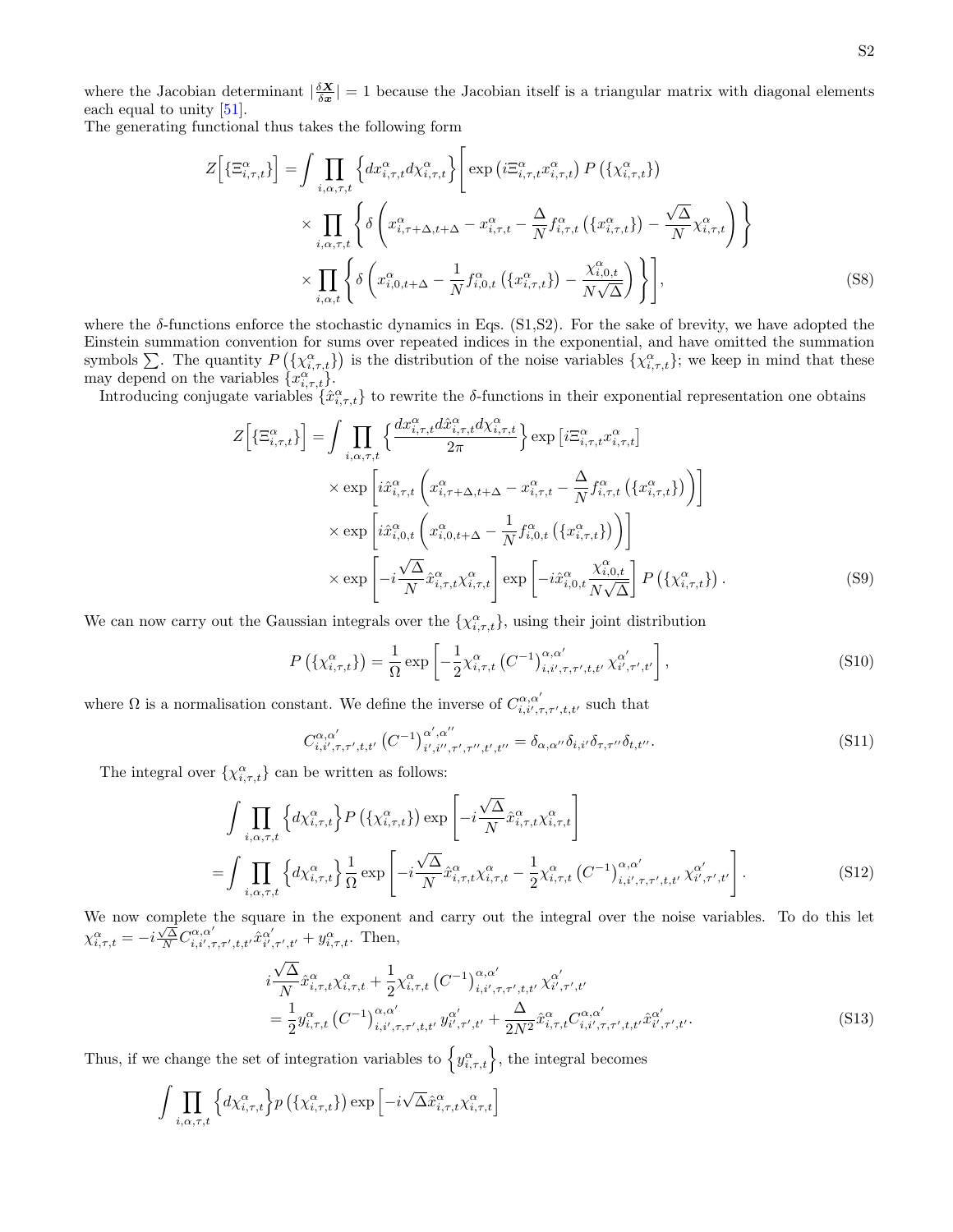$$
= \exp\left[-\frac{\Delta}{2N^2}\hat{x}_{i,\tau,t}^{\alpha}C_{i,i',\tau,\tau',t,t'}^{\alpha,\alpha'}\hat{x}_{i',\tau',t'}^{\alpha'}\right]\int\prod_{i,\alpha,\tau,t}\left\{dy_{i,\tau,t}^{\alpha}\right\}\frac{1}{\Omega}\exp\left[-\frac{1}{2}y_{i,\tau,t}^{\alpha}(C^{-1})_{i,i',\tau,\tau',t,t'}^{\alpha,\alpha'}y_{i',\tau',t'}^{\alpha'}\right]
$$

$$
= \exp\left[-\frac{\Delta}{2N^2}\hat{x}_{i,\tau,t}^{\alpha}C_{i,i',\tau,\tau',t,t'}^{\alpha,\alpha'}\hat{x}_{i',\tau',t'}^{\alpha'}\right].
$$
(S14)

Therefore, we can rewrite the generating functional as

$$
Z\left[\left\{\Xi_{i,\tau,t}^{\alpha}\right\}\right] = \int \prod_{i,\alpha,\tau,t} \left\{\frac{dx_{i,\tau,t}^{\alpha}d\hat{x}_{i,\tau,t}^{\alpha}}{2\pi}\right\} \exp\left[i\Xi_{i,\tau,t}^{\alpha}x_{i,\tau,t}^{\alpha}\right] \times \exp\left[i\hat{x}_{i,\tau,t}^{\alpha}\left(x_{i,\tau+\Delta,t+\Delta}^{\alpha} - x_{i,\tau,t}^{\alpha} - \frac{\Delta}{N}f_{i,\tau,t}^{\alpha}\left(\left\{x_{i,\tau,t}^{\alpha}\right\}\right)\right)\right] \times \exp\left[i\hat{x}_{i,0,t}^{\alpha}\left(x_{i,0,t+\Delta}^{\alpha} - \frac{1}{N}f_{i,0,t}^{\alpha}\left(\left\{x_{i,\tau,t}^{\alpha}\right\}\right)\right)\right] \times \exp\left[-\frac{\Delta}{2N^{2}}\hat{x}_{i,\tau,t}^{\alpha}C_{i,i',\tau,\tau',t,t'}^{\alpha,\alpha'}\hat{x}_{i',\tau',t'}^{\alpha'}\right] \exp\left[-\frac{1}{2N^{2}}\hat{x}_{i,0,t}^{\alpha}C_{i,i',0,\tau',t,t'}^{\alpha,\alpha'}\hat{x}_{i',\tau',t'}^{\alpha'}\right] \times \exp\left[-\frac{1}{2N^{2}}\hat{x}_{i,\tau,t}^{\alpha}C_{i,i',\tau,0,t,t'}^{\alpha,\alpha'}\hat{x}_{i',0,t'}^{\alpha'}\right] \exp\left[-\frac{1}{2\Delta N^{2}}\hat{x}_{i,0,t}^{\alpha}C_{i,i',0,0,t,t'}^{\alpha,\alpha'}\hat{x}_{i',0,t'}^{\alpha'}\right].
$$
\n(S15)

In Eq. [\(S15\)](#page-16-0), sums over repeated indices are implied. Note that the sum over the residence time variables  $\tau$  are not to include  $\tau = 0$ ; this special case is dealt with separately.

Thus, we have recast the generating functional in terms of only the coordinates and their conjugates, eliminating the noise variables in favour of their correlations. Now that we have the general form for the generating functional for a process of the form in Eq. [\(S1,](#page-14-0)[S2\)](#page-14-1), we can compute the generating functional for the reaction-subdiffusion system and compare the results. This allows us to write down an effective SDE for the reaction-subdiffusion system.

It should be noted that terms in the exponent in Eq. [\(S15\)](#page-16-0) which are quadratic in the conjugate variables are associated with the noise, and the coefficients are the correlations between the noise variables. The terms which are linear in the conjugate variables arise due to the deterministic part of the dynamics.

## <span id="page-16-1"></span>S2. GENERATING FUNCTIONAL FOR A REACTION-DIFFUSION SYSTEM WITH NON-CONSTANT HAZARD RATE

### <span id="page-16-0"></span>A. Construction of the generating functional

In order to obtain effective SDEs for the type of (anomalous) reaction-diffusion systems in the main paper, we seek to write down the generating functional for the process and reduce it to a form similar to that in Eq. [\(S15\)](#page-16-0). We begin by reminding ourselves of Eqs. (8) and (9) from the main paper; recalling the notation  $x_{i,\tau,t}^{\alpha} = n_{i,\tau,t}^{\alpha}/N$  these can be written as

$$
x_{i,\tau+\Delta,t+\Delta}^{\alpha} - x_{i,\tau,t}^{\alpha} = -\sum_{r} \frac{k_{i,r,\tau,t}^{(R)\alpha} \theta(-\nu_r^{\alpha})}{\Delta N} - \sum_{i'} \frac{k_{i',i,\tau,t}^{(H)\alpha}}{\Delta N},\tag{S16}
$$

$$
x_{i,0,t+\Delta}^{\alpha} = \sum_{r} \frac{\ell_{i,r,t}^{(R)} \nu_r^{\alpha} \theta(\nu_r^{\alpha})}{\Delta N} + \sum_{i'} \frac{k_{i,i',\tau,t}^{(H)\alpha}}{\Delta N},\tag{S17}
$$

where  $k_{i,r,\tau,t}^{(R)\alpha}$  is number of particles of type  $\alpha$  and age  $\tau$  at position i which are annihilated in the time step from t to  $t + \Delta$  due to reactions of type r. Similarly,  $k_{i,i',\tau,t}^{(H)\alpha}$  is the number of particles of age  $\tau$  hopping away from position i' to *i* at time t. Finally,  $\ell_{i,r,t}^{(R)}$  is the number of reactions of type r firing in the time window t to  $t + \Delta$  at position *i*. It should be noted that  $k_{i,r,\tau,t}^{(R)\alpha}$ ,  $k_{i,i',\tau,t}^{(H)\alpha}$  and  $\ell_{i,r,t}^{(R)}$  are always non-negative integers and  $\theta$  (- $\nu_r^{\alpha}$ ) $\ell_{i,r,t}^{(R)}|\nu_r^{\alpha}| = \sum_{\tau} k_{i,r,\tau,t}^{(R)\alpha}$ .

Following a procedure similar to that in Section [S1,](#page-14-3) we can write Eq. [\(S6\)](#page-14-4) in the following form

$$
Z\Big[\{\Xi_{i,\tau,t}^{\alpha}\}\Big] = \sum_{\{k\}} \int \prod_{i,\alpha,\tau,t} \left\{ dx_{i,\tau,t}^{\alpha} \right\} \exp\left[i \Xi_{i,\tau,t}^{\alpha} x_{i,\tau,t}^{\alpha}\right]
$$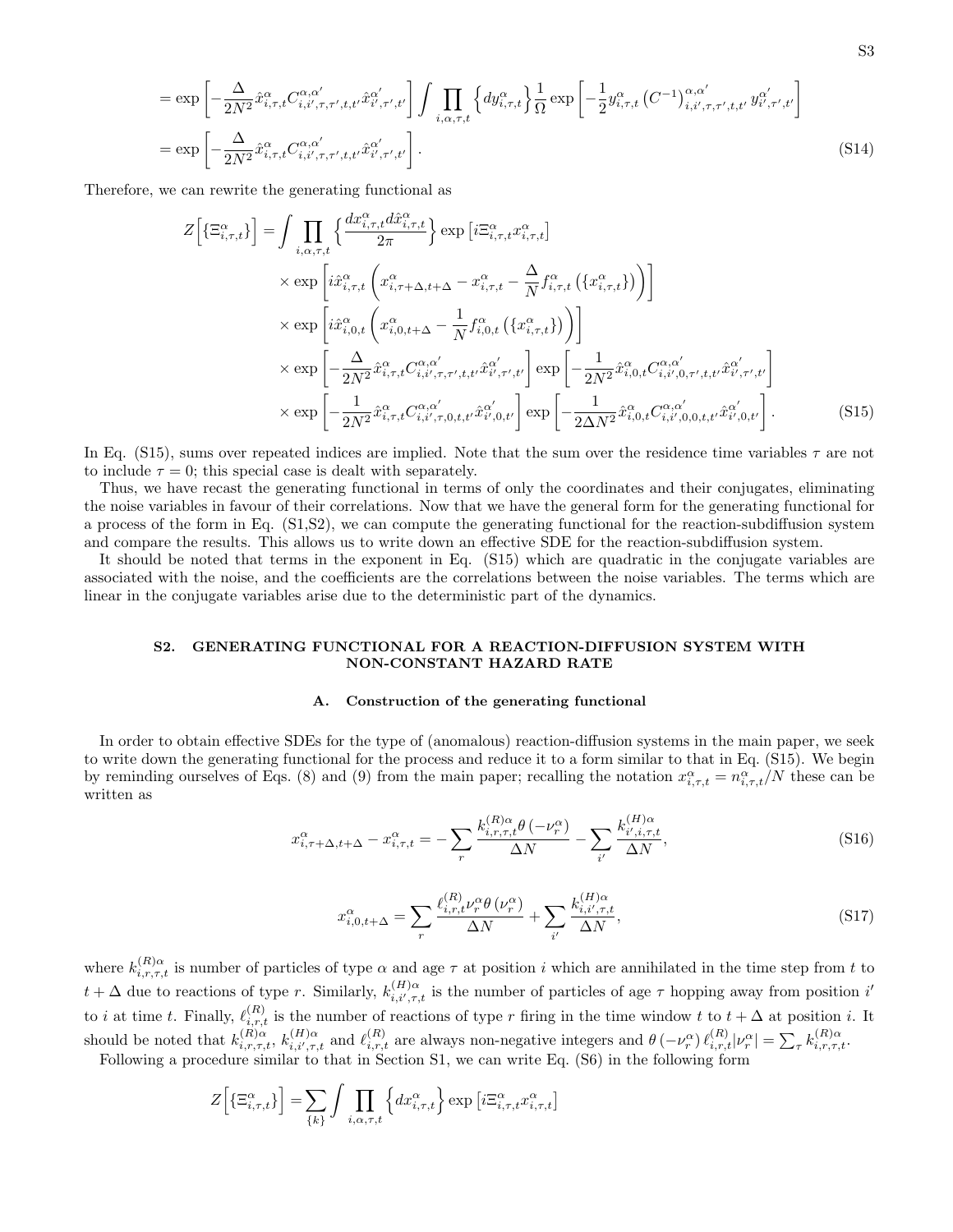<span id="page-17-2"></span>
$$
\times \prod_{i,\alpha,\tau,t} \delta \left( x_{i,\tau+\Delta,t+\Delta}^{\alpha} - x_{i,\tau,t}^{\alpha} + \sum_{r} \frac{k_{i,r,\tau,t}^{(R)\alpha} \theta \left( -\nu_r^{\alpha} \right)}{\Delta N} + \sum_{i'} \frac{k_{i,i',\tau,t}^{(H)\alpha}}{\Delta N} \right) \times \prod_{i,\alpha,t} \delta \left( x_{i,0,t}^{\alpha} - \sum_{r} \frac{\ell_{i,r,t}^{(R)} \nu_r^{\alpha} \theta \left( \nu_r^{\alpha} \right)}{\Delta N} - \sum_{i'} \frac{k_{i,i',\tau,t}^{(H)\alpha}}{\Delta N} \right) \mathcal{P} \left( \{k\} | \{x\} \right). \tag{S18}
$$

Here, we use  $\{k\}$  as a shorthand for the set of all the variables  $\{ \ell_{i,r,t}^{(R)} \}, \{ k_{i,r,\tau,t}^{(R)\alpha} \}$  and  $\{ k_{i,i',\tau,t}^{(H)\alpha} \}$  and  $\{x\}$  as shorthand for the set  $\{x_{i,\tau,t}^{\alpha}\}$ . The statistics of these variables is informed by the reaction rates, which in turn depend on the  ${x}.$  The joint probability distribution for the set  ${k}$ , given the set  ${x}$ , is denoted by  $\mathcal{P}({k}|\{x\})$ . The precise form of this distribution is discussed below.

Similarly to the previous section, we write the delta function as the integral of a complex exponential,

$$
Z\left[\left\{\Xi_{i,\tau,t}^{\alpha}\right\}\right] = \sum_{\{k\}} \int \prod_{i,\alpha,\tau,t} \left\{ \frac{dx_{i,\tau,t}^{\alpha} d\hat{x}_{i,\tau,t}^{\alpha}}{2\pi} \exp\left[i\Xi_{i,\tau,t}^{\alpha} x_{i,\tau,t}^{\alpha}\right] \right.\times \exp\left[i\hat{x}_{i,\tau,t}^{\alpha}\left(x_{i,\tau+\Delta,t+\Delta}^{\alpha} - x_{i,\tau,t}^{\alpha} + \sum_{r} \frac{k_{i,r,\tau,t}^{(R)\alpha} \theta\left(-\nu_r^{\alpha}\right)}{\Delta N} + \sum_{i'} \frac{k_{i,i',\tau,t}^{(H)\alpha}}{\Delta N}\right) \right] \right.\times \exp\left[i\hat{x}_{i,0,t}^{\alpha}\left(x_{i,0,t+\Delta}^{\alpha} - \sum_{r} \frac{\ell_{i,r,t}^{(R)} \nu_r^{\alpha} \theta\left(\nu_r^{\alpha}\right)}{\Delta N} - \sum_{i'} \frac{k_{i',i,\tau,t}^{(H)\alpha}}{\Delta N}\right)\right] \right\} \mathcal{P}\left(\{k\}|\{x\}\right). \tag{S19}
$$

Our aim is to carry out the sum over  $\{k\}$  in order to obtain an expression for the generating functional in terms of only the coordinates  $\{x_{i,\tau,t}^{\alpha}\}\$  and the model parameters. Using this, we can then perform an expansion in  $N^{-1}$  to obtain an approximate expression which has the same form as Eq. [\(S15\)](#page-16-0). This will allow us to read off the set of effective SDEs. It should be noted that the values  $\{k\}$  are of order  $N^0$ , as are the  $\{x^{\alpha}_{i,\tau,t}\}.$ 

We must now identify the precise nature of  $\mathcal{P}(\{k\}|\{x\})$  in order to evaluate the summation over  $\{k\}$ . First, due to the way that we have deconvolved the problem by introducing the age-variable  $\tau$ , we observe that the values of {k} at different times t are independent. Further, the hopping events are independent of the reactions. However, the values of  $k_{i,r,\tau,t}^{(R)\alpha}$  at a particular time t are dependent upon the number of firings of the different reaction types  $\ell_{i,r,t}^{(R)}$ . Introducing the notation  $\{\cdot\}_t$  to mean the set of all variables for a fixed value of t, we write

<span id="page-17-0"></span>
$$
\mathcal{P}(\{k\}|\{x\}) = \prod_{t} P(\{k\}_{t}|\{x_{i,\tau,t}^{\alpha}\}_{t})
$$
\n
$$
= \prod_{t} P(\{k_{i,t',\tau,t}^{\alpha}\}_{t}|\{x_{i,\tau,t}^{\alpha}\}_{t}) P(\{k_{i,\tau,\tau,t}^{(\mathcal{R})\alpha}\}_{t}|\{t_{i,\tau,t}^{(\mathcal{R})}\}_{t},\{x_{i,\tau,t}^{\alpha}\}_{t}) P(\{t_{i,\tau,t}^{(\mathcal{R})}\}_{t}|\{x_{i,\tau,t}^{\alpha}\}_{t}).
$$
\n(S20)

We can simplify matters further by noting that the hops of particles of different flavours  $\alpha$ , ages  $\tau$  and starting/ending positions  $i$  and  $i'$  also occur independently. So, we can write

$$
P\left(\left\{k_{i,i',\tau,t}^{(H)\alpha}\right\}_t|\{x_{i,\tau,t}^{\alpha}\}_t\right) = \prod_{i,i',\tau,\alpha} P\left(k_{i,i',\tau,t}^{(H)\alpha}|x_{i,\tau,t}^{\alpha}\right).
$$
\n(S21)

Similarly, reactions of different types r and at different sites i occur independently of one another. We also presume that reaction rates do not depend on the ages of the particles, only the total local concentration. Thus, we can write

<span id="page-17-1"></span>
$$
P\left(\left\{\ell_{i,r,t}^{(R)}\right\}_t | \{x_{i,\tau,t}^{\alpha}\}_t\right) = \prod_{i,r} P\left(\ell_{i,r,t}^{(R)} | \{x_{i,t}^{\alpha}\}_{{i,t}}\right).
$$
\n(S22)

Finally, the numbers of particles of various ages  $\tau$  which are created/annihilated in reactions of type r at location i and time t obey the following relation

$$
P\left(\left\{k_{i,r,\tau,t}^{(R)\alpha}\right\}_t \mid \left\{\ell_{i,r,t}^{(R)}\right\}_t, \left\{x_{i,\tau,t}^{\alpha}\right\}_t\right) = \prod_{i,r,\alpha} P\left(\left\{k_{i,r,\tau,t}^{(R)\alpha}\right\}_{\alpha,i,r,t} \mid \ell_{i,r,t}^{(R)}, \left\{x_{i,t}^{\alpha}\right\}_{i,t}\right). \tag{S23}
$$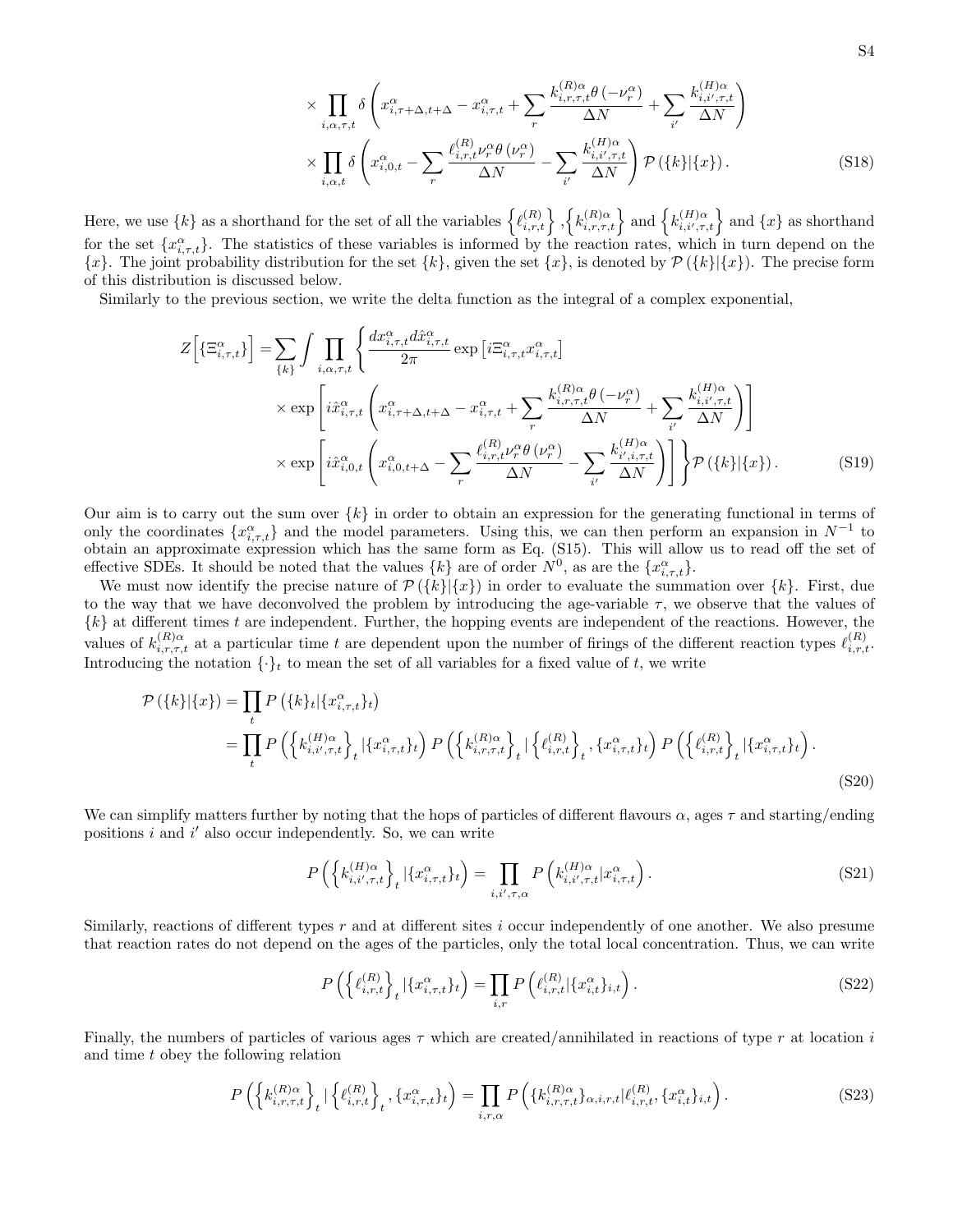We note again that the condition  $\sum_{\tau} k_{i,r,\tau,t}^{(R)\alpha} = \ell_{i,r,t}^{(R)} |\nu_r^{\alpha}| \theta(-\nu_r^{\alpha})$  must be met, so the values of  $\{k_{i,r,\tau,t}^{(R)\alpha}\}_{\alpha,i,r,t}$  are interdependent. Using Eqs. [\(S20-](#page-17-0)[S23\)](#page-17-1), we can write Eq. [\(S19\)](#page-17-2) in the form

$$
Z\Big[\{\Xi_{i,\tau,t}^{\alpha}\}\Big] = \int \prod_{i,\alpha,\tau,t} \left\{ \frac{dx_{i,\tau,t}^{\alpha} d\hat{x}_{i,\tau,t}^{\alpha}}{2\pi} \exp\left[i\Xi_{i,\tau,t}^{\alpha} x_{i,\tau,t}^{\alpha}\right] \exp\left[i\hat{x}_{i,\tau,t}^{\alpha} \left(x_{i,\tau+\Delta,t+\Delta}^{\alpha} - x_{i,\tau,t}^{\alpha}\right)\right] \exp\left[i\hat{x}_{i,0,t}^{\alpha} x_{i,0,t+\Delta}^{\alpha}\right] \right\}
$$

$$
\times \prod_{i,r,t} R_{i,r,t} \prod_{\alpha,i,i',\tau,t} H_{i,i',\tau,t}^{\alpha}, \tag{S24}
$$

where we have gathered the reaction terms

$$
R_{i,r,t} = \sum_{k_{i,r,t}^{(R)} \in \mathcal{V}} \sum_{k_{i,r,t}^{(R)} \in \mathcal{V}} \left[ P\left(\ell_{i,r,t}^{(R)} | \{x_{i,t}^{\alpha}\}_{i,t}\right) \exp\left(-i \sum_{\alpha} \frac{\hat{x}_{i,0,t}^{\alpha} \ell_{i,r,t}^{(R)} \nu_{r}^{\alpha} \theta \left(\nu_{r}^{\alpha}\right)}{\Delta N}\right) \times \prod_{\alpha} \left( P\left(\{k_{i,r,\tau,t}^{(R)}\}_{\alpha,i,r,t} | \ell_{i,r,t}^{(R)}, \{x_{i,t}^{\alpha}\}_{i,t}\right) \exp\left(i \sum_{\tau} \frac{\hat{x}_{i,\tau,t}^{\alpha} k_{i,r,\tau,t}^{(R)} \theta \left(-\nu_{r}^{\alpha}\right)}{\Delta N}\right)\right) \right]
$$
  
\n
$$
= \sum_{k_{i,r,t}^{(R)}} \left[ P\left(\ell_{i,r,t}^{(R)} | \{x_{i,t}^{\alpha}\}_{i,t}\right) \exp\left(-i \sum_{\alpha} \frac{\hat{x}_{i,0,t}^{\alpha} \ell_{i,r,t}^{(R)} \nu_{r}^{\alpha} \theta \left(\nu_{r}^{\alpha}\right)}{\Delta N}\right) \right]
$$
  
\n
$$
\times \prod_{\alpha} \sum_{\{k_{i,r,\tau,t}^{(R)}\}_{\alpha,i,r,t}} \left( P\left(\{k_{i,r,\tau,t}^{(R)}\}_{\alpha,i,r,t} | \ell_{i,r,t}^{(R)}, \{x_{i,t}^{\alpha}\}_{i,t}\right) \exp\left(i \sum_{\tau} \frac{\hat{x}_{i,\tau,t}^{\alpha} k_{i,r,\tau,t}^{(R)} \theta \left(-\nu_{r}^{\alpha}\right)}{\Delta N}\right) \right).
$$
 (S25)

The hopping terms are given by

<span id="page-18-1"></span><span id="page-18-0"></span>
$$
H_{i,i',\tau,t}^{\alpha} = \sum_{\substack{k,(H)\alpha\\i,i',\tau,t}} P\left(k_{i,i',\tau,t}^{(H)\alpha}|x_{i,\tau,t}^{\alpha}\right) \exp\left[i\frac{k_{i,i',\tau,t}^{(H)\alpha}}{\Delta N}\left(\hat{x}_{i,\tau,t}^{\alpha}-\hat{x}_{i',0,t}^{\alpha}\right)\right].
$$
 (S26)

Now we evaluate the sums over  $\{ \ell_{i,r,t}^{(R)} \}, \{ k_{i,r,\tau,t}^{(R)\alpha} \}$  and  $\{ k_{i,i',\tau,t}^{(H)\alpha} \}$  in Eqs. [\(S25\)](#page-18-0) and [\(S26\)](#page-18-1). In order to do this, we first must specify the distributions  $P\left(k_{i,i',\tau,t}^{(H)\alpha}|x_{i,\tau,t}^{\alpha}\right)$ ,  $P\left(\ell_{i,r,t}^{(R)}|\{x_{i,t}^{\alpha}\}_{i,t}\right)$  and  $P\left(\{k_{i,r,\tau,t}^{(R)\alpha}|x_{i,\tau,t}^{\alpha}\}_{i,r,t}^{(R)}\{x_{i,t}^{\alpha}\}_{i,t}\right)$ . After these sums are evaluated, we perform the system-size expansion in powers of  $N^{-1}$ . The calculation that follows is based on the assumption made for example in the context of Gillespie's τ -leaping algorithm [\[43\]](#page-11-24). Reaction rates are assumed to be constant during each time interval ∆. Hence the number of reactions of type r firing in such an internal is a Poissonian random number with parameter  $\lambda_{i,r,t} \times \Delta$ . The statistics of the number of hopping events are Poissonian as well, with the appropriate rates.

First, we deal with the hopping contribution. The distribution for  $k_{i,i',\tau,t}^{(H)\alpha}$  is Poissonian with mean  $m_{i,i',\tau,t}^{\alpha}$  $\Delta^2 \phi_{i,i'} h_\tau^\alpha n_{i,\tau,t}^\alpha$  where  $h_\tau^\alpha$  is the rate of hopping for particles which have survived a time  $\tau$ . That is, we have

<span id="page-18-3"></span><span id="page-18-2"></span>
$$
P\left(k_{i,i',\tau,t}^{(H)\alpha}\right) = \frac{\left(m_{i,i',\tau,t}^{\alpha}\right)^{k_{i,i',\tau,t}^{(H)\alpha}}}{k_{i,i',\tau,t}^{(H)\alpha}} \exp\left(-m_{i,i',\tau,t}^{\alpha}\right). \tag{S27}
$$

Substituting Eq. [\(S27\)](#page-18-2) into Eq. [\(S26\)](#page-18-1) and evaluating the sum over  $k_{i,i',\tau,t}^{(H)\alpha}$ , one then obtains

$$
H_{i,i',\tau,t}^{\alpha} = \sum_{k_{i,i',\tau,t}^{(H)\alpha}} \frac{\left(m_{i,i',\tau,t}^{\alpha} e^{i\frac{1}{\Delta N} \left(\hat{x}_{i,\tau,t}^{\alpha} - \hat{x}_{i',0,t}^{\alpha}\right)}\right)^{k_{i,i',\tau,t}^{(H)\alpha}}}{k_{i,i',\tau,t}^{(H)\alpha}} \exp\left(-m_{i,i',\tau,t}^{\alpha}\right)
$$

$$
= \exp\left[m_{i,i',\tau,t}^{\alpha} \left(e^{i\frac{1}{\Delta N} \left(\hat{x}_{i,\tau,t}^{\alpha} - \hat{x}_{i',0,t}^{\alpha}\right)} - 1\right)\right]
$$

$$
= \exp\left[m_{i,i',\tau,t}^{\alpha} \left(i\frac{\left(\hat{x}_{i,\tau,t}^{\alpha} - \hat{x}_{i',0,t}^{\alpha}\right)}{\Delta N} - \frac{\left(\hat{x}_{i,\tau,t}^{\alpha} - \hat{x}_{i',0,t}^{\alpha}\right)^{2}}{2\Delta^{2}N^{2}}\right) + \mathcal{O}(N^{-3})\right].
$$
(S28)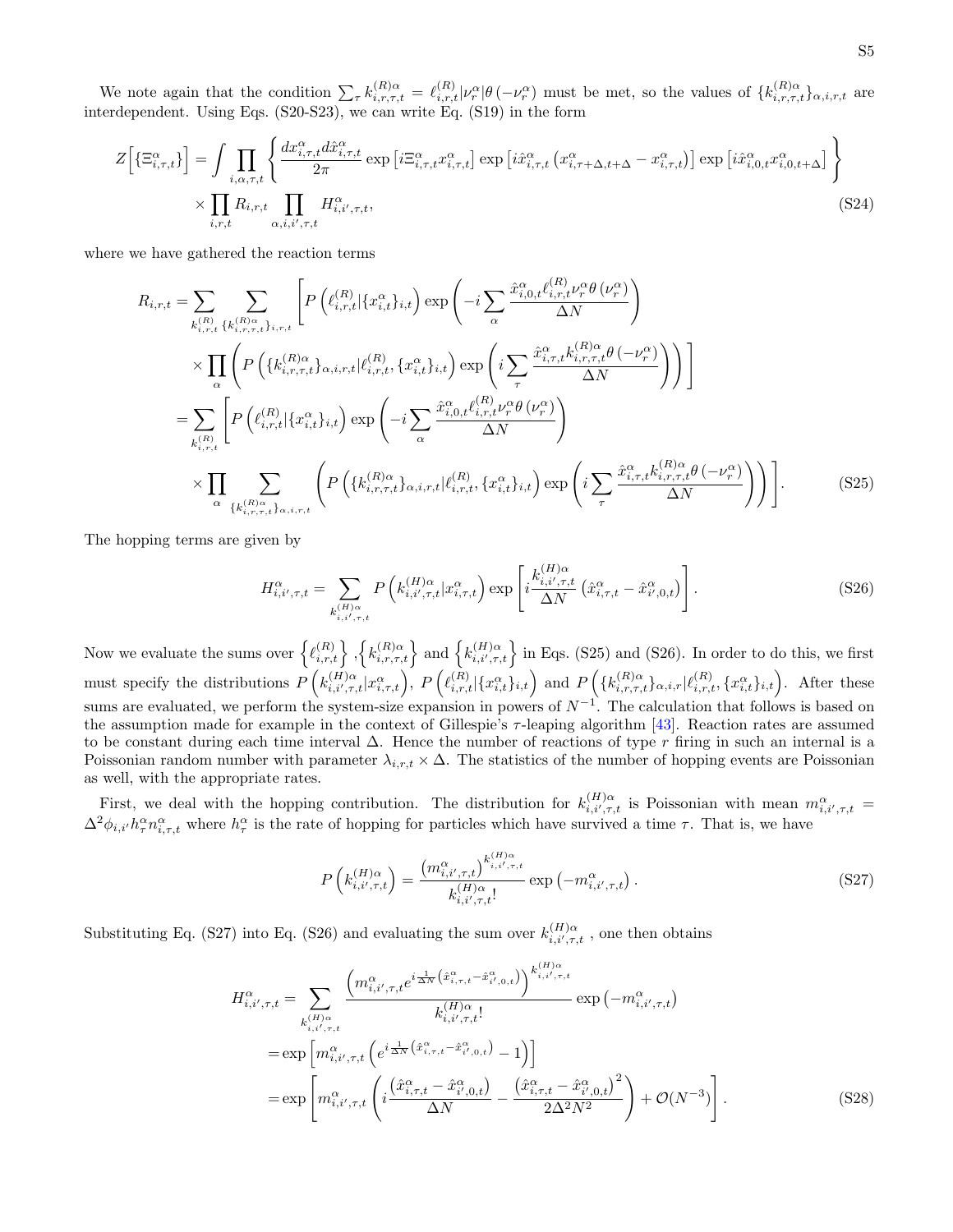In the last step we have carried out the expansion in  $N^{-1}$ , and have retained terms up to and including sub-leading order.

The procedure for the reaction events is more complicated, but follows similar lines. The distribution for  $k_{i,r,\tau,t}^{(R)\alpha}$ is dependent on the number of firings of the different reaction types,  $\ell_{i,r,t}^{(R)}$ . The distribution for  $\ell_{i,r,t}^{(R)}$  is Poissonian. The mean number of firings of a reaction of type r in time  $\Delta$  is  $\Delta \lambda_{i,r,t}$ . The rate  $\lambda_{i,r,t}$  is dependent on the overall concentrations  $\{x_{i,t}^{\alpha}\}$ . The distribution of the number of firings of type r at position i and time t is therefore

<span id="page-19-1"></span>
$$
P\left(\ell_{i,r,t}^{(R)}|\{x_{i,t}^{\alpha}\}_{i,t}\right) = \frac{(\Delta\lambda_{i,r,t})^{\ell_{i,r,t}^{(R)}}}{\ell_{i,r,t}^{(R)}!}e^{-\Delta\lambda_{i,r,t}}.\tag{S29}
$$

The conditional joint distribution for  $\{k_{i,r,\tau,t}^{(R)\alpha}\}_{\alpha,i,r,t}$  is multinomial if particles of type  $\alpha$  are annihilated in the reaction of type r. If particles of type  $\alpha$  are not annihilated in reactions of type r,  $\{k_{i,r,\tau,t}^{(R)\alpha}\}_{\alpha,i,r,t}$  must all be zero. The distribution is multinomial because the ages  $\tau$  of the particles to be annihilated are selected randomly, with each value of  $\tau$  coming up with probability proportional to  $\frac{x_{i,\tau,t}^{\alpha}}{x_{i,t}^{\alpha}}$ . The values of  $\{k_{i,\tau,\tau,t}^{(R)\alpha}\}_{\alpha,i,\tau,t}$  must also be such that  $\sum_{\tau} k_{i,r,\tau,t}^{(R)\alpha} = \ell_{i,r,t}^{(R)} | \nu_r^{\alpha} | \theta \left( -\nu_r^{\alpha} \right)$ . So the conditional joint distribution for  $\{k_{i,r,\tau,t}^{(R)\alpha}\}_{\alpha,i,r,t}$  is

<span id="page-19-0"></span>
$$
P\left(\{k_{i,r,\tau,t}^{(R)}\}_{\alpha,i,r,t}|\ell_{i,r,t}^{(R)},\{x_{i,\tau,t}^{\alpha}\}_{i,t}\right) = \theta\left(-\nu_r^{\alpha}\right)\left(\ell_{i,r,t}^{(R)}|\nu_r^{\alpha}|\right)!\left(\prod_{\tau}\frac{1}{k_{i,r,\tau,t}^{(R)\alpha}}\left(\frac{x_{i,\tau,t}^{\alpha}}{x_{i,t}^{\alpha}}\right)^{k_{i,r,\tau,t}^{(R)\alpha}}\right) \times \delta^{(K)}\left(\sum_{\tau}k_{i,r,\tau,t}^{(R)\alpha}-\ell_{i,r,t}^{(R)}|\nu_r^{\alpha}|\right) \times \theta\left(\nu_r^{\alpha}\right)\prod_{\tau}\delta^{(K)}\left(k_{i,r,\tau,t}^{(R)\alpha}\right),\tag{S30}
$$

where we use  $\delta^{(K)}(\cdot)$  to denote a Kronecker delta function which is equal to one when the argument is zero and is where we use  $\delta^{(K)}(\cdot)$  to denote a Kronecker delta function which is equal to one when the argument is zero and is equal to zero otherwise. We note that the expression  $(\ell_{i,r,t}^{(R)}|\nu_r^{\alpha}|)$ !  $\sqrt{ }$  $\prod_{\tau} \frac{1}{k^{(R)}}$  $k_{i,r,\tau,t}^{(R)\alpha}!$  $\left(\frac{x_{i,\tau,t}^{\alpha}}{x_{i,t}^{\alpha}}\right)^{k_{i,\tau,\tau,t}^{(R)\alpha}}$  in Eq. [\(S30\)](#page-19-0) reduces to the familiar binomial distribution if the number of values that  $\tau$  can take is limited to two. As a sanity check we use the multinomial expansion to verify normalisation,

$$
\sum_{\{k_{i,r,\tau,t}^{(R)}\}_{\alpha,i,r,t}} P\left(\{k_{i,r,\tau,t}^{(R)}\}_{\alpha,i,r,t} | \ell_{i,r,t}^{(R)}, \{x_{i,\tau,t}^{\alpha}\}_{i,t}\right) = \theta\left(-\nu_r^{\alpha}\right) \left(\sum_{\tau} \frac{\Delta x_{i,\tau,t}^{\alpha}}{x_{i,t}^{\alpha}}\right)^{|\nu_r^{\alpha}| \ell_{i,r,t}^{(R)}} + \theta\left(\nu_r^{\alpha}\right)
$$
\n
$$
= \theta\left(-\nu_r^{\alpha}\right) + \theta\left(\nu_r^{\alpha}\right)
$$
\n
$$
= 1. \tag{S31}
$$

Using equation [\(S30\)](#page-19-0), one can evaluate the sum over  $\{k_{i,r,\tau,t}^{(R)\alpha}\}_{i,r,t}$  in Eq. [\(S25\)](#page-18-0) to show that

$$
\sum_{\{k_{i,r,\tau,t}^{(R)}\}_{\alpha,i,r,t}} \left( P\left(\{k_{i,r,\tau,t}^{(R)}\}_{\alpha,i,r,t} | \ell_{i,r,t}^{(R)}, \{x_{i,\tau,t}^{\alpha}\}_{i,t}\right) \exp\left(i \sum_{\tau} \frac{\hat{x}_{i,\tau,t}^{\alpha} k_{i,r,\tau,t}^{(R)\alpha} \theta\left(-\nu_{r}^{\alpha}\right)}{\Delta N}\right) \right)
$$
\n
$$
= \theta\left(-\nu_{r}^{\alpha}\right) \sum_{\{k_{i,r,\tau,t}^{(R)}\}_{\alpha,i,r,t}} \left(\ell_{i,r,t}^{(R)}|\nu_{r}^{\alpha}|\right)! \left(\prod_{\tau} \frac{1}{k_{i,r,\tau,t}^{(R)\alpha}} \left(\frac{x_{i,\tau,t}^{\alpha}}{x_{i,t}^{\alpha}} \exp\left(i \frac{\hat{x}_{i,\tau,t}^{\alpha} \theta\left(-\nu_{r}^{\alpha}\right)}{\Delta N}\right)\right)^{k_{i,r,\tau,t}^{(R)\alpha}}\right)
$$
\n
$$
\times \delta^{(K)}\left(\sum_{\tau} k_{i,r,\tau,t}^{(R)\alpha} - \ell_{i,r,t}^{(R)}|\nu_{r}^{\alpha}|\right)
$$
\n
$$
+ \theta\left(\nu_{r}^{\alpha}\right) \sum_{\{k_{i,r,\tau,t}^{(R)}\}_{\alpha,i,r,t}} \prod_{\tau} \delta^{(K)}\left(k_{i,r,\tau,t}^{(R)\alpha}\right) \exp\left(i \frac{\hat{x}_{i,\tau,t}^{\alpha} k_{i,r,\tau,t}^{(R)\alpha} \theta\left(-\nu_{r}^{\alpha}\right)}{\Delta N}\right)
$$
\n
$$
= \left(\sum_{\tau} \frac{\Delta x_{i,\tau,t}^{\alpha} e^{i \frac{\hat{x}_{i,\tau,t}^{\alpha} \theta\left(-\nu_{r}^{\alpha}\right)}}{x_{i,t}^{\alpha}}\right)^{|\nu_{r}^{\alpha}| \ell_{i,r,t}^{(R)}} , \qquad (S32)
$$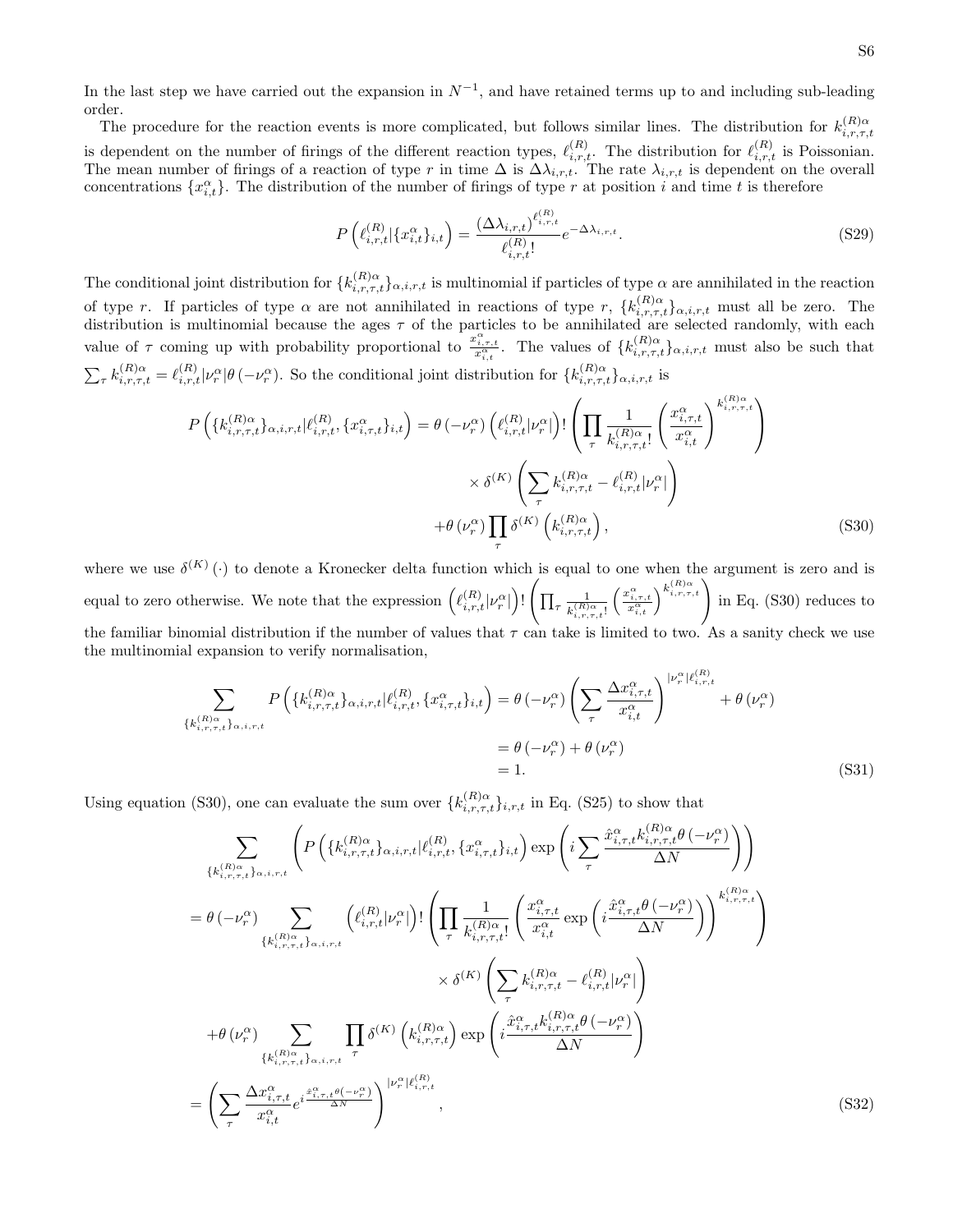where again we have used the multinomial expansion to evaluate the sums over  $\{k_{i,r,\tau,t}^{(R)\alpha}\}$ . Combining this result with Eq. [\(S25\)](#page-18-0), one obtains

$$
R_{i,r,t} = \sum_{\ell_{i,r,t}^{(R)}} \left[ P\left(\ell_{i,r,t}^{(R)} \mid \{x_{i,t}^{\alpha}\}_{i,t}\right) \exp\left(-i \sum_{\alpha} \frac{\hat{x}_{i,0,t}^{\alpha} \ell_{i,r,t}^{(R)} \mid \varphi_r^{\alpha} \mid \theta\left(\nu_r^{\alpha}\right)}{\Delta N}\right) \right]
$$

$$
\times \prod_{\alpha} \left( \sum_{\tau} \frac{\Delta x_{i,\tau,t}^{\alpha} e^{i \frac{\hat{x}_{i,\tau,t}^{\alpha}}{\Delta N}} e^{i \frac{\hat{x}_{i,\tau,t}^{\alpha}}{\Delta N}} \right)^{|\nu_r^{\alpha}| \ell_{i,r,t}^{(R)}} \right].
$$
(S33)

If one then uses the expression in Eq. [\(S29\)](#page-19-1), one can perform a similar deduction to that used to find Eq. [\(S28\)](#page-18-3) to finally obtain

$$
R_{i,r,t} = \exp\left(-\Delta\lambda_{i,r,t} + \Delta\lambda_{i,r,t} \prod_{\alpha} \left(\sum_{\tau} \frac{\Delta x_{i,\tau,t}^{\alpha} e^{i\frac{\left(x_{i,\tau,t}^{\alpha}\theta\left(-\nu_r^{\alpha}\right) - \hat{x}_{i,0,t}^{\alpha}\theta\left(\nu_r^{\alpha}\right)\right)}{\Delta N}}\right)^{|\nu_r^{\alpha}|}\right).
$$
(S34)

This can then be expanded in powers of  $\frac{1}{N}$ . To the lowest two orders one obtains

<span id="page-20-0"></span>
$$
\ln(R_{i,r,t}) \approx \frac{i}{N} \sum_{\alpha\tau} \Delta\lambda_{i,r,t} |\nu_r^{\alpha}| \frac{x_{i,\tau,t}^{\alpha}}{x_{i,t}^{\alpha}} \left(\hat{x}_{i,\tau,t}^{\alpha}\theta\left(-\nu_r^{\alpha}\right) - \hat{x}_{i,0,t}^{\alpha}\theta\left(\nu_r^{\alpha}\right)\right) \n- \frac{1}{2N^2} \sum_{\alpha\tau} \lambda_{i,r,t} |\nu_r^{\alpha}| \frac{x_{i,\tau,t}^{\alpha}}{x_{i,t}^{\alpha}} \left(\left(\hat{x}_{i,\tau,t}^{\alpha}\right)^2 \theta\left(-\nu_r^{\alpha}\right) + \left(\hat{x}_{i,0,t}^{\alpha}\right)^2 \theta\left(\nu_r^{\alpha}\right)\right) \n- \frac{1}{2N^2} \sum_{\alpha\tau\tau'} \Delta\lambda_{i,r,t} |\nu_r^{\alpha}| \left(|\nu_r^{\alpha}| - 1\right) \frac{x_{i,\tau,t}^{\alpha} x_{i,\tau',t}^{\alpha}}{x_{i,t}^{\alpha}} \left(\hat{x}_{i,\tau,t}^{\alpha}\hat{x}_{i,\tau',t}^{\alpha}\theta\left(-\nu_r^{\alpha}\right) + \left(\hat{x}_{i,0,t}^{\alpha}\right)^2 \theta\left(\nu_r^{\alpha}\right)\right) \n- \frac{1}{N^2} \sum_{\text{pairs}\left(\alpha,\alpha'\right)} \sum_{\tau\tau'} \Delta\lambda_{i,r,t} |\nu_r^{\alpha}| |\nu_r^{\alpha'}| \frac{x_{i,\tau,t}^{\alpha} x_{i,\tau',t}^{\alpha'}}{x_{i,t}^{\alpha} x_{i,t}^{\alpha'}} \left(\hat{x}_{i,\tau,t}^{\alpha}\theta\left(-\nu_r^{\alpha}\right) - \hat{x}_{i,0,t}^{\alpha}\theta\left(\nu_r^{\alpha}\right)\right) \n\times \left(\hat{x}_{i,\tau,t}^{\alpha'}\theta\left(-\nu_r^{\alpha'}\right) - \hat{x}_{i,0,t}^{\alpha'}\theta\left(\nu_r^{\alpha'}\right)\right). \tag{S35}
$$

In the above, 'pairs $(\alpha, \alpha')$ ' means each combination of  $\alpha$  and  $\alpha'$  with  $\alpha \neq \alpha'$  such that  $(\alpha, \alpha')$  and  $(\alpha', \alpha)$  are the same 'pair'. Neglected terms are of order  $N^{-3}$ . Having found approximate expressions for  $R_{i,r,t}$  and  $H_{i,i',\tau,t}^{\alpha}$  in Eq. [\(S28\)](#page-18-3) and Eq. [\(S35\)](#page-20-0), we can write down the final expression for the generating functional

$$
\begin{split} &Z\Big[\big\{\Xi_{i,\tau,t}^{\alpha}\big\}\Big] \approx \int \prod_{i,\alpha,\tau,t} \Big\{ \frac{dx_{i,\tau,t}^{\alpha}d\hat{x}_{i,\tau,t}^{\alpha}}{2\pi} \exp\left[i\Xi_{i,\tau,t}^{\alpha}x_{i,\tau,t}^{\alpha}\right] \exp\left[i\hat{x}_{i,\tau,t}^{\alpha}(x_{i,\tau+\Delta,t+\Delta}^{\alpha}-x_{i,\tau,t}^{\alpha})\right] \exp\left[i\hat{x}_{i,0,t}^{\alpha}x_{i,0,t+\Delta}^{\alpha}\right]\Big\} \\ &\times \exp\left\{\frac{i}{N} \sum_{\alpha,i,\tau,t} \hat{x}_{i,\tau,t}^{\alpha}\left[\sum_{i'}\Delta\phi_{i,i'}h_{\tau}^{\alpha}n_{i,\tau,t}^{\alpha}+\sum_{r}\Delta\lambda_{i,r,t}|\nu_{r}^{\alpha}| \frac{n_{i,\tau,t}^{\alpha}}{n_{i,t}^{\alpha}}\theta\left(-\nu_{r}^{\alpha}\right)\right]\right\} \\ &\times \exp\left\{-\frac{i}{N} \sum_{\alpha,i,t} \hat{x}_{i,0,t}^{\alpha}\left[\sum_{i',\tau} \Delta\phi_{i,i'}h_{\tau}^{\alpha}n_{i',\tau,t}^{\alpha}+\sum_{r,\tau} \Delta\lambda_{i,r,t}|\nu_{r}^{\alpha}| \frac{n_{i,\tau,t}^{\alpha}}{n_{i,t}^{\alpha}}\theta\left(\nu_{r}^{\alpha}\right)\right]\right\} \\ &\times \exp\left\{-\frac{1}{2N^{2}} \sum_{\alpha,i,\tau,t} \sum_{\alpha',i',r',t'} \hat{x}_{i,\tau,t}^{\alpha} \hat{x}_{i',\tau',t'}^{\alpha'}\left[\delta_{\alpha,\alpha'}\delta_{\tau,\tau'}\delta_{t,t'}h_{\tau}^{\alpha}n_{i,\tau,t}^{\alpha}+\delta_{i,i'}\delta_{\alpha\alpha'}\delta_{\tau\tau'}\delta_{t,t'}\sum_{r}\lambda_{i,r,t}|\nu_{r}^{\alpha}| \frac{n_{i,\tau,t}^{\alpha}}{n_{i,t}^{\alpha}}\theta\left(-\nu_{r}^{\alpha}\right)\right.\right. \\ &\left. +\delta_{\alpha,\alpha'}\delta_{i,i'}\delta_{t,t'}\sum_{r}\Delta\lambda_{i,r,t}|\nu_{r}^{\alpha}|\left(|\nu_{r}^{\alpha}|-1)\frac{n_{i,\tau,t}^{\alpha}n_{i,\tau',
$$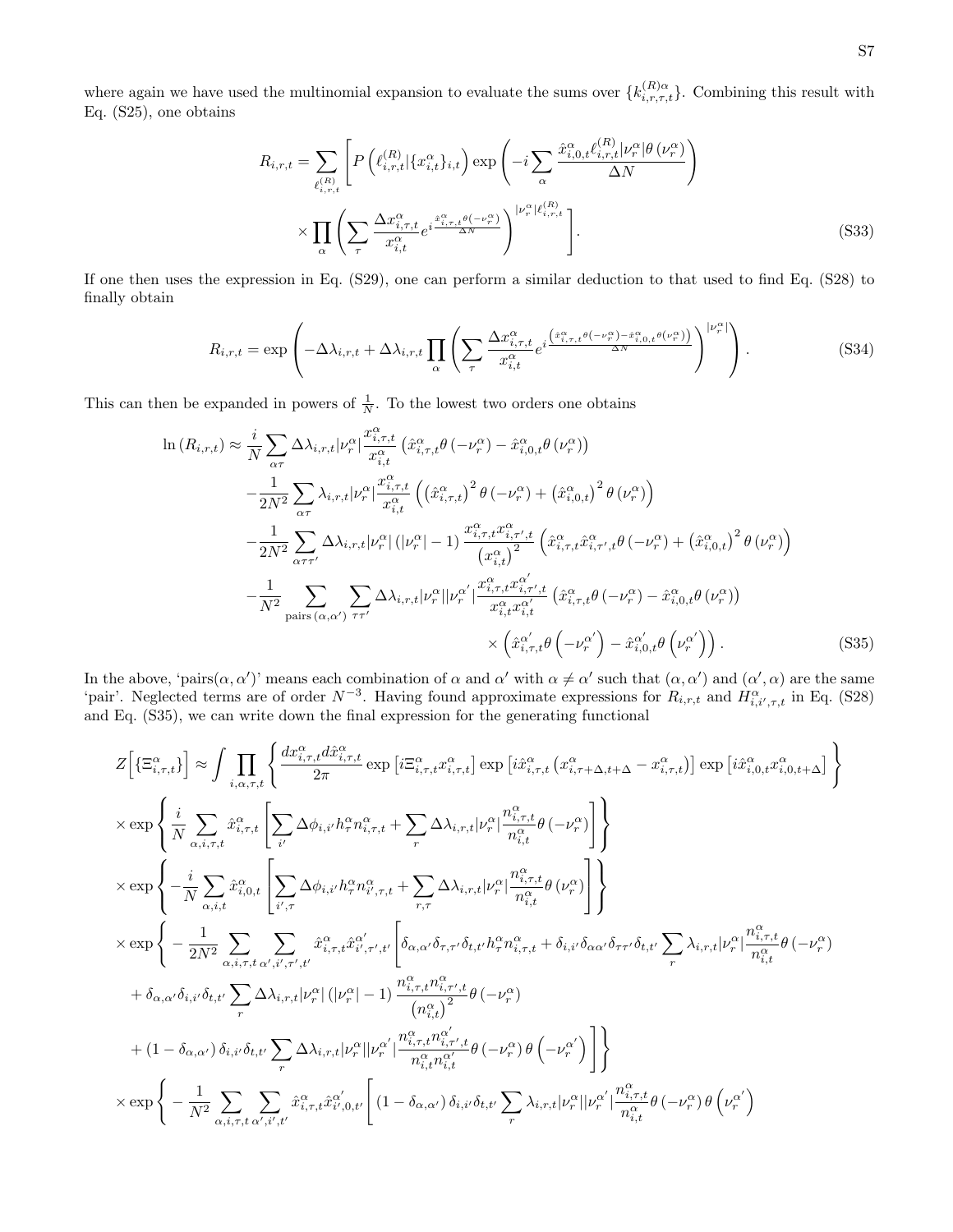$$
- \delta_{\alpha,\alpha'} \delta_{t,t'} \phi_{i,i'} h^{\alpha}_{\tau} n^{\alpha}_{i,t} \Bigg] \Bigg\} \times \exp \Bigg\{ - \frac{1}{2N^2} \sum_{\alpha,i,t} \sum_{\alpha',i',t'} \hat{x}^{\alpha}_{i,0,t} \hat{x}^{\alpha'}_{i',0,t'} \left[ \delta_{\alpha,\alpha'} \delta_{i,i'} \frac{\delta_{t,t'}}{\Delta} \sum_{r} \lambda_{i,r,t} |\nu^{\alpha}_{r}|^2 \theta (\nu^{\alpha}_{r}) \right. \\ \left. + (1 - \delta_{\alpha,\alpha'}) \delta_{i,i'} \frac{\delta_{t,t'}}{\Delta} \sum_{r} \lambda_{i,r,t} |\nu^{\alpha}_{r}| |\nu^{\alpha'}_{r}| \theta (\nu^{\alpha}_{r}) \theta (\nu^{\alpha'}_{r}) + \delta_{\alpha,\alpha'} \delta_{i,i'} \frac{\delta_{t,t'}}{\Delta} \sum_{i'',\tau} \Delta \phi_{i,i''} h^{\alpha}_{\tau} n^{\alpha}_{i',\tau,t} \Bigg] \Bigg\}. \tag{S36}
$$

We have used the fact that  $\frac{n_{i,\tau,t}^{\alpha}}{n_{i,t}^{\alpha}} = \frac{x_{i,\tau,t}^{\alpha}}{x_{i,t}^{\alpha}}$ . Eq. [\(S36\)](#page-21-0) contains terms in the exponentials which are at most quadratic in the conjugate variables  $\{\hat{x}\}$ . By comparing Eq. [\(S36\)](#page-21-0) with Eq. [\(S15\)](#page-16-0) we can read off expressions for the effective SDEs for the individual-based system in the Gaussian approximation.

The terms which are linear in the conjugate variables (and with pre-factors of order  $N^{-1}$ ) represent the dynamics in the deterministic limit. The quadratic terms in Eq. [\(S36\)](#page-21-0) carry pre-factors  $N^{-2}$ ; the coefficients in these terms represent the correlations between the noise variables. These correlators are thus given by

<span id="page-21-0"></span>
$$
\Delta \langle \chi_{i,\tau,t}^{\alpha} \chi_{i',\tau',t'}^{\alpha'} \rangle = \delta_{ii'} \delta_{tt'} \delta_{\alpha,\alpha'} \left[ \delta_{\tau\tau'} \left( h_{\tau}^{\alpha} + p_{i,t}^{\alpha} \right) n_{i,\tau,t}^{\alpha} + \Delta \sum_{r} |\nu_{r}^{\alpha}| \left( |\nu_{r}^{\alpha}| - 1 \right) \lambda_{i,r,t} \frac{n_{i,\tau,t}^{\alpha} n_{i',\tau',t'}^{\alpha}}{\left( n_{i,t}^{\alpha} \right)^{2}} \theta \left( -\nu_{r}^{\alpha} \right) \right] \n+ (1 - \delta_{\alpha,\alpha'}) \delta_{ii'} \delta_{tt'} \Delta \sum_{r} |\nu_{r}^{\alpha}| |\nu_{r}^{\alpha'}| \lambda_{i,r,t} \frac{n_{i,\tau,t}^{\alpha} n_{i',\tau',t'}^{\alpha'}}{n_{i,t}^{\alpha}} \theta \left( -\nu_{r}^{\alpha} \right) \theta \left( -\nu_{r}^{\alpha'} \right), \n\langle \chi_{i,\tau,t}^{\alpha} \chi_{i',0,t'}^{\alpha'} \rangle = - \delta_{tt'} \delta_{\alpha,\alpha'} \phi_{i,i'} h_{\tau}^{\alpha} n_{i\tau t}^{\alpha} - (1 - \delta_{\alpha,\alpha'}) \delta_{ii'} \delta_{tt'} \sum_{r} |\nu_{r}^{\alpha}| |\nu_{r}^{\alpha'}| |\lambda_{i,r,t} \frac{n_{i,\tau,t}^{\alpha}}{n_{i,t}^{\alpha}} \theta \left( -\nu_{r}^{\alpha} \right) \theta \left( \nu_{r}^{\alpha'} \right), \n\frac{\langle \chi_{i,0,t}^{\alpha} \chi_{i',0,t'}^{\alpha'} \rangle}{\Delta} = \delta_{\alpha,\alpha'} \left[ \delta_{ii'} \frac{\delta_{tt'}}{\Delta} \sum_{r} \lambda_{i,r,t} (\nu_{r}^{\alpha})^{2} \theta \left( \nu_{r}^{\alpha} \right) + \delta_{ii'} \frac{\delta_{tt'}}{\Delta} \sum_{i',\tau} \Delta \phi_{i,i'} h_{\tau}^{\alpha} n_{i',\tau,t} \right] \n+ (1 - \delta_{\alpha,\alpha'}) \delta_{ii'} \frac{\delta_{tt'}}{\Delta} \sum_{r} |\nu_{r}^{\alpha}| |\nu_{r}^{\alpha'}| |\lambda_{i,r,t} \theta \left( \nu_{r}^{\alpha} \right) \theta \
$$

### B. Results of the generating functional approach

Once continuous time is restored by sending  $\Delta \to 0$ , the effective SDE found from the comparison of Eq. [\(S36\)](#page-21-0) with Eq. [\(S15\)](#page-16-0) is given by

<span id="page-21-1"></span>
$$
\frac{\partial n_{i,\tau,t}^{\alpha}}{\partial t} + \frac{\partial n_{i,\tau,t}^{\alpha}}{\partial \tau} = -h_{\tau}^{\alpha} n_{i,\tau,t}^{\alpha} - p_{i,t}^{\alpha} n_{i,\tau,t}^{\alpha} + \xi_{i,\tau,t}^{\alpha},
$$
\n
$$
n_{i,0,t}^{\alpha} = \sum_{i'} \phi_{i,i'} \int_{0}^{t} h_{\tau}^{\alpha} n_{i',\tau,t}^{\alpha} d\tau + \gamma_{i,t}^{\alpha} + \xi_{i,0,t}^{\alpha}.
$$
\n
$$
(S38)
$$

These are the expressions in Eq. (11) in the main paper. When one takes the continuous-time limit one uses the fact that  $\frac{\delta_{tt'}}{\Delta} \to \delta(t-t')$  as  $\Delta \to 0$ , and that in going from Eqs. [\(S1\)](#page-14-0) and [\(S2\)](#page-14-1) to Eq. [\(S38\)](#page-21-1) the Gaussian variables are rescaled in the following manner  $\frac{\chi_{i,\tau,t}^{\alpha}}{\sqrt{\Delta}} \to \xi_{i,\tau,t}^{\alpha}$ . One finds

$$
\langle \xi_{i,\tau,t}^{\alpha} \xi_{i',\tau',t'}^{\alpha'} \rangle = \delta_{ii'} \delta(t-t') \delta_{\alpha,\alpha'} \left[ \delta(\tau-\tau') \left( h_{\tau}^{\alpha} + p_{i,t}^{\alpha} \right) n_{i,\tau,t}^{\alpha} + \sum_{r} |\nu_{r}^{\alpha}| \left( |\nu_{r}^{\alpha}| - 1 \right) \lambda_{i,r,t} \frac{n_{i,\tau,t}^{\alpha} n_{i',\tau',t'}^{\alpha}}{\left( n_{i,t}^{\alpha} \right)^{2}} \theta \left( -\nu_{r}^{\alpha} \right) \right] \right.
$$
  
+ 
$$
(1 - \delta_{\alpha,\alpha'}) \delta_{ii'} \delta(t-t') \sum_{r} |\nu_{r}^{\alpha}| |\nu_{r}^{\alpha'}| \lambda_{i,r,t} \frac{n_{i,\tau,t}^{\alpha}}{n_{i,t}^{\alpha}} \frac{n_{i',\tau',t'}^{\alpha'}}{n_{i',t'}^{\alpha'}} \theta \left( -\nu_{r}^{\alpha} \right) \theta \left( -\nu_{r}^{\alpha'} \right),
$$
  

$$
\langle \xi_{i,\tau,t}^{\alpha} \xi_{i',0,t'}^{\alpha'} \rangle = -\delta(t-t') \delta_{\alpha,\alpha'} \phi_{i,i'} h_{\tau}^{\alpha} n_{i\tau t}^{\alpha} - (1 - \delta_{\alpha,\alpha'}) \delta_{ii'} \delta(t-t') \sum_{r} |\nu_{r}^{\alpha}| |\nu_{r}^{\alpha'}| \lambda_{i,r,t} \frac{n_{i,\tau,t}^{\alpha}}{n_{i,t}^{\alpha}} \theta \left( -\nu_{r}^{\alpha} \right) \theta \left( \nu_{r}^{\alpha'} \right),
$$
  

$$
\langle \xi_{i,0,t}^{\alpha} \xi_{i',0,t'}^{\alpha'} \rangle = \delta_{\alpha,\alpha'} \left[ \delta_{ii'} \delta(t-t') \sum_{r} \lambda_{i,r,t} (\nu_{r}^{\alpha})^{2} \theta \left( \nu_{r}^{\alpha} \right) + \delta_{ii'} \delta(t-t') \sum_{i''} \int_{0}^{t} \phi_{i,i''} h_{\tau}^{\alpha} n_{i'',\tau,t} d\tau \right]
$$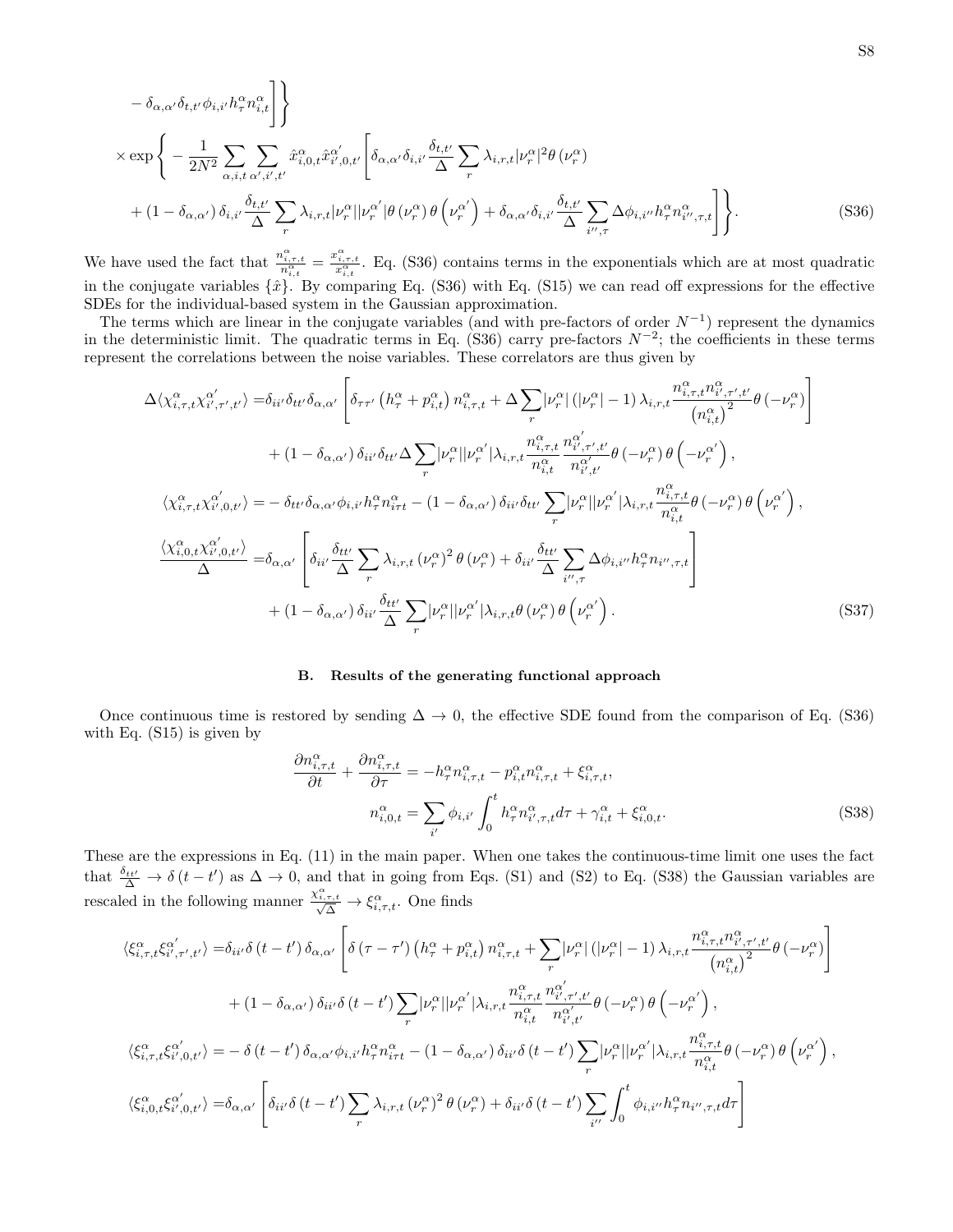<span id="page-22-4"></span>+ 
$$
(1 - \delta_{\alpha,\alpha'}) \delta_{ii'} \delta(t - t') \sum_r |\nu_r^{\alpha}| |\nu_r^{\alpha'}| \lambda_{i,r,t} \theta(\nu_r^{\alpha}) \theta(\nu_r^{\alpha'})
$$
. (S39)

In the Markovian case the noise variables of concern are  $\eta_{i,t}^{\alpha} = \int_0^t \xi_{i,\tau,t}^{\alpha} d\tau + \xi_{i,0,t}^{\alpha}$  (as stated in Eq. (16) of the main paper) and the hazard rate  $h_{\tau}^{\alpha} = h^{\alpha}$  is a constant with respect to  $\tau$ . As a check, we calculate the correlators of these noise variables and find

$$
\langle \eta_{i,t}^{\alpha} \eta_{i',t'}^{\alpha'} \rangle = \delta(t-t') \, \delta_{i,i'} \sum_{r} \nu_r^{\alpha} \nu_r^{\alpha'} \lambda_{i,r,t} + \delta_{\alpha,\alpha'} \delta(t-t') \, h^{\alpha} \left( \delta_{i,i'} n_{i,t}^{\alpha} + \delta_{i,i'} \sum_{i''} \phi_{i,i''} n_{i'',t}^{\alpha} - \phi_{i,i'} n_{i',t}^{\alpha} - \phi_{i',i} n_{i,t}^{\alpha} \right).
$$
 (S40)

This is the same result one would obtain by using a standard master equation approach and the Kramers-Moyal expansion or by the direct application of Kurtz' theorem [\[41,](#page-11-22) [49](#page-11-29)? ].

To summarise, we have found the approximate generating functional for a non-Markovian reaction-diffusion system. This was done by identifying the probability distributions for the numbers of the various events that might occur, carrying out the summations over  $\{k\}$  and, finally, by using a system-size expansion to obtain the same form as in Eq. [\(S15\)](#page-16-0). This enabled us to read off the effective SDEs for the system, given in Eq. (11) of the main paper, and the correlation coefficients for the stochastic variables by equating terms of the same order in  $\frac{1}{N}$ .

## S3. DERIVATION OF THE ANOMALOUS REACTION-DIFFUSION EQUATION WITH NOISE

Beginning with Eq. [\(S38\)](#page-21-1), we wish to derive the general reaction-diffusion equation

<span id="page-22-3"></span>
$$
\frac{\partial n_{i,t}^{\alpha}}{\partial t} = \sum_{i'} \left\{ \left( \phi_{i,i'} - \delta_{i,i'} \right) \left( t_0^{\alpha} \right)^{-\gamma^{\alpha}} e^{-\int_0^t p_{i',T'}^{\alpha} dT'} {}_0 D_t^{1-\gamma^{\alpha}} \left[ n_{i',t}^{\alpha} e^{\int_0^t p_{i',T'}^{\alpha} dT'} \right] \right\} + f_{i,t}^{\alpha} + \eta_{i,t}^{\alpha} \tag{S41}
$$

This is Eq. (13) in the main paper. This is done using a similar method to those used in [\[52\]](#page-11-32), [\[53\]](#page-11-33) or [? ]. Here, however, we also handle the noise variables. Using the method of characteristics, one can show from Eq. [\(S38\)](#page-21-1) that

$$
n_{i,\tau,t}^{\alpha} = n_{i,0,t-\tau}^{\alpha} \Psi^{\alpha}(\tau) \exp\left[-\int_{t-\tau}^{t} p_{i,s}^{\alpha} ds\right]
$$
  
+ 
$$
\Psi^{\alpha}(\tau) \exp\left[-\int_{t-\tau}^{t} p_{i,s}^{\alpha} ds\right] \int_{0}^{\tau} \frac{\xi_{i,T,T+t-\tau}^{\alpha}}{\Psi^{\alpha}(T) \exp\left[-\int_{t-\tau}^{t-\tau+T} p_{i,s}^{\alpha} ds\right]} dT,
$$
 (S42)

where we have used  $\Psi^{\alpha}(\tau) = e^{-\int_0^{\tau} h_s^{\alpha} ds}$ . Also, one can integrate the first of Eqs. [\(S38\)](#page-21-1) with respect to  $\tau$  in order to obtain

<span id="page-22-2"></span><span id="page-22-1"></span><span id="page-22-0"></span>
$$
\frac{\partial n_{i,t}^{\alpha}}{\partial t} = \sum_{i'} \left( \phi_{i,i'} - \delta_{i,i'} \right) \int_0^t h_\tau^{\alpha} n_{i',\tau,t}^{\alpha} d\tau + f_{i,t}^{\alpha} + \int_0^t \xi_{i,\tau,t}^{\alpha} d\tau + \xi_{i,0,t}^{\alpha}.
$$
 (S43)

All that remains is to eliminate the integral over  $\tau$  in Eq. [\(S43\)](#page-22-0) in favour of an expression involving only  $n_{i,t}^{\alpha}$ . We do this using the convolution theorem for Laplace transforms and Eq. [\(S42\)](#page-22-1). Integrating Eq. (S42) with respect to  $\tau$ and then taking the Laplace transform we obtain

$$
\mathcal{L}_{t}\left[n_{i,t}^{\alpha}e^{\int_{0}^{t}p_{i,s}^{\alpha}ds}\right] = \mathcal{L}_{t}\left[n_{i,0,t}^{\alpha}e^{\int_{0}^{t}p_{i,s}^{\alpha}ds}\right]\mathcal{L}_{t}\left[\Psi^{\alpha}\left(t\right)\right]
$$
\n
$$
+\mathcal{L}_{t}\left[\int_{0}^{t}\Psi^{\alpha}\left(\tau\right)\exp\left[\int_{0}^{t-\tau}p_{i,s}^{\alpha}ds\right]\int_{0}^{\tau}\frac{\xi_{i,T,T+t-\tau}^{\alpha}}{\Psi^{\alpha}\left(T\right)\exp\left[-\int_{t-\tau}^{t-\tau+T}p_{i,s}^{\alpha}ds\right]}dTd\tau\right]
$$
\n(S44)

One the other hand we can also multiply both sides of Eq. [\(S42\)](#page-22-1) by  $h_{\tau}^{\alpha}$ , then integrate over  $\tau$ , and then take the Laplace transform. We then arrive at

$$
\mathcal{L}_t\left[e^{\int_0^t p_{i,s}^{\alpha}ds} \int_0^t h_{\tau}^{\alpha} n_{i,\tau,t}^{\alpha} d\tau\right] = \mathcal{L}_t\left[n_{i,0,t}^{\alpha} e^{\int_0^t p_{i,s}^{\alpha}ds}\right] \mathcal{L}_t\left[\psi^{\alpha}\left(t\right)\right]
$$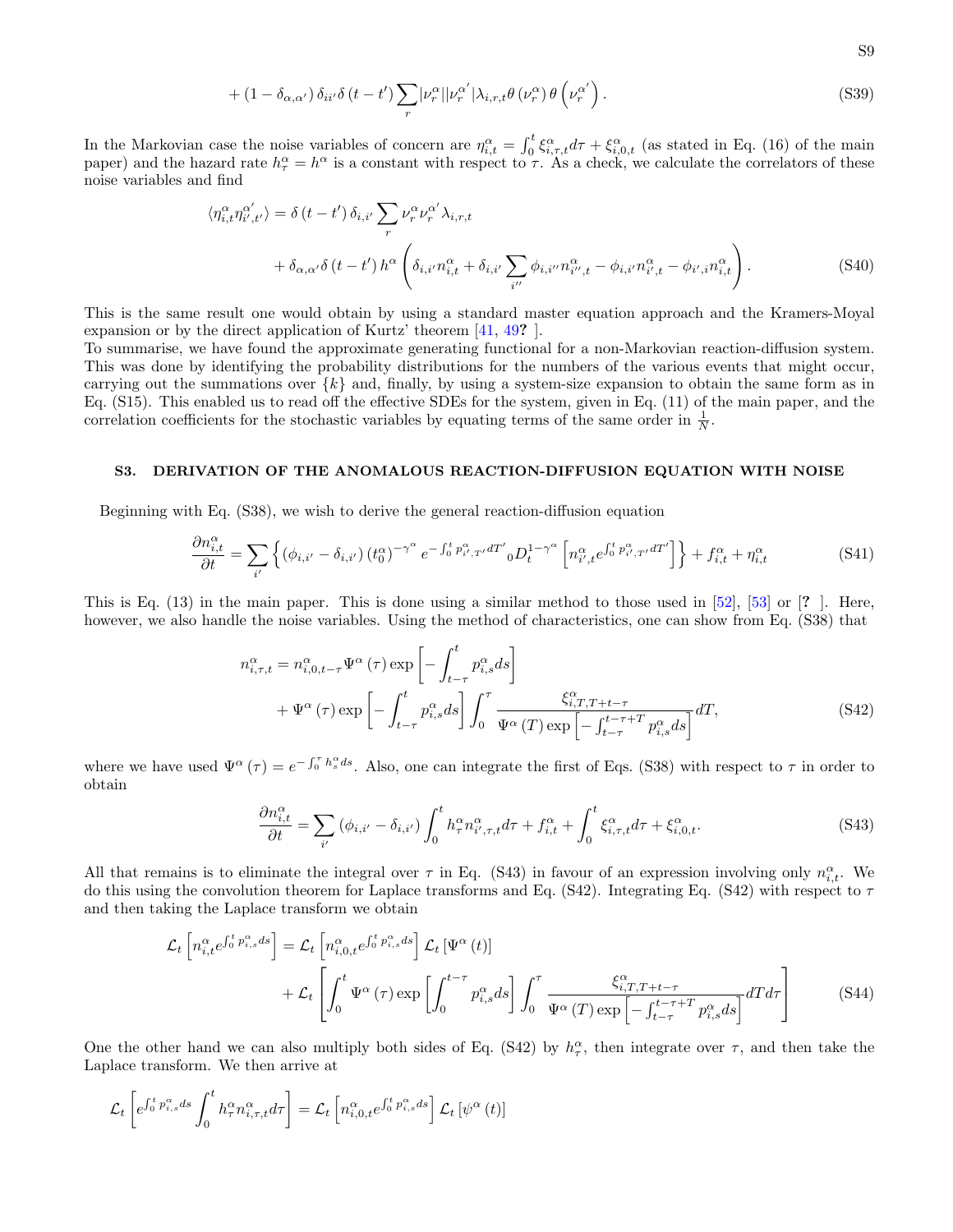<span id="page-23-0"></span>
$$
+\mathcal{L}_{t}\left[\int_{0}^{t}\psi^{\alpha}(\tau)\exp\left[\int_{0}^{t-\tau}p_{i,s}^{\alpha}ds\right]\int_{0}^{\tau}\frac{\xi_{i,T,T+t-\tau}^{\alpha}}{\Psi^{\alpha}(T)\exp\left[-\int_{t-\tau}^{t-\tau+T}p_{i,s}^{\alpha}ds\right]}dT d\tau\right].
$$
 (S45)

One can use the combination of Eqs. [\(S44\)](#page-22-2) and [\(S45\)](#page-23-0) to eliminate  $\mathcal{L}_t\left[n_{i,0,t}^{\alpha}e^{\int_0^t p_{i,s}^{\alpha}ds}\right]$ , and to find an expression for  $\int_0^t h_{\tau}^{\alpha} n_{i,\tau,t}^{\alpha} d\tau$  in terms of  $n_{i,t}^{\alpha}$ . Defining the memory kernel  $K_t^{\alpha} = \mathcal{L}_u^{-1}(t) \left\{ \frac{\psi^{\alpha}(u)}{\Psi^{\alpha}(u)} \right\}$  $\frac{\psi^{\alpha}(u)}{\Psi^{\alpha}(u)}\}$  and inverting the Laplace transforms, this finally leads one to

$$
\frac{\partial n_{i,t}^{\alpha}}{\partial t} = \sum_{i'} \left\{ (\phi_{i',i} - \delta_{i',i}) e^{-\int_0^t p_{i',T'}^{\alpha} dT'} \int_0^t K_{t-T}^{\alpha} n_{i',T}^{\alpha} e^{\int_0^T p_{i',T'}^{\alpha} dT'} dT \right\} + f_{i,t}^{\alpha} + \eta_{i,t}^{\alpha} , \qquad (S46)
$$

with the noise term

$$
\eta_{i,t}^{\alpha} = \sum_{i'} \left\{ (\phi_{i,i'} - \delta_{i,i'}) \left( e^{-\int_0^t p_{i',T'}^{\alpha} dT'} \int_0^t \psi^{\alpha}(\tau) e^{\int_0^{t-\tau} p_{i',T'}^{\alpha} dT'} \int_0^{\tau} \frac{\xi_{i',T,T+t-\tau}^{\alpha}}{\Psi^{\alpha}(T) e^{-\int_0^T p_{i',T'+t-\tau}^{\alpha} dT'}} dT d\tau \right. \\
\left. - e^{-\int_0^t p_{i',T'}^{\alpha} dT'} \int_0^t K_{t-\tau}^{\alpha} \int_0^{\tau} \Psi^{\alpha}(T) e^{\int_0^{\tau-T} p_{i',T'}^{\alpha} dT'} \int_0^T \frac{\xi_{i',X,X+\tau-T}^{\alpha}}{\Psi^{\alpha}(X) e^{-\int_0^X p_{i',T'+\tau-T}^{\alpha} dT'}} dX dT d\tau \right) \right\} \\
+ \int_0^t \xi_{i,\tau,t}^{\alpha} d\tau + \xi_{i,0,t}^{\alpha}.
$$
\n(S47)

If we now choose the waiting-time distribution to be the Mittag-Leffler function,

<span id="page-23-1"></span>
$$
\psi^{\alpha}(t) = -\frac{d}{dt} \left\{ E_{\gamma^{\alpha}} \left[ -\left(\frac{t}{t_0^{\alpha}}\right)^{\gamma^{\alpha}} \right] \right\},\tag{S48}
$$

then we obtain Eq. [\(S41\)](#page-22-3) since in this case  $\int_0^t K_{t-T}^{\alpha} f(T) dT = (t_0^{\alpha})^{-\gamma^{\alpha}} {}_0D_t^{1-\gamma^{\alpha}} \{f(t)\}.$ 

## <span id="page-23-3"></span>S4. LINEAR-NOISE APPROXIMATION

We define the deviation from the homogeneous fixed point as  $\delta_{i,\tau,t}^{\alpha} = n_{i,\tau,t}^{\alpha} - \bar{n}^{\alpha}$ . We presume that  $\delta_{i,\tau,t}^{\alpha} \sim \mathcal{O}\left(\sqrt{N}\right)$ . One can then expand Eq. [\(S46\)](#page-23-1) as a series in  $\frac{1}{\sqrt{2}}$  $\frac{1}{N}$ . We discard terms  $\mathcal{O}(N^0)$ . The leading terms are of order N, and correspond to the deterministic trajectory. The sub-leading terms are  $\mathcal{O}(\sqrt{N})$ , and encapsulate the behaviour of the fluctuations to a linear approximation. Carrying out this expansion, we have

$$
\frac{\partial \tilde{\delta}^{\alpha}_{q,t}}{\partial t} = \left(\tilde{\phi}_q - 1\right) e^{-\bar{p}^{\alpha}t} \Bigg[ \sum_{\beta} A_{\alpha\beta} \bar{n}^{\alpha} \int_0^t K_{t-T}^{\alpha} e^{\bar{p}^{\alpha}T} \int_0^T \tilde{\delta}^{\beta}_{q,t'} dt' dT - \sum_{\beta} A_{\alpha\beta} \bar{n}^{\alpha} \int_0^t \tilde{\delta}^{\beta}_{q,t'} dt' \int_0^t K_{t-T}^{\alpha} e^{\bar{p}^{\alpha}T} dT + \int_0^t K_{t-T}^{\alpha} \tilde{\delta}^{\alpha}_{q,T} e^{\bar{p}^{\alpha}T} dT \Bigg] + \sum_{\beta} f^{\alpha\beta} \tilde{\delta}^{\beta}_{q,t} + \tilde{\eta}^{\alpha}_{qt}, \tag{S49}
$$

where the concentration-dependent terms in the expression for the noise are now evaluated at the homogeneous fixed point such that

<span id="page-23-2"></span>
$$
\tilde{\eta}_{q,t}^{\alpha} = \left(\tilde{\phi}_q - 1\right) \left(\int_0^t \psi^{\alpha} \left(\tau\right) e^{-\bar{p}^{\alpha} \tau} \int_0^{\tau} \frac{\tilde{\xi}_{q,T,T+t-\tau}^{\alpha}}{\Psi^{\alpha} \left(T\right) e^{-\bar{p}^{\alpha} T}} dT d\tau \n- \int_0^t K_{t-\tau}^{\alpha} e^{-\bar{p}^{\alpha}(t-\tau)} \int_0^{\tau} \Psi^{\alpha} \left(T\right) e^{\bar{p}^{\alpha} T} \int_0^T \frac{\tilde{\xi}_{q,X,X+\tau-T}^{\alpha}}{\Psi^{\alpha} \left(X\right) e^{-\bar{p}^{\alpha} X}} dX dT d\tau \right) \n+ \int_0^t \tilde{\xi}_{q,\tau,t}^{\alpha} d\tau + \tilde{\xi}_{q,0,t}^{\alpha}.
$$
\n
$$
(S50)
$$

The correlators of  $\{\xi_{i,\tau,t}^{\alpha}\}\)$  are also evaluated at the fixed point. In order to simplify the above expression for the noise, one notes that

$$
\frac{\partial}{\partial \tau} \int_0^{\tau} \Psi^{\alpha} (\tau - T) e^{-\bar{p}^{\alpha} (\tau - T)} \int_0^{\tau - T} \frac{\tilde{\xi}^{\alpha}_{q, X, X + T}}{\Psi^{\alpha} (X) e^{-\bar{p}^{\alpha} X}} dX dT
$$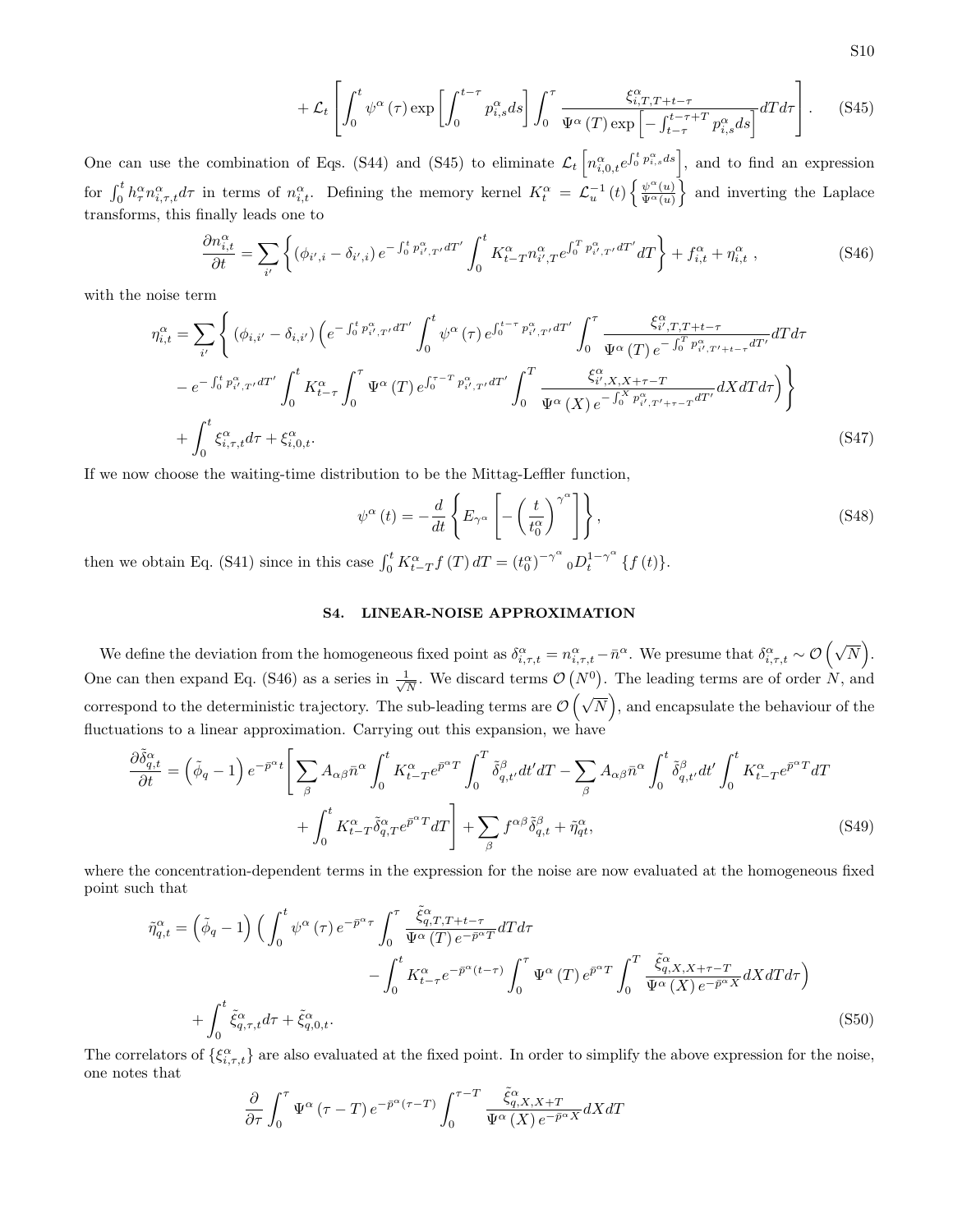$$
= -\int_0^{\tau} \psi^{\alpha} (\tau - T) e^{-\bar{p}^{\alpha} (\tau - T)} \int_0^{\tau - T} \frac{\tilde{\xi}_{q,X,X+T}^{\alpha}}{\Psi^{\alpha} (X) e^{-\bar{p}^{\alpha} X}} dX dT - \bar{p}^{\alpha} \int_0^{\tau} \Psi^{\alpha} (\tau - T) e^{-\bar{p}^{\alpha} (\tau - T)} \int_0^{\tau - T} \frac{\tilde{\xi}_{q,X,X+T}^{\alpha}}{\Psi^{\alpha} (X) e^{-\bar{p}^{\alpha} X}} dX dT + \int_0^{\tau} \tilde{\xi}_{q,T,\tau}^{\alpha} dT.
$$
(S51)

Using the Laplace transform and the corresponding convolution theorem, this enables us to define the following simplified noise variables

$$
\tilde{\epsilon}_{q,t}^{\alpha} = \int_{0}^{t} \Psi(t-\tau) e^{-\bar{p}^{\alpha}(t-\tau)} \tilde{\eta}_{q,\tau}^{\alpha} d\tau
$$
\n
$$
= \int_{0}^{t} \Psi^{\alpha}(t-\tau) e^{-\bar{p}^{\alpha}(t-\tau)} \left[ \left(1-\tilde{\phi}_{q}\right) \int_{0}^{t-\tau} \frac{\tilde{\xi}_{q,T,\tau+T}^{\alpha}}{\Psi^{\alpha}(T) e^{-\bar{p}^{\alpha}T}} dT + \tilde{\phi}_{q} \int_{0}^{\tau} \tilde{\xi}_{q,T,\tau}^{\alpha} dT + \tilde{\xi}_{q,0,\tau}^{\alpha} \right] d\tau. \tag{S52}
$$

The expression in Eq. [\(S52\)](#page-24-0) is preferable that in Eq. [\(S50\)](#page-23-2) because it involves integrals over at most two variables, as opposed to three. This simplification makes the calculation of the correlators of the noise variables much more straightforward. Taking the Laplace transform of Eq. [\(S49\)](#page-23-3) and multiplying through by  $\hat{\Psi}^{\alpha}(u+\bar{p}^{\alpha})$ , one obtains

$$
\sum_{\beta} \left\{ \left[ 1 - \tilde{\phi}_q \hat{\psi}^{\alpha} \left( u + \bar{p}^{\alpha} \right) - \bar{p}^{\alpha} \hat{\Psi}^{\alpha} \left( u + \bar{p}^{\alpha} \right) \right] \delta_{\alpha,\beta} - \hat{\Psi}^{\alpha} \left( u + \bar{p}^{\alpha} \right) \left[ f^{\alpha\beta} + \left( 1 - \tilde{\phi}_q \right) \bar{n}^{\alpha} A^{\alpha\beta} \right] \right. \\ \left. + \left( 1 - \tilde{\phi}_q \right) \bar{n}^{\alpha} \frac{1}{u} \left[ 1 - \frac{\hat{\Psi}^{\alpha} \left( u + \bar{p}^{\alpha} \right)}{\hat{\Psi}^{\alpha} \left( \bar{p}^{\alpha} \right)} \right] A^{\alpha\beta} \right\} \hat{\delta}_{q,u}^{\beta} = \hat{\epsilon}_{q,u}^{\alpha} . \tag{S53}
$$

This can then be inverted to find an expression for the fluctuations in terms of the noise variables. Observing that Eq. [\(S53\)](#page-24-1) represents a matrix equation of the form  $\hat{m}^{-1}$  $\hat{\tilde{Q}}_{q,u} = \hat{\tilde{\epsilon}}_{q,u}$ , we obtain the solution

<span id="page-24-4"></span><span id="page-24-2"></span><span id="page-24-1"></span><span id="page-24-0"></span>
$$
\hat{\tilde{\delta}}_{q,u} = \hat{\underline{\tilde{m}}}_{q,u}\hat{\tilde{\epsilon}}_{q,u}.
$$
\n(S54)

The elements of the matrix  $\underline{\tilde{m}}_{q,t}$  are the Green functions of Eq. [\(S49\)](#page-23-3) without the noise term.

## S5. CORRELATORS FOR THE NOISE VARIABLES AND FLUCTUATIONS

The correlators of the noise variables in Eq. [\(S52\)](#page-24-0) can be derived using Eqs. [\(S39\)](#page-22-4) and are given by

$$
\langle \tilde{\epsilon}_{q,t}^{(\alpha)} \tilde{\epsilon}_{q',t'}^{(\alpha)\star} \rangle = \delta_{q,q'} \Bigg[ c_{\Psi\Psi}^{(q)}(\alpha) \int_0^{\min(t,t')} \Psi_{\star}^{(\alpha)}(t-T) \Psi_{\star}^{(\alpha)}(t'-T) dT + c_{\chi}^{(q)}(\alpha) \chi^{(\alpha)}(|t-t'|) + c_{\chi\chi}^{(q)}(\alpha) \int_0^{\min(t,t')} \chi^{(\alpha)}(t-T) \chi^{(\alpha)}(t'-T) dT \Bigg],
$$
\n(S55)

and

<span id="page-24-3"></span>
$$
\langle \tilde{\epsilon}_{q,t}^{(\alpha)} \tilde{\epsilon}_{q',t'}^{(\alpha')\star} \rangle = \delta_{q,q'} \left[ c_{\Psi\Psi}^{\prime(q)}(\alpha,\alpha') \int_0^{\min(t,t')} \Psi_{\star}^{(\alpha)}(t-T) \Psi_{\star}^{(\alpha')} (t'-T) dT + c_{\chi\Psi}^{\prime(q)}(\alpha,\alpha') \int_0^{\min(t,t')} \chi^{(\alpha')} (t'-T) \Psi_{\star}^{(\alpha)}(t-T) dT + c_{\chi\Psi}^{\prime(q)}(\alpha',\alpha) \int_0^{\min(t,t')} \chi^{(\alpha)}(t-T) \Psi_{\star}^{(\alpha')} (t'-T) dT + c_{\chi\chi}^{\prime(q)}(\alpha,\alpha') \int_0^{\min(t,t')} \chi^{(\alpha)}(t-T) \chi^{(\alpha')} (t'-T) dT \right].
$$
\n(S56)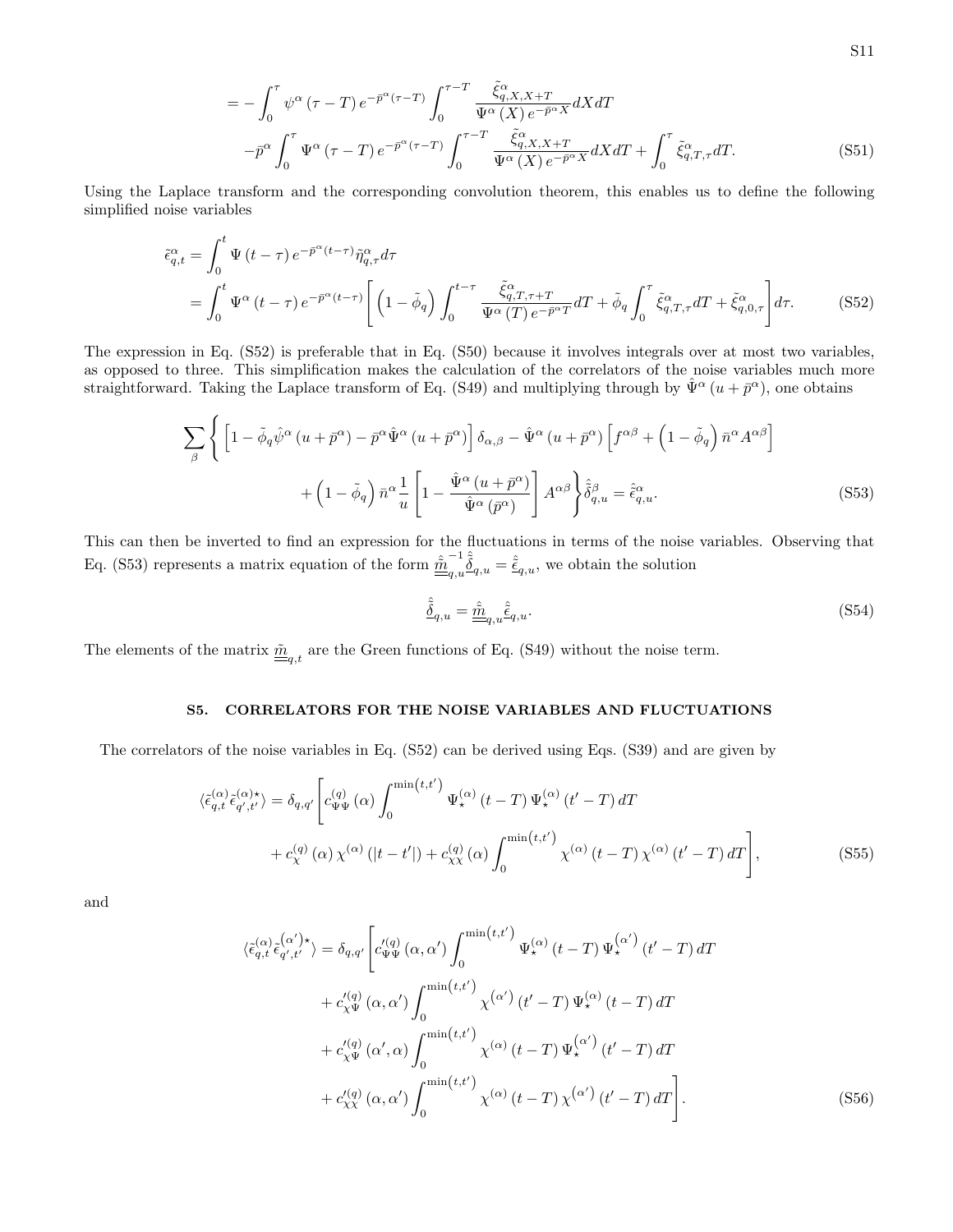We have defined the function  $\chi^{(\alpha)}(t) = \int_0^\infty \Psi_{\star}^{(\alpha)}(t+T) dT$  and used the shorthand  $\Psi_{\star}^{(\alpha)}(T) = \Psi^{(\alpha)}(T) e^{-\bar{p}^{(\alpha)}T}$ . We note also that  $\hat{\chi}^{(\alpha)}(u) = \frac{1}{u} \left( \hat{\Psi}(\bar{p}^{(\alpha)}) - \hat{\Psi}(u + \bar{p}^{(\alpha)}) \right)$ . The remaining coefficients in Eqs. [\(S55\)](#page-24-2) and [\(S56\)](#page-24-3) are given by

$$
c_{\Psi\Psi}^{(q)}(\alpha) = \sum_{r} \lambda_{r} |\nu_{r}^{(\alpha)}|^{2} \theta (\nu_{r}^{(\alpha)}) + \tilde{\phi}_{q}^{2} \sum_{r} \lambda_{r} |\nu_{r}^{(\alpha)}|^{2} \theta (-\nu_{r}^{(\alpha)})
$$
  
+ 
$$
(1 - \tilde{\phi}_{q}^{2}) \int_{0}^{\infty} h_{r}^{(\alpha)} \bar{n}_{r}^{(\alpha)} d\tau - (1 - \tilde{\phi}_{q})^{2} \bar{n}_{0}^{(\alpha)},
$$
  

$$
c_{\chi}^{(q)}(\alpha) = (1 - \tilde{\phi}_{q})^{2} \bar{n}_{0}^{(\alpha)} + \tilde{\phi}_{q} (1 - \tilde{\phi}_{q}) \sum_{r} \lambda_{r} |\nu_{r}^{(\alpha)}|^{2} \theta (-\nu_{r}^{(\alpha)}),
$$
  

$$
c_{\chi\chi}^{(q)}(\alpha) = (1 - \tilde{\phi}_{q})^{2} \left(\frac{\bar{n}_{0}^{(\alpha)}}{\bar{n}^{(\alpha)}}\right)^{2} \sum_{r} |\nu_{r}^{(\alpha)}| (\nu_{r}^{(\alpha)} - 1) \lambda_{r} \theta (-\nu_{r}^{(\alpha)}),
$$
  

$$
c_{\Psi\Psi}^{(q)}(\alpha, \alpha') = \sum_{r} \lambda_{r} |\nu_{r}^{(\alpha)}| |\nu_{r}^{(\alpha')}| \theta (\nu_{r}^{(\alpha)}) \theta (\nu_{r}^{(\alpha')}) + \tilde{\phi}_{q}^{2} \sum_{r} \lambda_{r} |\nu_{r}^{(\alpha)}| |\nu_{r}^{(\alpha')}| \theta (-\nu_{r}^{(\alpha)}) \theta (-\nu_{r}^{(\alpha)})
$$
  

$$
- \tilde{\phi}_{q} \sum_{r} \lambda_{r} |\nu_{r}^{(\alpha)}| |\nu_{r}^{(\alpha')}| \theta (\nu_{r}^{(\alpha)}) \theta (-\nu_{r}^{(\alpha')}) - \tilde{\phi}_{q} \sum_{r} \lambda_{r} |\nu_{r}^{(\alpha)}| |\nu_{r}^{(\alpha')}| \theta (-\nu_{r}^{(\alpha)}) \theta (\nu_{r}^{(\alpha)}) ,
$$
  

$$
c_{\chi\Psi}^{(q)}(\alpha, \alpha') = (1 - \tilde{\phi}_{q}) \tilde{\phi}_{q} \frac{\bar{n}_{0}^{\alpha'}}{\bar{n}^{\alpha'}} \sum_{r} \lambda_{r} |\nu_{r}^{(\
$$

We have used the long-time limit to approximate the barred quantities as constant in time. Note that

$$
\bar{n}_0^{\alpha} = \frac{\bar{n}^{\alpha}}{\hat{\Psi}\left(\bar{p}^{(\alpha)}\right)}, \quad \int_0^{\infty} h_{\tau}^{\alpha} \bar{n}_{\tau}^{\alpha} d\tau = \frac{\hat{\psi}\left(\bar{p}^{(\alpha)}\right)}{\hat{\Psi}\left(\bar{p}^{(\alpha)}\right)} \bar{n}^{\alpha}.
$$
\n(S58)

The following identities for the double Laplace transform allow us to simplify our expressions considerably

$$
\int_{0}^{\min(t,t')} f(t-T) g(t'-T) dT = \int_{0}^{t} \int_{0}^{t'} f(t-T) g(t'-T') \delta(T-T') dT' dT
$$

$$
= \mathcal{L}_{u,u'}^{-1} \left\{ \frac{\hat{f}(u) \hat{g}(u')}{u+u'} \right\}(t,t')
$$

$$
\mathcal{L}_{t,t'} \left\{ f(|t-t'|) \right\}(u,u') = \frac{\hat{f}(u) + \hat{f}(u')}{u+u'}.
$$
(S59)

Using Eq. [\(S54\)](#page-24-4) one can then use the expressions for the noise correlators to calculate the correlators and power spectra of the fluctuations  $\delta_{i,t}^{\alpha}$ . These are given by

$$
\langle \tilde{\delta}_{q,t}^{(\alpha)} \tilde{\delta}_{q,t'}^{(\alpha')\star} \rangle = \sum_{\beta,\beta'} \mathcal{L}_{u,u'}^{-1} \left\{ m_{q,u}^{(\alpha\beta)} m_{q,u'}^{(\alpha'\beta')} \langle \hat{\epsilon}_{q,u}^{(\beta)} \hat{\epsilon}_{q,u'}^{(\beta')\star} \rangle \right\} (t,t')
$$
  
\n
$$
= \sum_{\beta} c_{\Psi\Psi}^{(q)}(\beta) I_{\Psi\Psi}^{\alpha,\alpha',\beta} (q,t,t') + c_{\chi}^{(q)}(\beta) I_{\chi}^{\alpha,\alpha',\beta} (q,t,t') + c_{\chi\chi}^{(q)}(\beta) I_{\chi\chi}^{\alpha,\alpha',\beta} (q,t,t')
$$
  
\n
$$
+ \sum_{\beta \neq \beta'} \left[ c_{\Psi\Psi}^{(q)}(\beta,\beta') I_{\Psi\Psi}^{\alpha,\alpha',\beta,\beta'} (q,t,t') + c_{\chi\Psi}^{(q)}(\beta,\beta') I_{\chi\Psi}^{\alpha,\alpha',\beta,\beta'} (q,t,t')
$$
  
\n
$$
+ c_{\chi\Psi}^{(q)}(\beta',\beta) I_{\chi\Psi}^{\alpha',\alpha,\beta,\beta'} (q,t',t) + c_{\chi\chi}^{(q)}(\beta,\beta') I_{\chi\chi}^{\alpha,\alpha',\beta,\beta'} (q,t,t') \right], \tag{S60}
$$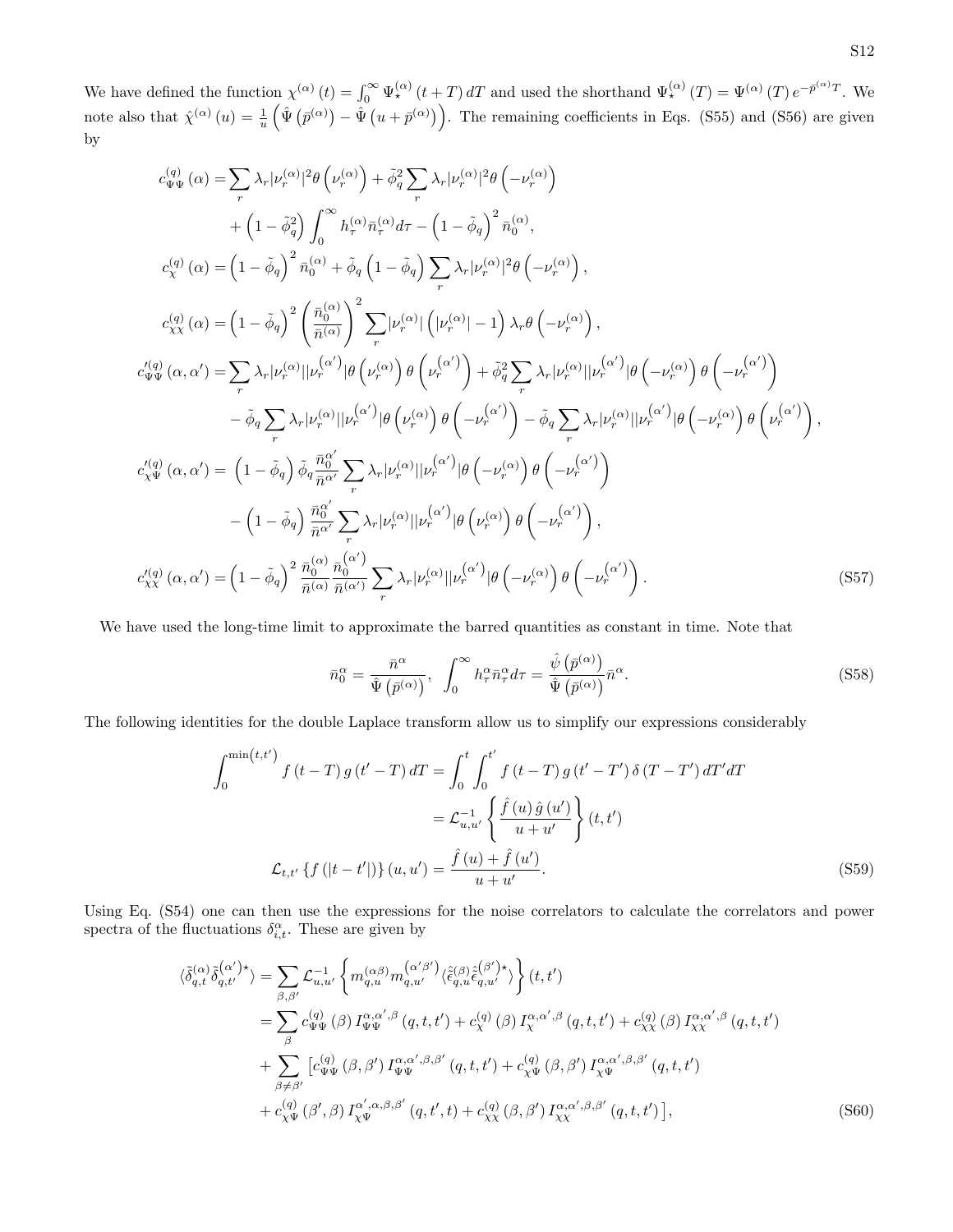$$
I_{\Psi\Psi}^{\alpha,\alpha',\beta}(q,t,t') = \int_0^{\min(t,t')} \mathcal{L}_u^{-1} \left\{ \hat{\Psi}^{\beta}(u+\bar{p}^{\beta}) m_{q,u}^{(\alpha\beta)} \right\} (t-T) \mathcal{L}_{u'}^{-1} \left\{ \hat{\Psi}^{\beta}(u'+\bar{p}^{\beta}) m_{q,u'}^{(\alpha'\beta)} \right\} (t'-T) dT
$$
  
\n
$$
I_{\chi}^{\alpha,\alpha',\beta}(q,t,t') = \int_0^{\min(t,t')} \mathcal{L}_u^{-1} \left\{ \hat{\chi}^{\beta}(u) m_{q,u}^{(\alpha\beta)} \right\} (t-T) \mathcal{L}_{u'}^{-1} \left\{ m_{q,u'}^{(\alpha'\beta)} \right\} (t'-T) dT
$$
  
\n
$$
+ \int_0^{\min(t,t')} \mathcal{L}_u^{-1} \left\{ m_{q,u}^{(\alpha\beta)} \right\} (t-T) \mathcal{L}_{u'}^{-1} \left\{ \hat{\chi}^{\beta}(u') m_{q,u'}^{(\alpha'\beta)} \right\} (t'-T) dT
$$
  
\n
$$
I_{\chi\chi}^{\alpha,\alpha',\beta}(q,t,t') = \int_0^{\min(t,t')} \mathcal{L}_u^{-1} \left\{ \hat{\chi}^{\beta}(u) m_{q,u}^{(\alpha\beta)} \right\} (t-T) \mathcal{L}_{u'}^{-1} \left\{ \hat{\chi}^{\beta}(u') m_{q,u'}^{(\alpha'\beta)} \right\} (t'-T) dT
$$
  
\n
$$
I_{\Psi\Psi}^{\alpha,\alpha',\beta,\beta'}(q,t,t') = \int_0^{\min(t,t')} \mathcal{L}_u^{-1} \left\{ \hat{\Psi}^{\beta}(u+\bar{p}^{\beta}) m_{q,u}^{(\alpha\beta)} \right\} (t-T) \mathcal{L}_{u'}^{-1} \left\{ \hat{\Psi}^{\beta'}(u'+\bar{p}^{\beta'}) m_{q,u'}^{(\alpha'\beta')} \right\} (t'-T) dT
$$
  
\n
$$
I_{\chi\Psi}^{\alpha,\alpha',\beta,\beta'}(q,t,t') = \int_0^{\min(t,t')} \mathcal{L}_u^{-1} \left\{ \hat{\chi}^{\beta}(u) m_{q,u}^{(\alpha\beta)} \right\} (t-T) \mathcal{L}_{u'}^{-1} \
$$

In order to evaluate the integrals in Eq. [\(S61\)](#page-26-0), the inverse Laplace transforms of the functions in the integrands are taken numerically using the Zakian method [\[54\]](#page-11-34) and the integrals are performed numerically.

We note that in the long-time limit the correlators for both the noise variables and the fluctuations can be shown to be time-translation invariant, i.e., they are a function of only  $t - t'$ . This is due to the fact that, since the functions in the integrands decay as their arguments are increased, the integrals can be approximated in the following way in the long-time limit

$$
\int_0^{\min(t,t')} f(t-T) g(t'-T) dT \approx \int_0^\infty f[t-\min(t,t')+T] g[t'-\min(t,t')+T] dT.
$$
 (S62)

The evaluation of the equal-time correlator can be performed without the use of the numerical inverse Laplace transform. The equal-time correlator involves integrals of the form

<span id="page-26-0"></span>
$$
\int_{0}^{t} f(t-T) g(t-T) dT = \int_{0}^{t} f(T) g(T) dT.
$$
 (S63)

In the long-term, one can use the following theorem to evaluate the equal-time correlator

<span id="page-26-1"></span>
$$
\lim_{t \to \infty} \int_0^t f(T) g(T) dT = \lim_{u \to 0} u \mathcal{L}_t \left\{ \int_0^t f(T) g(T) dT \right\}(u)
$$

$$
= \lim_{u \to 0} \mathcal{L}_t \left\{ f(t) g(t) \right\}(u)
$$

$$
= \frac{1}{2\pi i} \int_{c-i\infty}^{c+i\infty} \hat{f}(-s) \hat{g}(s) ds,
$$
(S64)

where c is a real number to the right of all the poles of either function in the integrand and we have used the dual convolution theorem for Laplace transforms [? ]. This result is an analogue of Parseval's theorem, which applies to Fourier transforms. The result Eq. [\(S64\)](#page-26-1) allows one to calculate the equal-time power-spectra of the fluctuations without using a numerical Laplace transform. Instead, one merely has to evaluate a contour integral numerically. Let  $A_q^{\beta\beta'}(u, u') = (u + u') \langle \hat{\epsilon}_{q,u}^{(\beta)} \hat{\epsilon}_{q,u'}^{(\beta')\star} \rangle$ . The equal-time power spectrum is then given by

$$
\lim_{t \to \infty} \langle \tilde{\delta}_{q,t}^{(\alpha)} \tilde{\delta}_{q,t}^{(\alpha')} \rangle = \sum_{\beta, \beta'} \frac{1}{2\pi i} \int_{c-i\infty}^{c+i\infty} m_{q,u}^{(\alpha\beta)} m_{q,-u}^{(\alpha'\beta')} A_q^{\beta\beta'}(u, -u) du.
$$
 (S65)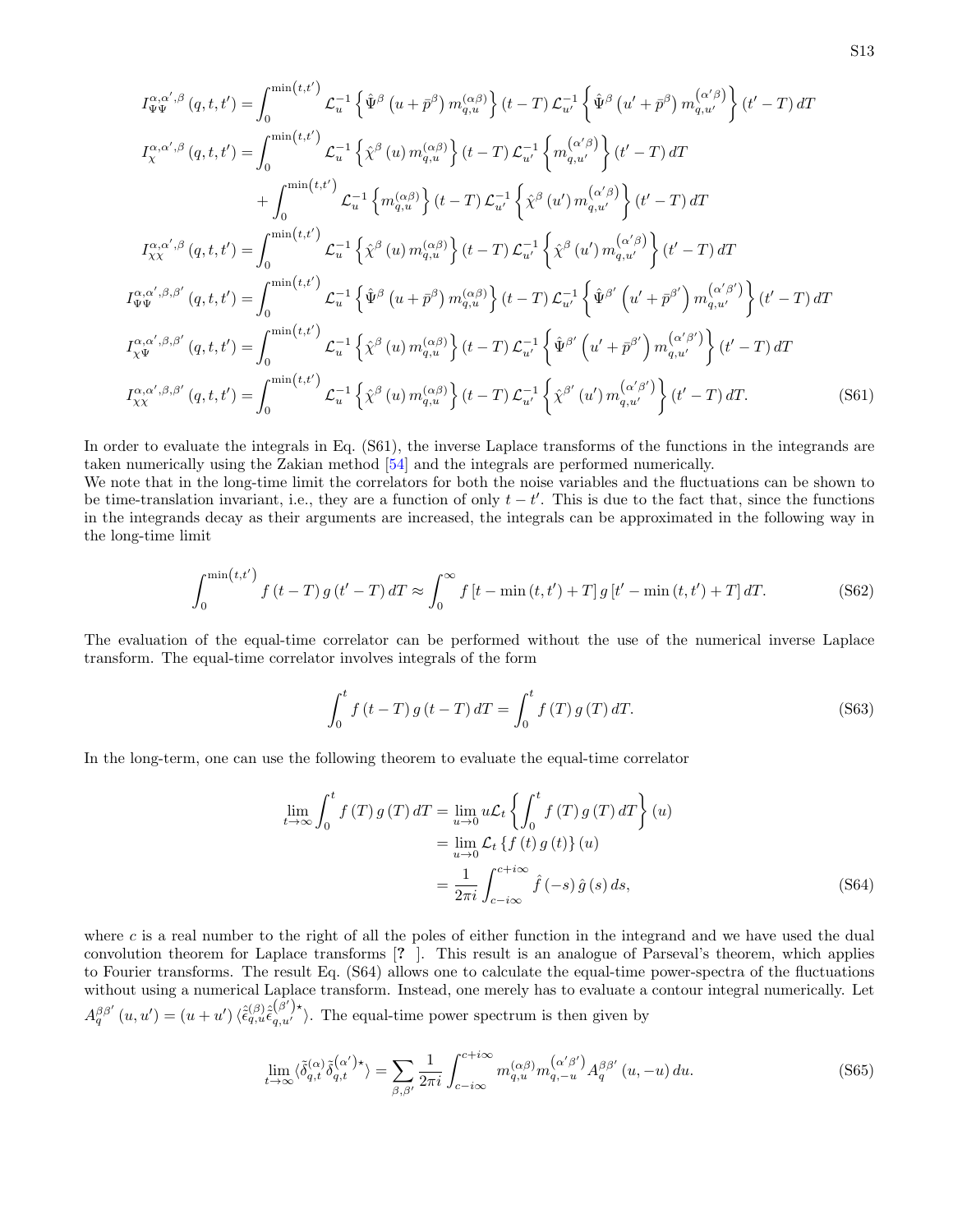## S6. ACCURACY OF THE SYSTEM SIZE EXPANSION AND LOW-N BEHAVIOUR

The system-size expansion performed in Section [S2](#page-16-1) assumes a large value of N. In this section, we briefly discuss how large the system-size is required to be for our theory to be accurate and whether the conclusions drawn in the main paper can be extended to lower system sizes.

Fig. [S1](#page-6-0) demonstrates the convergence to the analytical result for the power spectrum as the system size is increased, in the case of the Brusselator model. One notices that the inaccuracy is greatest for lower  $q$  and that, as a result, the stochastic patterns are more prominent in the system for lower N. That is, the peak of the power spectrum surpasses the value at  $q = 0$  to a greater extent for lower N than for higher N.



FIG. S1. The dependence of the power spectrum of fluctuations on the system size N. The data for  $N = 4000$  is the same as that shown in Fig. 1a of the main paper. The agreement with the theory improves as  $N$  is increased and the higher-order terms in the system-size expansion become more negligible. That being said, the relative size of the peak in the spectrum (compared to the value at  $q = 0$ ) increases as N is reduced, indicating that the region of parameter space where noise-driven patterns are present would become larger as N were made smaller.

For reference, we also include examples of how the deterministicly-driven and noise-driven patterns manifest in a system which has fewer particles. Fig. [S2](#page-7-1) demonstrates that noise plays a more prominent role for smaller N, resulting in the deterministicly-driven patterns being far less orderly and uniform than for the large- $N$  case presented in the main text. The noise-driven patterns however are slightly less affected than the deterministicly-driven patterns. This could be attributed to the fact that the peak of the power spectrum is slightly more prominent for low  $N$ , as discussed above.

In Fig. [S3,](#page-8-2) we show the power spectra for the Lengyel-Epstein model in four cases:  $N = 4000$ ,  $\gamma = 0.5$ ;  $N = 100$ ,  $\gamma = 0.5$ ;  $N = 4000$ ,  $\gamma = 0.7$ ;  $N = 100$ ,  $\gamma = 0.7$ . All other system parameters, including the ratio of effective diffusion coefficients  $\theta$ , are held constant. We find that the peak in the power spectrum rises (relative to the value at  $q = 0$ ) as N is reduced (regardless of the value of  $\gamma$ ) and as  $\gamma$  is reduced (regardless of the value of N). This is a common feature for other sets of parameters. This verifies that the threshold value of  $\theta$  required for stochastic pattern formation still reduces as the activator is made more subdiffusive for smaller values of  $N$ , as is the case in Fig.  $4(a)$  of the main text. Furthermore, the critical value of  $\theta$  actually reduces as N is made smaller, meaning that the region of parameter space for which stochastic patterns occur actually appears to be larger for smaller N.